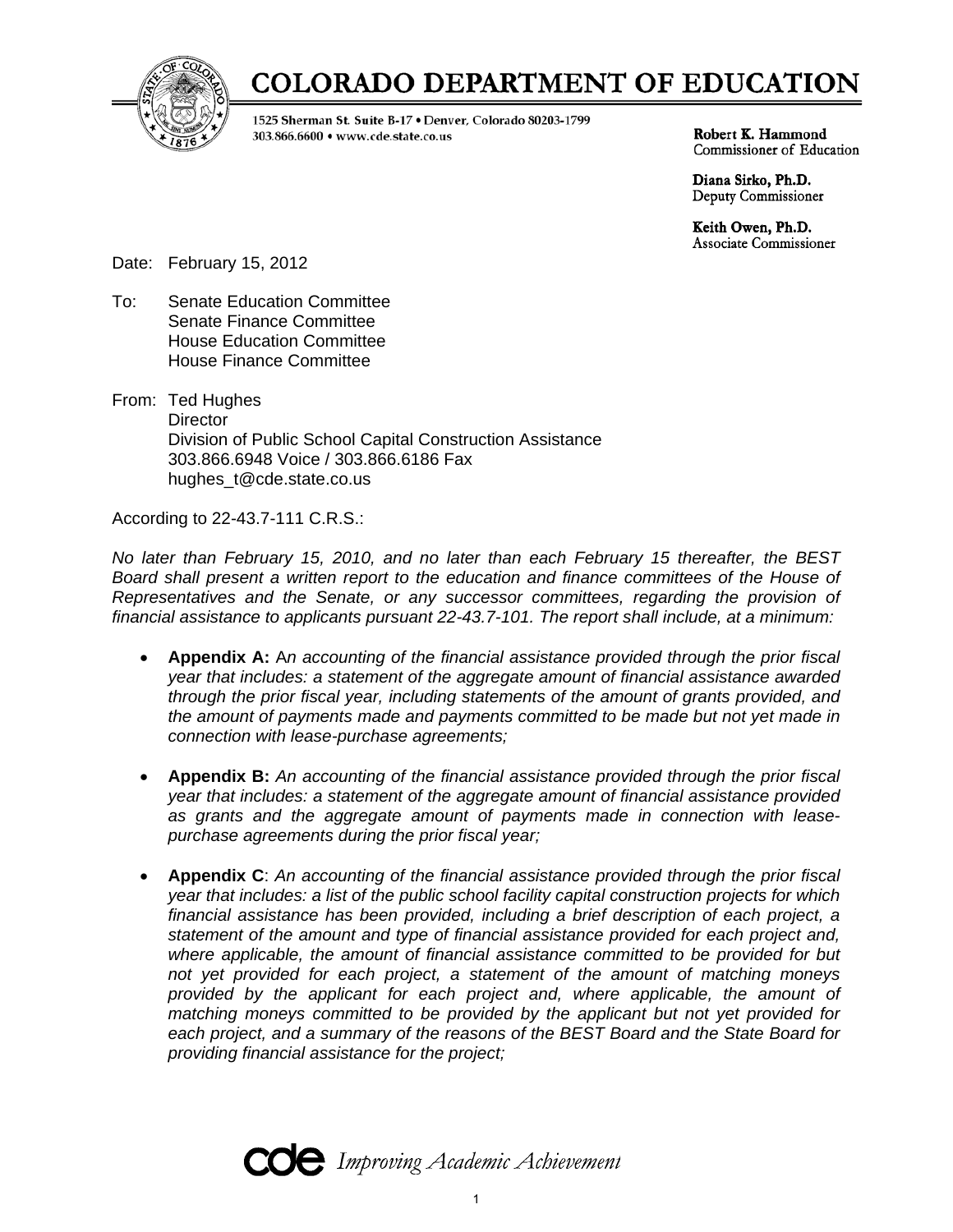- **Appendix D:** A *list of the public school facility capital construction projects for which financial assistance has been provided during the prior fiscal year, including a brief description of each project, a statement of the amount and type of financial assistance provided for each project, and a statement of the amount of matching moneys provided by the applicant for each project;*
- **Appendix E:** *A summary of the findings and conclusions of any public school facility inspections conducted during the prior fiscal year;*
- **Appendix F:** *A summary of any differences between the common physical design elements and characteristics of the highest performing schools in the state and the lowest performing schools in the state as measured by academic productivity measures such as the Colorado student assessment program created in part 4 of article 7 of this title or Colorado ACT results;*
- **Appendix G:** *A list of the financial assistance applications for public school facility capital construction that were denied financial assistance during the prior fiscal year that includes for each project:* 
	- o *A brief project description;*
	- o *A statement of the amount and type of financial assistance requested for the project;*
	- o *A statement indicating whether or not the BEST Board recommended a financial assistance award for the project;*
	- o *A summary of the reasons why the BEST Board or the State Board denied financial assistance for the project.*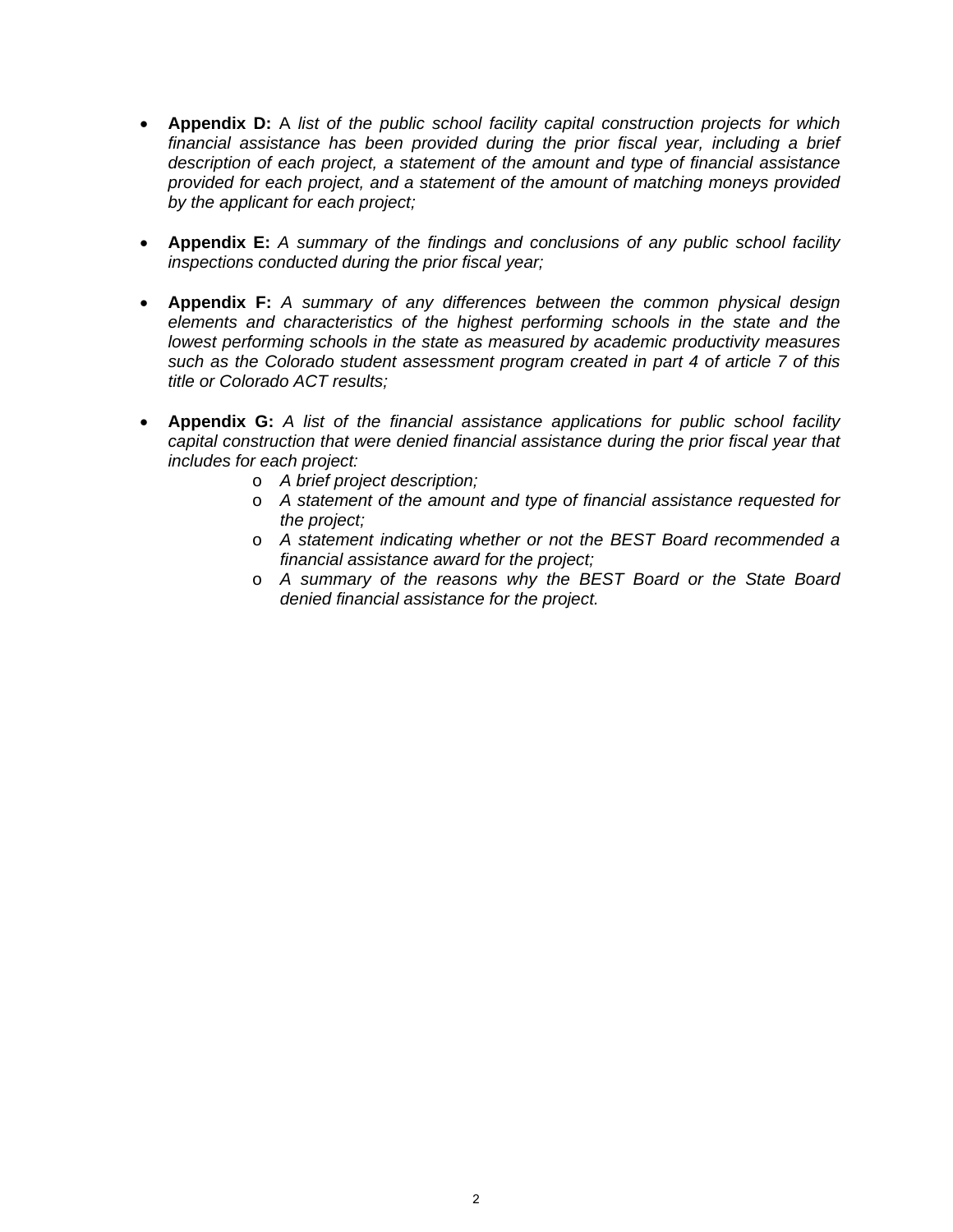Appendix A: An accounting of the financial assistance provided through the prior fiscal year that includes: a statement of the aggregate amount of financial assistance awarded through the prior fiscal year, including state *payments committed to be made but not yet made in connection with lease‐purchase agreements.*

Appendix B: An accounting of the financial assistance provided through the prior fiscal year that includes: a statement of the aggregate amount of financial assistance provided as grants and the aggregate amount of payment *year.*

|                      |                     |                                       |                                                |                              |                        |                           |                           |                       | Total            | Total    |
|----------------------|---------------------|---------------------------------------|------------------------------------------------|------------------------------|------------------------|---------------------------|---------------------------|-----------------------|------------------|----------|
| <b>BEST Grant</b>    |                     |                                       |                                                |                              | Grant Payments Made as | <b>State COP Pavments</b> | <b>State COP Pavments</b> | <b>Total Projects</b> | <b>Districts</b> | Projects |
| <b>Award Summary</b> | <b>Award Amount</b> | <b>District Matching Contribution</b> | <b>Total Award &amp; Matching Contribution</b> | <b>Total Amount Financed</b> | of 6/30/11             | Committed as of 6/30/11   | Made as of 6/30/11        | Funded                | <b>Funded</b>    | applied  |
| FY0809 \$            | 85.263.659.17 \$    | 22.936.628.63 \$                      | 108.200.287.80                                 | 87.145.000.00                | 90.973.042.97 \$       | 87.145.000.00 S           |                           | 13.00                 | 13.00            |          |
| *FY0910 \$           | 127.505.456.54 \$   | 75.682.772.58 \$                      | 203.188.229.12                                 | 99,685,000.00                | 62.540.329.87 \$       | 99.685.000.00             | 3,535,000.00              | 56.00                 | 43.00            |          |
| **FY1011 \$          | 197.674.519.63      | 82.376.986.47                         | 280.051.506.10 \$                              | 217.530.000.00               | 8.384.288.06 \$        | 217.530.000.00            | 11.816.670.76             | 49.00                 | 34.00            | 104      |
| Total :              | 410.443.635.34      | 180,996,387.68                        | 591.440.023.02                                 | 404.360.000.00               | 161.897.660.90         | 404.360.000.00            | 15.351.670.76             | 118.00                | 90.00            | 268.00   |

\* Included in these figures are two BEST Lease-Purchase projects, Mapleton 1's New School Project and North Routt Community Charter School's New School Project, and two BEST Cash Grants, Mapleton 1's roof projects, which c FY0910 funds.

\*\* Included in these figures are three BEST Lease-Purchase projects, Peyton 23JT's addition and renovation, Elbert 200's new school project and Florence Re-2's addition and renovations, which could not provide their requir

| <b>BEST Grant Projects FY0809</b> |                                | Total Projects FY0809= 13                                                      |                     |                          |                          |                            |
|-----------------------------------|--------------------------------|--------------------------------------------------------------------------------|---------------------|--------------------------|--------------------------|----------------------------|
|                                   |                                |                                                                                |                     |                          | <b>TOTAL AWARD &amp;</b> |                            |
|                                   |                                |                                                                                |                     | <b>DISTRICT MATCHING</b> | <b>MATCHING</b>          | <b>PAYMENTS MADE AS OF</b> |
| <b>COUNTY</b>                     | <b>DISTRICT</b>                | <b>PROJECT DESCRIPTION</b>                                                     | <b>AWARD AMOUNT</b> | <b>CONTRIBUTION</b>      | <b>CONTRIBUTION</b>      | 6/30/11                    |
|                                   |                                | 2 New Elementary Schools to Replace 3 Elementary Schools (CASH START UP GRANT  |                     |                          |                          |                            |
| ALAMOSA                           | ALAMOSA RE-11J                 | DUPLICATED IN COP GRANT)                                                       | 1,555,346.00 \$     |                          | $1,555,346.00$ \$        | 701,380.77                 |
| ALAMOSA                           | SANGRE DE CRISTO RE-22J        | New PK-12 School (CASH START UP GRANT DUPLICATED IN COP GRANT)                 | 1,593,500.00 \$     |                          | 1,593,500.00 \$          | 149,452.99                 |
| COSTILLA                          | <b>CENTENNIAL R-1</b>          | New PK-12 School (Supplemental Grant)                                          | 6,166,320.00 \$     |                          | 6,166,320.00 \$          | 4,140,345.37               |
| <b>EL PASO</b>                    | <b>EDISON 54 JT</b>            | New ES Supplemental                                                            | 189,240.30 \$       | 21,026.70 \$             | 210,267.00 \$            | 169,386.57                 |
| <b>LAS ANIMAS</b>                 | HOEHNE 3                       | Wastewater treatment plant                                                     | 573,178.50 \$       | 152,363.90 \$            | 725,542.40 \$            | 311,437.26                 |
| LOGAN                             | <b>BUFFALO RE-4</b>            | Junior/Senior High Renovation/Addition - Supplemental Project                  | 3,922,517.16 \$     | 364,386.84 \$            | 4,286,904.00 \$          | 3,735,730.89               |
| MONTEZUMA                         | <b>DOLORES RE-4A</b>           | District IAQ/Infrastructure Improvement Project                                | 244,842.58 \$       | 775,334.82 \$            | 1,020,177.40 \$          | 219,888.21                 |
| MORGAN                            | WELDON VALLEY RE-20(J)         | Core Area Remodel, P.E. and Athletic Facilities Upgrade - Supplemental Project | 1,406,234.30 \$     | 1,035,144.70 \$          | 2,441,379.00 \$          | 1,344,111.55               |
| <b>PROWERS</b>                    | <b>HOLLY RE-3</b>              | Partial Roof Replacement (Supplemental)                                        | 28,866.60 \$        | 12,371.40 \$             | 41,238.00 \$             | 26,241.67                  |
| <b>PUEBLO</b>                     | PUEBLO CITY 60                 | Supplemental Final Phase to Districtwide Fire and Security                     | 1,497,031.90 \$     | 264,182.10 \$            | 1,761,214.00 \$          | 1,347,527.24               |
| <b>RIO GRANDE</b>                 | SARGENT RE-33J                 | New Jr/Sr HS and ES Renovation (CASH START UP GRANT DUPLICATED IN COP GRANT)   | 1,063,200.00 \$     |                          | 1,063,200.00 \$          | 615,868.21                 |
| ROUTT                             | <b>SOUTH ROUTT RE3</b>         | Supplemental to Districtwide HVAC Replacement with Renewable Technology        | 562,150.00 \$       | 562,150.00 \$            | 1,124,300.00 \$          | 562,150.00                 |
| SAGUACHE                          | MOUNTAIN VALLEY RE 1           | Roofing and Repair Under Designed Structure (Supplemental)                     | 106,764.00 \$       | 65,436.00 \$             | 172,200.00 \$            | 101,680.00                 |
| <b>ALAMOSA</b>                    | <b>ALAMOSA RE-11J</b>          | 2 New Elementary Schools to Replace 3 Elementary Schools                       | $28,948,622.78$ \$  | $10,484,032.22$ \$       | $39,432,655.00$ \$       | 35,980,269.47              |
| <b>ALAMOSA</b>                    | <b>SANGRE DE CRISTO RE-22J</b> | <b>New PK-12 School</b>                                                        | $19,732,875.00$ \$  | $4,176,375.00$ \$        | $23,909,250.00$ \$       | 18,957,699.39              |
| <b>RIO GRANDE</b>                 | <b>SARGENT RE-33J</b>          | New Jr/Sr HS and ES Renovation                                                 | $17,672,970.05$ \$  | $5,023,824.95$ \$        | $22,696,795.00$ \$       | 22,609,873.39              |
|                                   |                                | <b>COP Awards   \$</b>                                                         | 66,354,467.83       | $19,684,232.17$ \$       | $86,038,700.00$ \$       | 77,547,842.25              |
|                                   |                                | <b>CASH Grant Awards S</b>                                                     | 18,909,191.34 \$    | 3,252,396.46 \$          | 22,161,587.80 \$         | 13,425,200.72              |
|                                   |                                | Total COP and Cash Grant Awards \$                                             | 85,263,659.17 \$    | $22,936,628.63$ \$       | 108,200,287.80 \$        | 90,973,042.97              |

| <b>BEST Grant Projects FY0910</b> |                                 | Total Projects FY0910= 56                                                   |                     |                          |                          |                            |
|-----------------------------------|---------------------------------|-----------------------------------------------------------------------------|---------------------|--------------------------|--------------------------|----------------------------|
|                                   |                                 |                                                                             |                     |                          | <b>TOTAL AWARD &amp;</b> |                            |
|                                   |                                 |                                                                             |                     | <b>DISTRICT MATCHING</b> | <b>MATCHING</b>          | <b>PAYMENTS MADE AS OF</b> |
| <b>COUNTY</b>                     | <b>DISTRICT</b>                 | <b>PROJECT DESCRIPTION</b>                                                  | <b>AWARD AMOUNT</b> | <b>CONTRIBUTION</b>      | <b>CONTRIBUTION</b>      | 6/30/11                    |
| ADAMS                             | <b>MAPLETON 1</b>               | ES/MS Roof & RTU Replacement                                                | 256,728.47 \$       | 178,404.53 \$            | 435,133.00 \$            |                            |
| ADAMS                             | <b>MAPLETON 1</b>               | <b>ES Roof Replacement</b>                                                  | 319,917.47 \$       | 222,315.53 \$            | 542,233.00 \$            |                            |
| ADAMS                             | STRASBURG 31J                   | <b>HS Roof Replacement</b>                                                  | $55,110.00$ \$      | 18,370.00 \$             | 73,480.00 \$             | 48,967.50                  |
| ADAMS                             | STRASBURG 31J                   | Fire Code Upgrades                                                          | 105,711.75 \$       | 35,237.25                | 140,949.00 \$<br>S,      | 20,975.41                  |
| <b>ADAMS</b>                      | <b>WESTMINSTER 50</b>           | <b>ES Roof Replacement</b>                                                  | 372,362.76 \$       | 117,588.24 \$            | 489,951.00 \$            | 193,048.76                 |
| ADAMS                             | <b>WESTMINSTER 50</b>           | <b>HS Roof Replacement</b>                                                  | 1,265,990.52 \$     | 399,786.48 \$            | 1,665,777.00 \$          | 929,115.32                 |
| ARAPAHOE                          | <b>DEER TRAIL 26J</b>           | Pool Building Renovation                                                    | 247,500.00 \$       | 165,000.00 \$            | 412,500.00 \$            |                            |
| <b>BACA</b>                       | CAMPO RE-6                      | Reconstruction of Locker Room/Concession Facility & Kitchen Addition        | 1,253,558.25        | $512,016.75$ \$          | 1,765,575.00 \$          | 1,007,565.27               |
| <b>BENT</b>                       | LAS ANIMAS RE-1                 | HS Fire Alarm Replacement                                                   | 88.459.14           | 26,422.86                | 114,882.00 \$            | 67,228.70                  |
| <b>BENT</b>                       | LAS ANIMAS RE-1                 | VoTech IAQ Improvement                                                      | 234,788.40          | 70,131.60                | 304.920.00 \$            |                            |
| <b>BENT</b>                       | LAS ANIMAS RE-1                 | MS & VoAg Roof Replacement                                                  | 388,773.00          | 116,127.00               | 504,900.00 \$            | 284,208.54                 |
| <b>BENT</b>                       | <b>MCCLAVE RE-2</b>             | Renovate Existing Shop Into a Preschool                                     | 211,365.00          | 124,135.00               | 335,500.00 \$            | 145,077.03                 |
| <b>BOCES</b>                      | <b>Pikes Peak BOCES</b>         | K-12 School ADA, Safety, & Security Upgrades                                | 404,769.40          | 8,260.60                 | 413,030.00 \$            | 188,617.42                 |
| CONEJOS                           | <b>SOUTH CONEJOS RE-10</b>      | Jr/Sr HS & ES ADA Restrooms and Door Replacements                           | 226,525.64 \$       | $5,921.96$ \$            | 232,447.60 \$            | 159,494.29                 |
| <b>EL PASO</b>                    | <b>CALHAN RJ-1</b>              | PK-12 IAQ Improvements/Boiler Repalcements                                  | 1,748,652.84        | 1,489,593.16 \$          | 3,238,246.00 \$          | 1,515,863.23               |
| <b>EL PASO</b>                    | CHEYENNE MOUNTAIN CHRT. ACADEMY | K-4 Roof Replacement                                                        | 149.156.75   \$     | 49,712.25                | 198,869.00 \$<br>S,      | 133,720.77                 |
| <b>EL PASO</b>                    | <b>COLORADO SPRINGS 11</b>      | Fire Alarm Upgrades                                                         | 269,923.36 \$       | 212,082.64 \$            | 482,006.00 \$            | 141,874.32                 |
| <b>EL PASO</b>                    | <b>EDISON 54 JT</b>             | New ES Supplemental Request                                                 | 78,737.00 \$        |                          | 78,737.00 \$             | 74,913.55                  |
| <b>EL PASO</b>                    | <b>EDISON 54 JT</b>             | Jr/Sr HS Ext Conc Stair Replacement, Modular FA, ACM Abatement, Roof Repair | 131,706.00          | 14,634.00                | 146,340.00 \$            | 74,444.09                  |
| EL PASO                           | <b>ELLICOTT 22</b>              | HS Roof & Fire Alarm Replacement/ HS, ES & MS Security Cameras              | $1,517,125.15$ \$   | 187,509.85 \$            | 1,704,635.00 \$          | 1,066,807.39               |
| <b>EL PASO</b>                    | <b>HARRISON 2</b>               | Replace MS Fire Alarm                                                       | 134,998.40          | 33,749.60                | 168,748.00 \$            | 122,725.60                 |
| <b>EL PASO</b>                    | <b>HARRISON 2</b>               | Replace (2) ES Boilers                                                      | 181,429.60          | 45,357.40                | 226,787.00 \$            | 164,936.00                 |
| <b>EL PASO</b>                    | JAMES IRWIN CHRT. MIDDLE SCHOOL | <b>MS RTU Replacements</b>                                                  | 321,677.25          | 107,225.75               | 428,903.00 \$            | 208,011.94                 |
| <b>EL PASO</b>                    | LEWIS-PALMER 38                 | <b>ES Boiler Replacement</b>                                                | 39,241.84 \$        | 49,944.16 \$             | 89,186.00 \$             | 31,239.12                  |
| <b>EL PASO</b>                    | THE CLASSICAL ACADEMY CHARTER   | New School                                                                  | 1,292,416.10 \$     | 11,631,744.90 \$         | 12,924,161.00 \$         | 1,230,872.50               |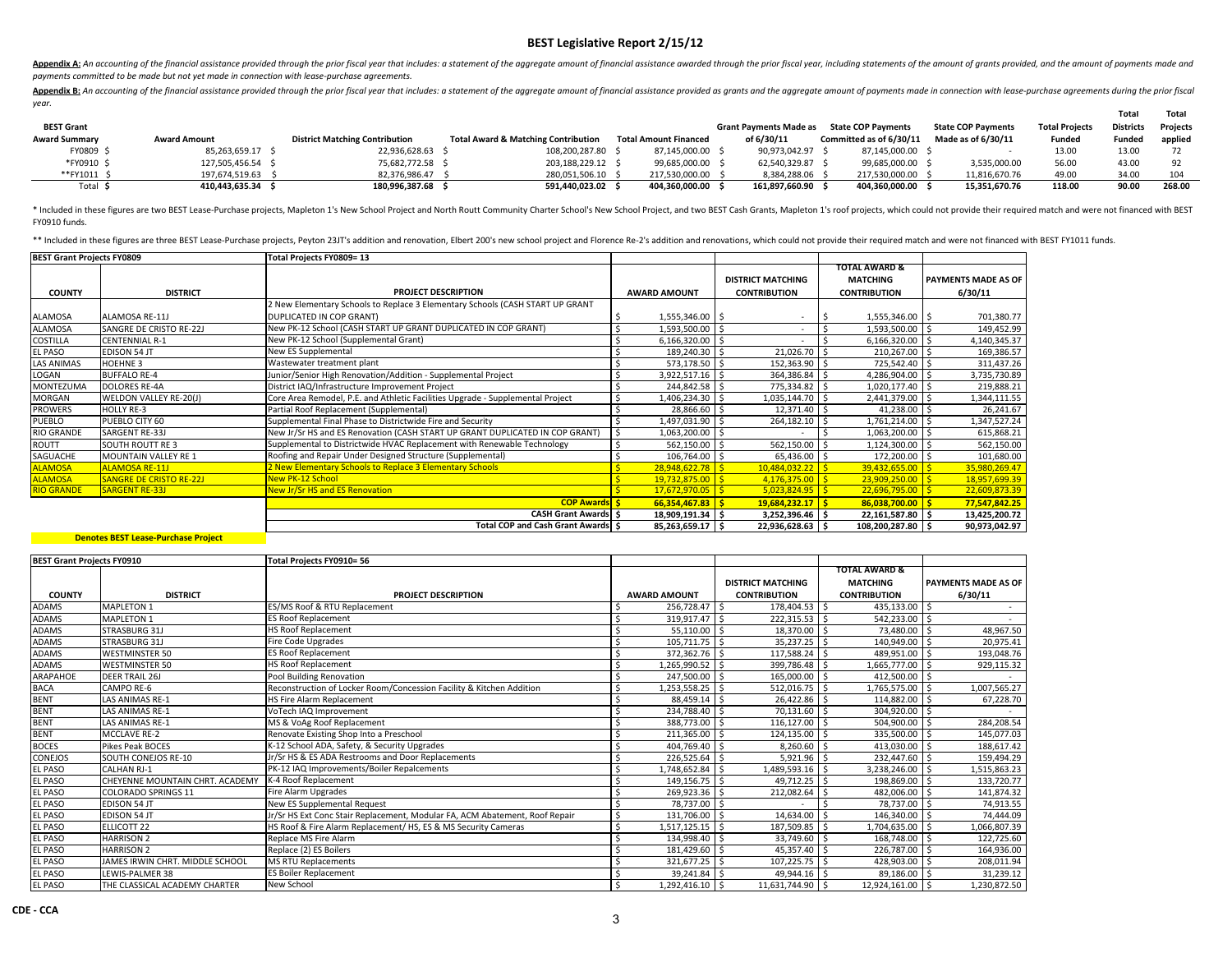| <b>ELBERT</b>     | <b>BIG SANDY 100J</b>                       | PK-12 Roof, Plumbing, & HVAC Repairs                          | $8.420.50$ \$      | 8,420.50 \$                 | 16,841.00 \$                       | 7,655.00      |
|-------------------|---------------------------------------------|---------------------------------------------------------------|--------------------|-----------------------------|------------------------------------|---------------|
| <b>ELBERT</b>     | ELBERT 200                                  | <b>Phase I Roof Replacement</b>                               | 17.442.81          | 1,938.09 \$                 | 19,380.90 \$                       | 15,857.10     |
| <b>ELBERT</b>     | <b>ELIZABETH C-1</b>                        | <b>MS Roof Replacement</b>                                    | 285,560.00         | 363,440.00 \$<br>-Ś         | 649,000.00 \$                      | 243,892.00    |
| <b>ELBERT</b>     | KIOWA C-2                                   | Replace Districtwide Phone System                             | 16,922.92          | 27,611.08 \$<br>l \$        | 44,534.00 \$                       | 16,549.46     |
| GARFIELD          | GARFIELD 16                                 | <b>HS Roof Replacement</b>                                    | 136,252.00         | 204,378.00 \$               | 340,630.00 \$                      |               |
| GARFIELD          | GARFIELD 16                                 | ES Traffic/Pedestrian, Fire Alarm, Flatwork Repair Project    | 273,594.96         | 410,392.44 \$               | 683,987.40 \$                      |               |
| <b>KIOWA</b>      | <b>PLAINVIEW RE-2</b>                       | Roof Repair/Replacement, Boiler Repairs, Shop Windows/OH door | 708,487.50         | 236,162.50 \$               | 944,650.00 \$                      | 599,250.00    |
| LAKE              | LAKE R-1                                    | <b>HS Roof Repairs/Replacements</b>                           | 348,939.36         | 297,244.64 \$<br>l S        | 646,184.00 \$                      | 263,204.64    |
| <b>LAS ANIMAS</b> | TRINIDAD 1                                  | HS Exterior Door Hardware Replacement                         | 31,961.40          | 21,307.60 \$                | 53,269.00 \$                       |               |
| LINCOLN           | <b>LIMON</b>                                | Fire Alarm Upgrades                                           | 80,182.49          | $51,264.21$ \$              | 131,446.70 \$                      | 70,758.17     |
| <b>MONTEZUMA</b>  | MANCOS RE-6                                 | MS IAQ & HVAC Upgrade                                         | 205,209.90         | 250,812.10 \$               | 456,022.00 \$                      | 181,033.20    |
| <b>MONTROSE</b>   | <b>MONTROSE RE-1J</b>                       | <b>Districtside Security Cameras</b>                          | 56,012.88          | 44,010.12 \$                | 100,023.00 \$                      | 54,009.00     |
| <b>MONTROSE</b>   | <b>MONTROSE RE-1J</b>                       | <b>ES Roof Replacement</b>                                    | 107,800.00         | 84,700.00 \$                | 192,500.00 \$                      | 84,247.25     |
| <b>MONTROSE</b>   | <b>MONTROSE RE-1J</b>                       | <b>MS Roof Replacement</b>                                    | 107,800.00         | 84,700.00 \$                | 192,500.00 \$                      | 70,166.30     |
| <b>MORGAN</b>     | WIGGINS RE-50(J)                            | Partial ES Roof Replacement                                   | 108,093.30         | 46,325.70                   | 154,419.00 \$                      | 94,969.77     |
| ROUTT             | Hayden Re-1                                 | <b>Emergency ES Fire Alarm</b>                                | 22,605.37          |                             | 22,605.37 \$                       | 20,550.34     |
| SEDGWICK          | <b>JULESBURG RE-1</b>                       | HS HVAC Repairs and Renovations                               | 874,665.00         | 659,835.00 \$               | 1,534,500.00 \$                    | 868,462.83    |
| <b>WASHINGTON</b> | WOODLIN R-104                               | Relocate (2) 8,000 Gal Propane Tanks Away From Playground     | 88,593.40          | 37,968.60 \$                | 126,562.00 \$                      | 88,593.40     |
| YUMA              | YUMA <sub>1</sub>                           | Partial MS & VoAg Roof Replacements                           | 183,862.80         | 122,575.20 \$<br>۱s         | 306,438.00 \$                      | 166,546.69    |
| <b>ADAMS</b>      | <b>MAPLETON 1</b>                           | Skyview Campus Improvements/Add'n and Renovation              | $30.279.281.68$ S  | $21,041,534.72$ \$          | $51,320,816.40$ \$                 |               |
| <b>DELTA</b>      | DELTA 50(J)                                 | <b>Major ES Renovation</b>                                    | 8,768,043.90       | $2,619,026.10$ \$<br>$\sim$ | $11,387,070.00$ \$                 | 3,911,214.09  |
| <b>DOUGLAS</b>    | <b>DOUGLAS RE 1</b>                         | <b>HS Safety/Security Upgrades</b>                            | 1,795,500.00       | $2,693,250.00$ \$<br>l \$   | $4,488,750.00$ \$                  | 1,693,120.52  |
| <b>EL PASO</b>    | <b>Colorado School for Deaf &amp; Blind</b> | <b>Historical Building Renovation</b>                         | $10.601.140.00$ S  |                             | $10.601.140.00$ S<br>l sl          | 3.583.432.62  |
| <b>EL PASO</b>    | <b>FOUNTAIN 8</b>                           | <b>New ES</b>                                                 | $3,261,354.77$ \$  | $10,327,623.43$ \$          | $13,588,978.20$ \$                 | 13,421,675.59 |
| <b>EL PASO</b>    | MIAMI-YODER 60 JT                           | Phase II of New PK-12 School                                  | 17,590,273.05      | l \$                        | $\mathsf{s}$<br>$17,590,273.05$ \$ | 15,694,050.01 |
| <b>OTERO</b>      | <b>SWINK33</b>                              | <b>ES Classroom Addition</b>                                  | $1,353,411.90$ \$  | $150,379.10$ \$             | $1,503,791.00$ \$                  | 695,059.39    |
| <b>PARK</b>       | <b>PARK RE-2</b>                            | <b>New PK-12 Campus</b>                                       | 15.060.382.00      | $15,060,382.00$ \$<br>L\$.  | $30.120.764.00$ S                  | 4,672,885.24  |
| <b>PROWERS</b>    | <b>ALTA VISTA CHARTER SCHOOL</b>            | <b>Addition to K-8 School</b>                                 | 5.922.975.36       | $246,790.64$ \$<br>l <      | $6.169.766.00$ S                   | 3,360,639.58  |
| <b>ROUTT</b>      | <b>NORTH ROUTT CHARTER SCHOOL</b>           | <b>New PK-8 Charter School</b>                                | 3.107.332.80       | $1.673.179.20$ S            | $4,780,512.00$ \$                  |               |
| <b>SAGUACHE</b>   | <b>CRESTONE CHARTER SCHOOL</b>              | <b>New K-12 School</b>                                        | $5,327,806.00$ \$  | $726,519.00$ \$             | $6,054,325.00$ \$                  | 829,206.41    |
| <b>SAN JUAN</b>   | <b>SILVERTON 1</b>                          | <b>Renovate Historical K-12 School</b>                        | $9,478,924.40$ \$  | $2,369,731.10$ \$           | $11,848,655.50$ \$                 | 4,023,594.53  |
|                   |                                             | <b>COP Awards S</b>                                           | $112.546.425.86$ S | $56,908,415.29$ \$          | $169,454,841.15$ \$                | 51.884.877.98 |
|                   |                                             | <b>CASH Grant Awards S</b>                                    | 14,959,030.68 \$   | 18,774,357.29 \$            | 33,733,387.97 \$                   | 10,655,451.89 |
|                   |                                             | Total COP and Cash Grant Awards S                             | 127,505,456.54     | 75,682,772.58 \$<br>l s     | 203,188,229.12 \$                  | 62,540,329.87 |

| <b>BEST Projects FY2010-11</b> |                            | Total Awarded Projects FY2010-11 = 49                     |                          |                          |                             |                             |
|--------------------------------|----------------------------|-----------------------------------------------------------|--------------------------|--------------------------|-----------------------------|-----------------------------|
|                                |                            |                                                           |                          |                          | <b>TOTAL AWARD &amp;</b>    |                             |
|                                |                            |                                                           |                          | <b>DISTRICT MATCHING</b> | <b>MATCHING</b>             | <b>PAYMENTS MADE AS OF</b>  |
| <b>COUNTY</b>                  | <b>DISTRICT</b>            | <b>PROJECT DESCRIPTION</b>                                | <b>BEST AWARD AMOUNT</b> | <b>CONTRIBUTION</b>      | <b>CONTRIBUTION</b>         | 6/30/11                     |
| ADAMS                          | MAPLETON 1                 | <b>Restore Roofs at Multiple Sites</b>                    | 606,992.80 \$            | 151,748.20               | Ŝ.<br>758,741.00            | 293,220.80<br>Ŝ.            |
| ADAMS                          | <b>WESTMINSTER 50</b>      | <b>ES Roof Replacement</b>                                | $420,719.51$ \$          | 132.858.79               | 553,578.30 \$<br>Ŝ.         | 21,180.71                   |
| <b>ADAMS</b>                   | <b>WESTMINSTER 50</b>      | <b>MS Roof Replacement</b>                                | 941,040.06               | 297,170.54               | 1,238,210.60                | \$<br>104,158.00            |
| <b>ARAPAHOE</b>                | ADAMS-ARAPAHOE 28-J        | <b>HS Stage Rigging Replacement</b>                       | 334,400.00 \$            | 105,600.00               | 440,000.00<br>l \$          | -Ś                          |
| ARAPAHOE                       | SHERIDAN 2                 | <b>ES Security Renovations to Control Access</b>          | 813,780.64 \$            | 256,983.36               | 1,070,764.00<br>.S          | 61,232.48<br>-Ś             |
| ARAPAHOE                       | SHERIDAN 2                 | HS Security Renovations to Control Access                 | 905,617.52 \$            | 285,984.48               | 1,191,602.00                | 54,495.23                   |
| <b>BOULDER</b>                 | ST VRAIN RE 1J             | HS ACM Abatement and New Fire Sprinkler                   | 1.010.880.78             | 1,052,141.22             | 2,063,022.00                | 2.868.17                    |
| CHAFFEE                        | SALIDA R-32                | <b>MS Roof Replacement</b>                                | 185,833.32 \$            | 267,418.68               | 453,252.00                  | <sup>\$</sup><br>131,037.92 |
| CONEJOS                        | <b>NORTH CONEJOS RE-1J</b> | <b>ES Partial Roof Replacement</b>                        | 240.240.00 \$            | 60,060.00                | 300,300.00                  | 129,053.16                  |
| EL PASO                        | <b>COLORADO SPRINGS 11</b> | HS Fire Separation and Fire Sprinkler                     | 314,902.50 \$            | 257,647.50               | 572,550.00                  |                             |
| EL PASO                        | COLORADO SPRINGS 11        | MS Fire Sprinkler                                         | 284,350.00 \$            | 232,650.00               | 517,000.00                  | $\sim$                      |
| <b>EL PASO</b>                 | <b>HARRISON 2</b>          | Ed Center/Alternative HS Intercom System                  | 79,710.40                | 19,927.60                | 99,638.00 \$                | 52,575.89                   |
| EL PASO                        | JAMES IRWIN MIDDLE CS      | Roof Replacement                                          | 655,280.00 \$            | 163,820.00               | 819,100.00 \$               | 596,379.84                  |
| <b>GRAND</b>                   | <b>WEST GRAND 1-JT</b>     | Fire Alarm Upgrade                                        | 19,768.20 \$             | 46,125.80                | 65,894.00                   | l s<br>8,265.60             |
| <b>GUNNISON</b>                | <b>MARBLE CS</b>           | Enclosed Connecting Walkway Between 2 Buildings           | 177,768.69 \$            | 1,438,310.31             | 1,616,079.00                | I S                         |
| <b>HUERFANO</b>                | <b>HUERFANO RE-1</b>       | <b>HS ADA Upgrades</b>                                    | 402,594.85 \$            | 164,440.15               | 567,035.00<br>l S           | $\overline{15}$             |
| <b>HUERFANO</b>                | LA VETA RE-2               | ES & HS Roof Replacements/Bat & Pigeon Dropping Abatement | 161,880.18 \$<br>Ś       | 223,548.82               | 385,429.00<br>-Ś            |                             |
| <b>JEFFERSON</b>               | JEFFERSON R-1              | <b>State Required Waste Water Improvements</b>            | 886,679.60 \$<br>ς       | 1,330,019.40             | 2,216,699.00                | 39,118.02                   |
| LA PLATA                       | <b>IGNACIO 11 JT</b>       | Asbestos Abatement at Multiple Facilities                 | 25,227.93                | 39,459.07                | 64,687.00<br>$\zeta$        | Ŝ.<br>19,407.19             |
| LAKE                           | LAKE R-1                   | MS Boiler Replacement                                     | 308,000.00 \$            | 242,000.00               | 550,000.00<br><sup>\$</sup> | $\mathsf{S}$<br>13,124.83   |
| <b>LARIMER</b>                 | POUDRE R-1                 | Fire Alarm Replacement at Multiple Sites                  | 579,552.62 \$            | 680,344.38               | 1,259,897.00 \$<br>-Ś       |                             |
| <b>LAS ANIMAS</b>              | <b>TRINIDAD 1</b>          | <b>SUPPLEMENTAL Replace HS Exterior Doors</b>             | 75,937.80                | 50,625.20                | -Ś<br>126,563.00            | l s                         |
| <b>LAS ANIMAS</b>              | TRINIDAD 1                 | Upgrade HVAC to Provide Fresh Air                         | 124,171.20 \$            | 82,780.80                | 206,952.00                  | -Ś                          |
| LINCOLN                        | <b>KARVAL RE-23</b>        | Fire Alarm Upgrade                                        | 21,070.73 \$             | 27,930.97                | 49,001.70 \$<br>l \$        | 19,154.91                   |
| LINCOLN                        | <b>LIMON RE-4J</b>         | <b>HS RTUs Replacement</b>                                | 54,609.92 \$             | 30,718.08                | 85,328.00                   | ΙŚ.<br>52,750.72            |
| <b>MONTROSE</b>                | <b>MONTROSE RE-1J</b>      | <b>ES HVAC Upgrades</b>                                   | 246,400.00 \$            | 193,600.00               | 440,000.00                  | 97,575.96                   |
| <b>MONTROSE</b>                | <b>MONTROSE RE-1J</b>      | <b>HS Partial Roof Replacement</b>                        | 46,200.00                | 36,300.00                | 82,500.00 \$                |                             |
| <b>MONTROSE</b>                | <b>MONTROSE RE-1J</b>      | MS HVAC Upgrade                                           | 560,560.00 \$            | 440,440.00               | 1,001,000.00                | 216,947.80                  |
| <b>OTERO</b>                   | <b>EAST OTERO R-1</b>      | <b>ES Fire Alarm Replacement</b>                          | 43,516.00 \$             | 7,084.00                 | 50,600.00 \$                | 14,231.71                   |
| <b>OTERO</b>                   | <b>EAST OTERO R-1</b>      | <b>ES Roof Replacement</b>                                | 175,476.98 \$            | 28,566.02                | 204,043.00                  | 2,025.86<br>$\vert$ s       |
| <b>OTERO</b>                   | <b>EAST OTERO R-1</b>      | HS Gym/Pool RTUs & HVAC Controls Replacement              | 179,503.50 \$            | 29,221.50                | 208,725.00                  | 132,051.11                  |
| <b>OTERO</b>                   | <b>EAST OTERO R-1</b>      | <b>MS Roof Replacement</b>                                | 185,704.10 \$            | 30,230.90                | 215,935.00 \$<br>-Ś         | 2,111.86                    |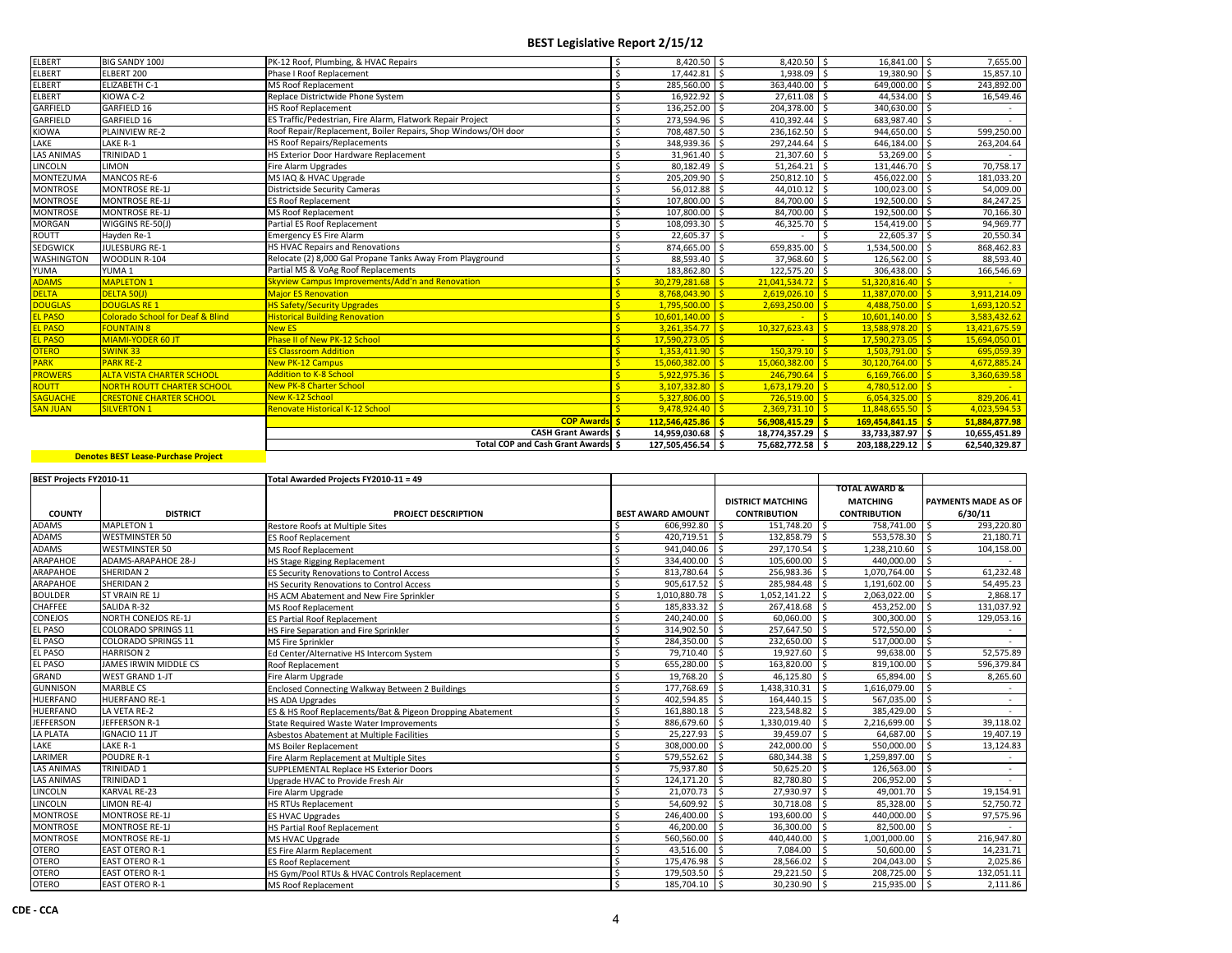| <b>OTERO</b>      | <b>EAST OTERO R-1</b>      | Partial HS Roof Replacement                                     | 127,157.02         | 20,699.98 \$       | 147,857.00 \$      | 1,742.06     |
|-------------------|----------------------------|-----------------------------------------------------------------|--------------------|--------------------|--------------------|--------------|
| <b>OTERO</b>      | <b>EAST OTERO R-1</b>      | Replace Primary School Fire Alarm                               | 43,516.00          | 7,084.00           | 50,600.00          | 36,695.34    |
| <b>PARK</b>       | <b>GUFFEY COMMUNITY CS</b> | <b>Emergency Srtuctural &amp; Roof Repairs</b>                  | 163,114.50         | 15,997.00          | 179,111.50         | 128,563.10   |
| SAGUACHE          | MOFFAT 2                   | Replace Hardwood Gym Floor at PK-12 School                      | 80,751.28          | 49,492.72          | 130,244.00         | 57,523.14    |
| WASHINGTON        | OTIS R-3                   | District Master Plan                                            | 30,000.00          |                    | 30,000.00          | 27,521.00    |
| <b>ADAMS</b>      | <b>MAPLETON 1</b>          | <b>SUPPLEMENTAL Campus Improvements, Renovations, Additions</b> | 34,262,337.00      | $22,031,271.00$ \$ | 56,293,608.00      | 875,605.92   |
| <b>CHAFFEE</b>    | <b>SALIDA R-32</b>         | <b>HS Replacement</b>                                           | 13.206.780.00      | 17,961,801.00 \$   | 31,168,581.00      | 948,198.34   |
| <b>EL PASO</b>    | <b>PEYTON 23 JT</b>        | <b>Junior High Addition to HS</b>                               | 3,054,054.00       | $2,601,602.00$ \$  | 5,655,656.00       |              |
| <b>ELBERT</b>     | <b>ELBERT 200</b>          | <b>PK-12 School Replacement</b>                                 | 16,113,492.00      | $3,537,108.00$ \$  | 19,650,600.00      |              |
| <b>FREMONT</b>    | <b>FLORENCE RE-2</b>       | <b>ES Renovations and Addition</b>                              | 8,393,337.00       | $4,721,252.00$ \$  | 13,114,589.00      |              |
| <b>MONTROSE</b>   | <b>VISTA CS</b>            | 6-8 Alternative School Facility Replacement                     | 4,733,213.00       | $1,531,688.00$ \$  | 6,264,901.00       | 595,320.00   |
| <b>PARK</b>       | <b>LAKE GEORGE CS</b>      | <b>New PK-6 School</b>                                          | 6,713,532.00       | $969,550.00$ \$    | 7,683,082.00       | 328,338.63   |
| <b>PROWERS</b>    | <b>HOLLY RE-3</b>          | <b>New PK-12 School Facility</b>                                | 25,064,111.00      | $3,417,833.00$ \$  | 28,481,944.00      | 217,990.51   |
| <b>RIO GRANDE</b> | <b>MONTE VISTA C-8</b>     | <b>ES Addition/Renovation &amp; HS Replacement</b>              | $27.656.994.00$ S  | $4,502,301.00$ \$  | 32.159.295.00      | 766,561.49   |
| <b>ROUTT</b>      | <b>NORTH ROUTT CS</b>      | <b>SUPPLEMENTAL New K-8 Campus</b>                              | $3,186,671.00$ \$  | $796,667.00$ \$    | 3,983,338.00       | 359,772.81   |
| <b>SAGUACHE</b>   | <b>CENTER 26 JT</b>        | <b>ES Replacement</b>                                           | 26,759,322.00      | $4,722,233.00$ \$  | 31,481,555.00      | 1,376,967.79 |
| <b>WASHINGTON</b> | <b>AKRON R-1</b>           | Replace ES/JRHS & HS With PK-12 School                          | $17,017,768.00$ \$ | $7,084,651.00$ \$  | 24,102,419.00      | 600,520.18   |
|                   |                            | <b>COP Awards S</b>                                             | 186,161,611.00     | $73,877,957.00$ \$ | $260.039.568.00$ S | 6,069,275.67 |
|                   |                            | <b>CASH Grant Awards S</b>                                      | 11,512,908.63 \$   | 8,499,029.47 \$    | 20,011,938.10 \$   | 2,315,012.39 |
|                   |                            | Total COP and Cash Grant Awards   \$                            | 197,674,519.63 \$  | 82,376,986.47 \$   | 280,051,506.10 \$  | 8,384,288.06 |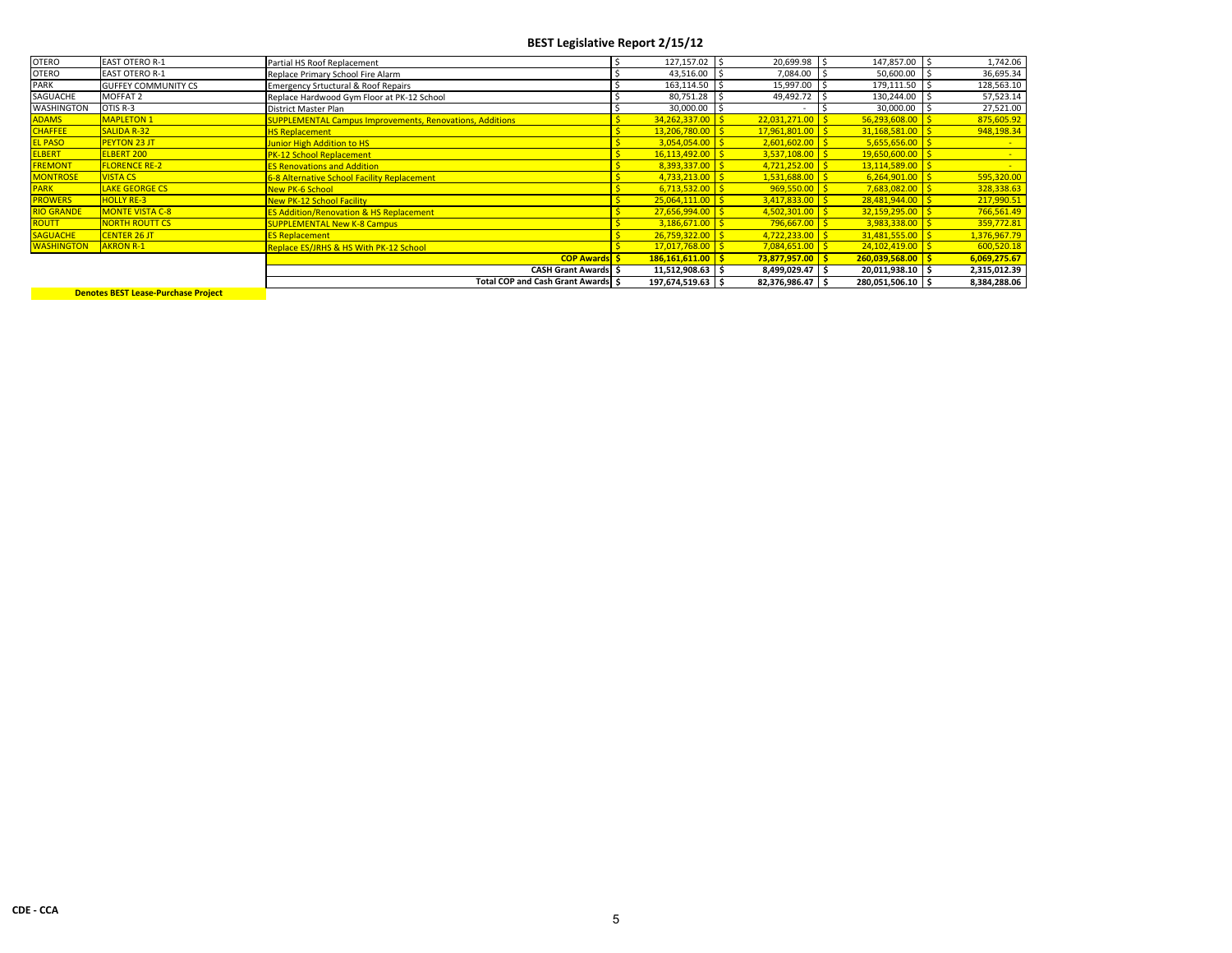**Appendix C:** *An accounting of the financial assistance provided through the prior fiscal year that includes: a list of the public school facility capital construction projects for which financial assistance has been provided, including a brief description of each project, a statement of the amount and type of financial assistance provided for each project and, where applicable, the amount of financial assistance committed to be provided for but not yet provided for each project, a statement of the amount of matching moneys provided by the applicant for each project and, where applicable, the amount of matching moneys committed to be provided by the applicant but not yet provided for each project, and a summary of the reasons of the BEST Board and the State Board for providing financial assistance for the project.*

## **AND**

**Appendix D:** A *list of the public school facility capital construction projects for which financial assistance has been provided during the prior fiscal year, including a brief description of each project, a statement of the amount and type of financial assistance provided for each project, and a statement of the amount of matching moneys provided by the applicant for each project.*

Both FY0809, FY0910 & FY1011 awarded BEST grant projects were selected by The BEST Board and The State Board due to their project ranking relative to 22- 43.7-109(5) C.R.S, their completeness of scope and project cost.

## **BEST FY0809 Grant Projects**

#### **Alamosa School District RE-11J / Two New Elementary Schools (New Project)**

Alamosa RE-11J has proposed a project that replaces three elementary schools with significant maintenance, health and safety needs with two new elementary schools on a single campus to serve the 977 elementary students in grades K–5. One will be a K–2 Elementary School building, and the other will be a 3–5 Elementary School building. Alamosa RE-11J has proposed that the new campus be located in a separate location from the 3 current schools. The community passed a bond in November of 2008 to support the project.

This project has been financed in connection with Lease-Purchase agreements as follows: Grant \$27,501,592; District Contribution \$10,484,032 / 28% & Davis Bacon \$1,447,031.

#### **Sangre de Cristo Re-22J / New PK-12 School (New Project)**

Sangre de Cristo Re-22J currently has two campuses. The Elementary School is located in Hooper and the Secondary School is located in Mosca. The facilities at both campuses are need of major renovation to correct health, safety and security issues. The educational suitability at both campuses does not meet the districts programs and goals. This project would consolidate the two campuses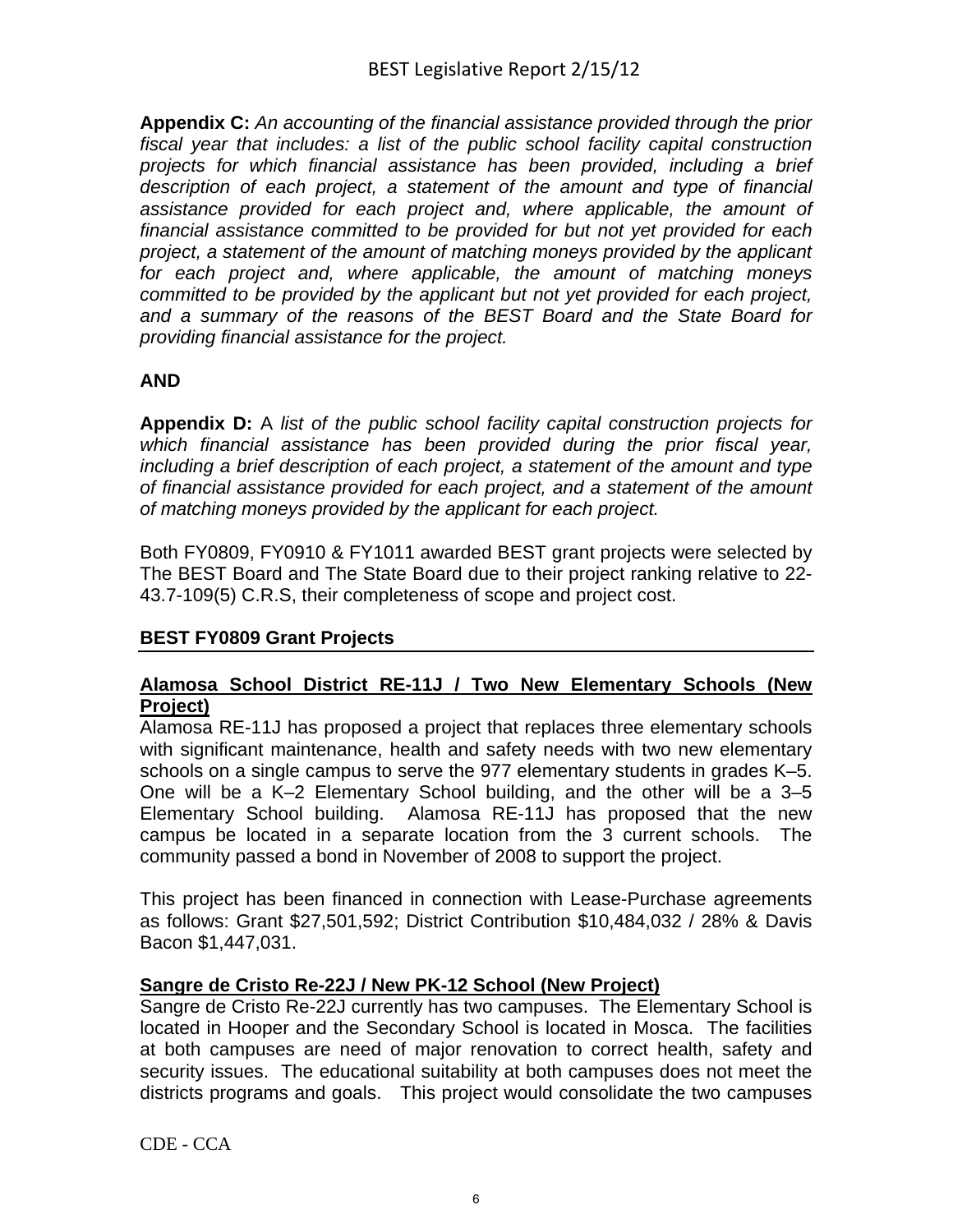into one centrally located PK-12 school. The community passed a bond in November 2008 for the matching funds to support the project.

This project has been financed in connection with Lease-Purchase agreements as follows: Grant \$18,398,625; District Contribution \$4,176,375 / 19% & Davis Bacon \$1,334,250.

#### **Centennial R-1 / New PK-12 School (Supplemental)**

All of Centennial R-1's existing facilities are in poor condition with numerous health, safety, and security deficiencies. In 2007 CDE awarded the district a \$5 million grant from the previous capital construction grant program and the community passed a \$7 million bond to support a new PK-12 campus project with matching funds. Once the project went into design and bidding it was determined that \$12 million wasn't enough to provide a high quality, high performing, 21<sup>st</sup> century school facility. The department worked closely with the design team, contractor, and school district develop a scope and budget for this grant application for supplemental funds.

This project has been awarded BEST Cash funding as follows: Grant \$6,166,320; District Contribution \$0 / 0%.

#### **Edison 54JT / New Elementary School (Supplemental)**

Edison 54JT has been operating in a 1922 overcrowded PK-12 school facility. In 2007 the district was awarded a grant from the previous capital construction grant program to build a new elementary school and the community passed a bond to support the project with matching funds. The facility was completed and occupied in January of this year. Once the project was designed and bid it was determined that there wasn't enough funding and some key components were eliminated. In addition the state fire marshal required that the facility be firesprinkled which created significant additional cost. This grant application for supplemental funds is to provide enough funding to make the new school a high quality, high performing, 21<sup>st</sup> century school and make up the shortage of funding created by the fire sprinkler issue.

This project has been awarded BEST Cash funding as follows: Grant \$189,240; District Contribution \$21,027 / 10%.

## **Buffalo RE-4 / Jr/Sr High School Renovation (Supplemental)**

The district has proposed a High School renovation project including code, safety, energy upgrades, 2 additional classrooms, and a performance classroom. This is the second phase of a 2-phase project that began with a new elementary school that has recently been completed and was funded with a grant from the previous capital construction grant program and bond proceeds from a 2007 bond election.

This project has been awarded BEST Cash funding as follows: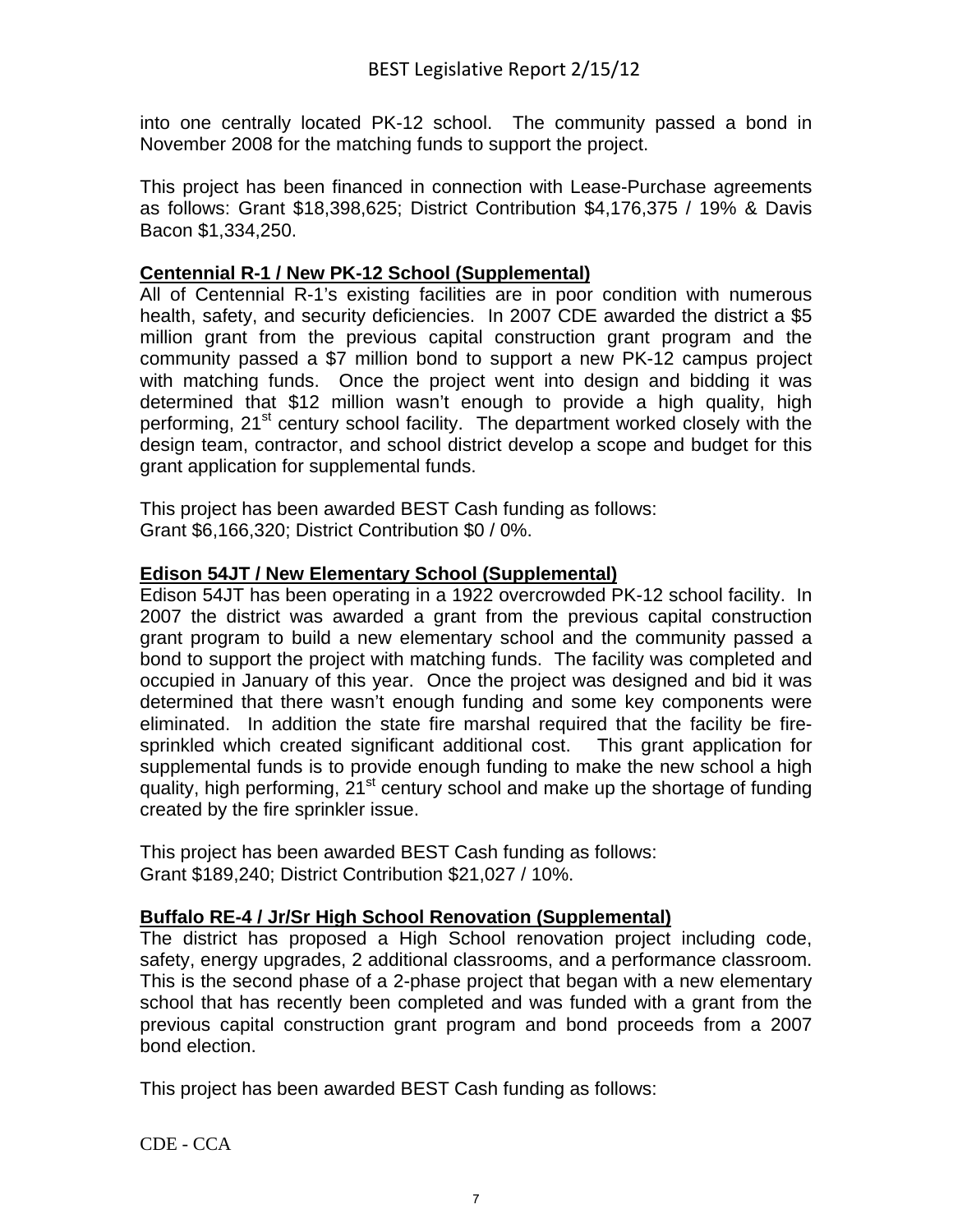Grant \$3,922,517; District Contribution \$364,387 / 8.5%.

#### **Weldon Valley RE-20(J) / Core Area Renovation (Supplemental)**

The current project is the  $3<sup>rd</sup>$  phase of a 3-phase project. The first 2 phases including a new Jr/Sr High School and new Elementary School have been completed. The current proposed project includes a renovation of the core area of the school which includes an early 1900 building with administration and the gym and kitchen/cafeteria.

This project has been awarded BEST Cash funding as follows: Grant \$1,406,234; District Contribution \$1,035,145 / 42%.

#### **Holly RE-3 / Partial Roof Replacement (Supplemental)**

The current project is a supplemental project to a previous roofing project which had insufficient funds to complete the gutters and downspouts. The lack of gutters and downspouts has caused damage to the building masonry and subsequent water leakage into the building. The additional gutters will help to divert the water so that it does not run along the building masonry.

This project has been awarded BEST Cash funding as follows: Grant \$28,867; District Contribution \$12.371 / 30%.

## **Pueblo 60 / Districtwide Fire Safety and Security Upgrades (Supplemental)**

This is the final phase of a 5-phase upgrade to fire alarm, fire sprinkler and security infrastructure in multiple schools throughout the district. This project would provide the devices and equipment to complete the project. The wiring and renovation has been completed in previous phases.

This project has been awarded BEST Cash funding as follows: Grant \$1,497,032; District Contribution \$264,182 / 15%.

#### **Sargent Re-33J / New High School (New Project)**

The district proposes to replace their existing high school which has many health, safety and security problems with a new high quality, high performing,  $21^{st}$ century High School. The project also includes some renovation in the Elementary School and a gym. The community passed a bond in 2008 to support the project with matching funds.

This project has been financed in connection with Lease-Purchase agreements as follows: Grant \$16,751,939; District Contribution \$5,023,825 / 23% & Davis Bacon \$921,031.

#### **South Routt Re 3 / Districtwide Coal Burning Boiler Replacement (Supplemental)**

In 2007 the district received a grant to replace antiquated coal burning boilers and passed a bond for a matching contribution to the project. The new system is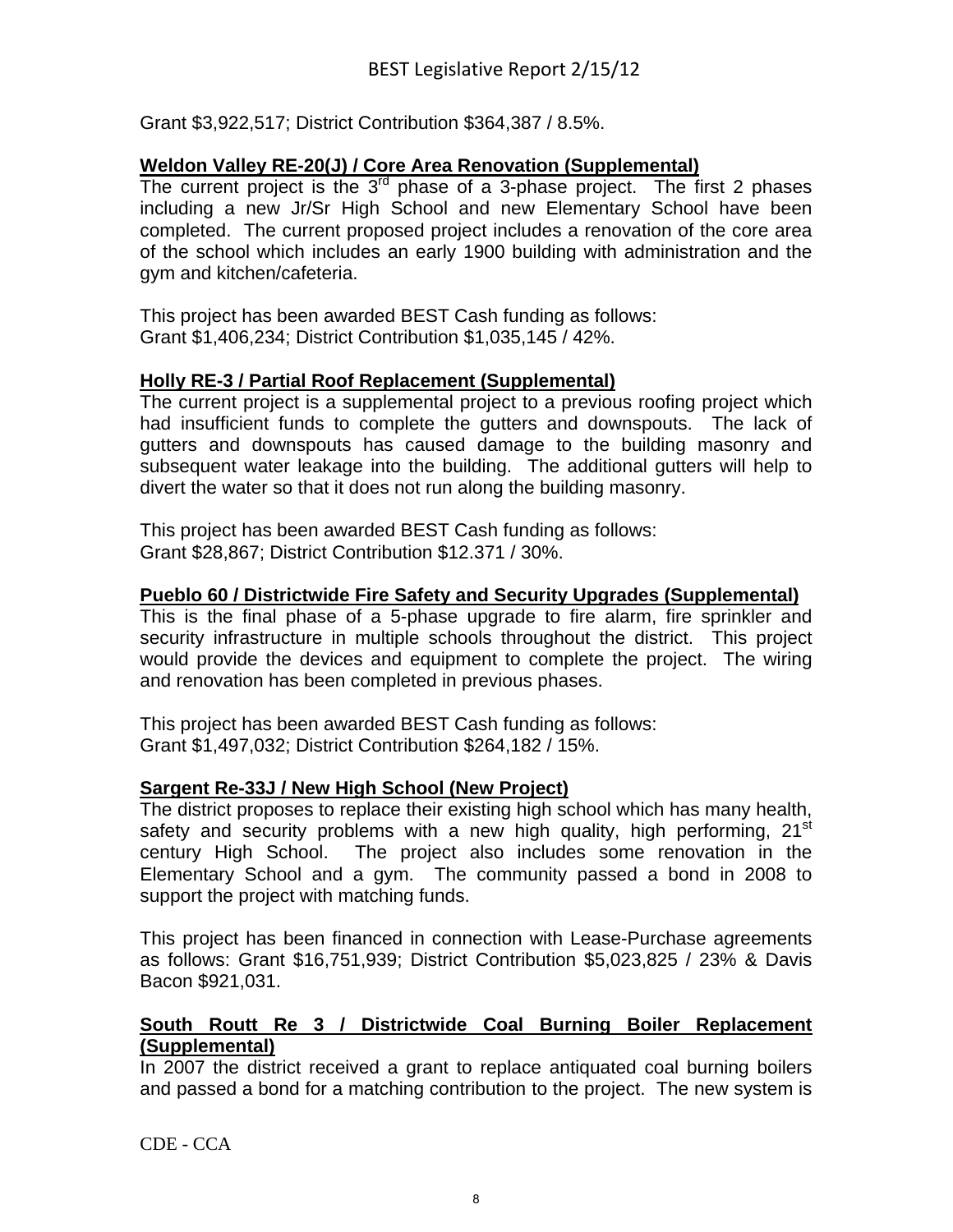high performing geo-exchange and bio-mass. Once the project went into design and a thorough engineering assessment was completed of the existing infrastructure it was determined there wasn't enough funding properly execute the project and additional funding is required.

This project has been awarded BEST Cash funding as follows: Grant \$562,150; District Contribution \$562,150 / 50%.

#### **Mountain Valley Re 1 / Roofing Repair (Supplemental)**

The district received a grant and provided matching funds from the previous capital construction grant program to re-roof the main school building. Once the funding was in place they hired a consultant to provide a bid specifications. The consultant discovered existing structural problems that make the building unsafe if there is 4" or more snow on the roof. This grant application is to correct the structural issues.

This project has been awarded BEST Cash funding as follows: Grant \$106,764; District Contribution \$65,436 / 38%.

## **BEST FY0910 Grant Projects**

*NOTE: Two BEST Cash projects, Mapleton 1's ES Roof Replacement Project and Mapleton 1's ES/MS Roof & RTU Replacement, could not provide their required match and were not funded with BEST FY0910 Funds.* 

#### **Edison 54 JT / New ES Supplemental Request**

Edison is requesting supplemental funding for the Edison Elementary School project. During the permit application process the State Fire Marshall's office required that Edison add fire suppression to the plan even though the code did not clearly require such a system. They are requesting a 0% match to pay for the outstanding owner's costs and to help restore its capital reserves. They have maximized their bonding capacity.

This project has been awarded BEST Cash funding as follows: Grant \$78,737.00; District Contribution \$0.00 / 0%.

#### **Campo RE-6 / Reconstruction of Locker Room/Concession Facility & Kitchen Addition**

In the winter of 2006, during a heavy snow storm, the Campo school gymnasium locker rooms and concessions building roof collapsed. The district has been operating without these facilities since this time. The district's kitchen and dining area, which is operational, has many health and safety deficiencies and should be replaced. This project will reconstruct the locker rooms and concessions area and provide the needed new kitchen and dining facilities.

This project has been awarded BEST Cash funding as follows: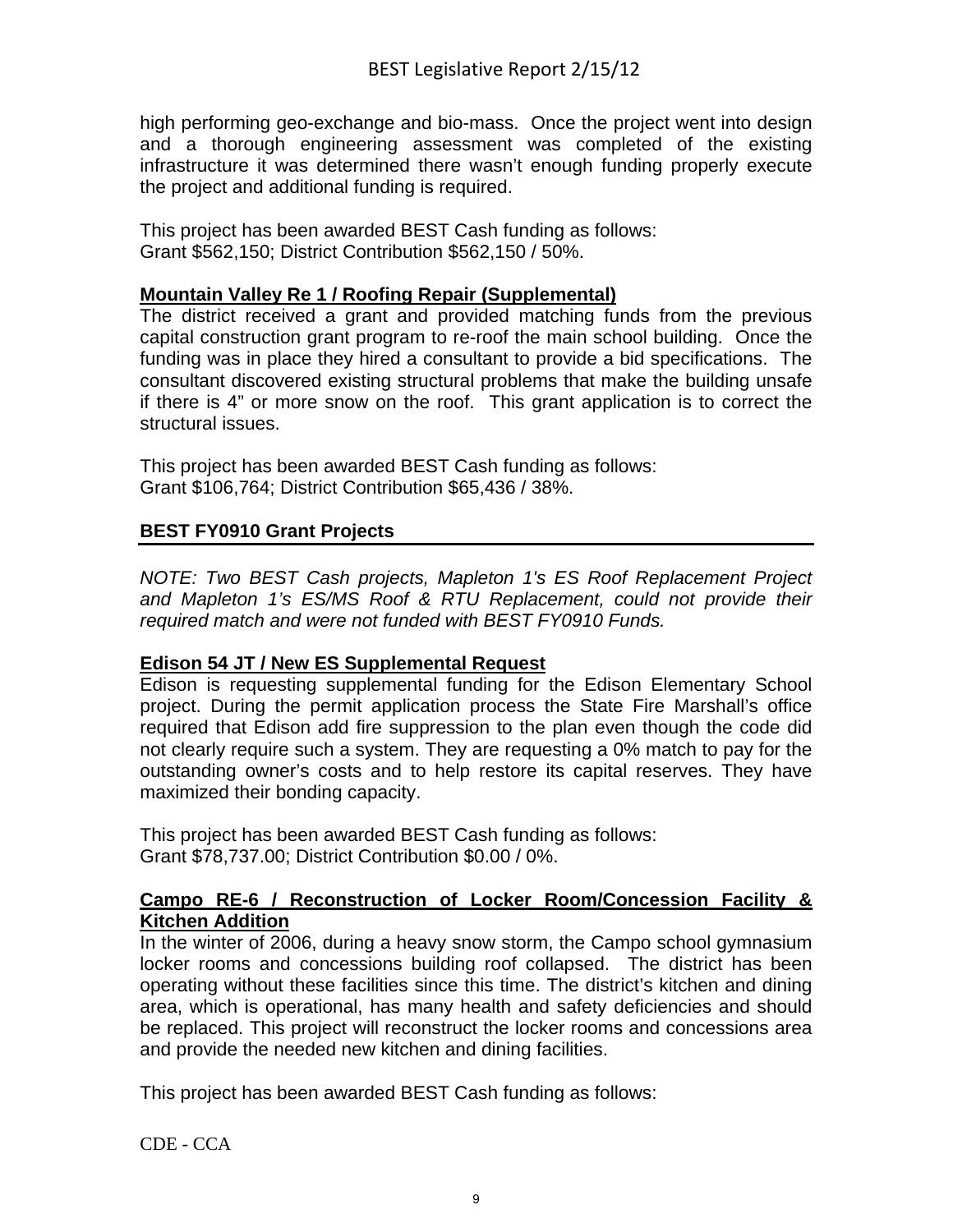Grant; \$1,253,558.25; District Contribution \$512,016.75 / 29%; with source of funding being their Capital Reserve Fund, Colorado School District Self Insurance Pool, DOLA.

#### **The Classical Charter Academy / New Elementary School**

Currently The Classical Academy (TCA) has 800 students displaced to 4 different schools in Academy School District 20 due to mold growing in their modular classrooms at the TCA East Elementary School. The TCA Board of Directors voted to build a new school rather than spend an excessive amount on cleaning out the modulars. They have partnered with the Pikes Peak Community College to provide a joint campus to build a new ES facility for TCA. Pikes Peak Community College will utilize some of the classroom space.

This project has been awarded BEST Cash funding as follows:

Grant \$1,292,416.10; Charter Contribution \$11,631,744.90 / 90%; with source of funding being their own bonds.

#### **Las Animas RE-1 / VoTech IAQ Improvement**

The Las Animas RE-1 school districts' VoTech building indoor air quality (IAQ) is poor and lacks the required positive pressure to keep shop fumes from entering classroom areas. There are five welding booths which have exhaust ducts at each station, however the exhaust fan is non operational. The existing ventilation system is over 30 years old and needs replacement to provide IAQ. The building is in good condition and replacement of the mechanical units will extend the buildings useful life. This project will provide a safe and healthy breathing environment in the VoTech building that meets current mechanical code, and supports the this educational program for the students and community of Las Animas.

This project has been awarded BEST Cash funding as follows:

Grant \$234,788.40; District Contribution \$70,131.60 / 23%; with source of funding being their Capital Reserve.

#### **Calhan RJ-1 / PK-12 IAQ Improvements/Boiler Replacement**

The project is the first part of a phased project to upgrade an aging infrastructure and mitigate indoor air quality issues. The district has worked with an Energy Service Company (ESCO) that has developed a plan for a ground source heat pump system to replace the existing HVAC system. The design of the system will parallel the district receiving the state assessment data to help in identifying a future grant application that will be a holistic renovation of the existing facility, and address current security issues. The district anticipates applying for additional BEST funding in FY 2010-11. The district has applied to DOLA to assist in their district contribution.

This project has been awarded BEST Cash funding as follows: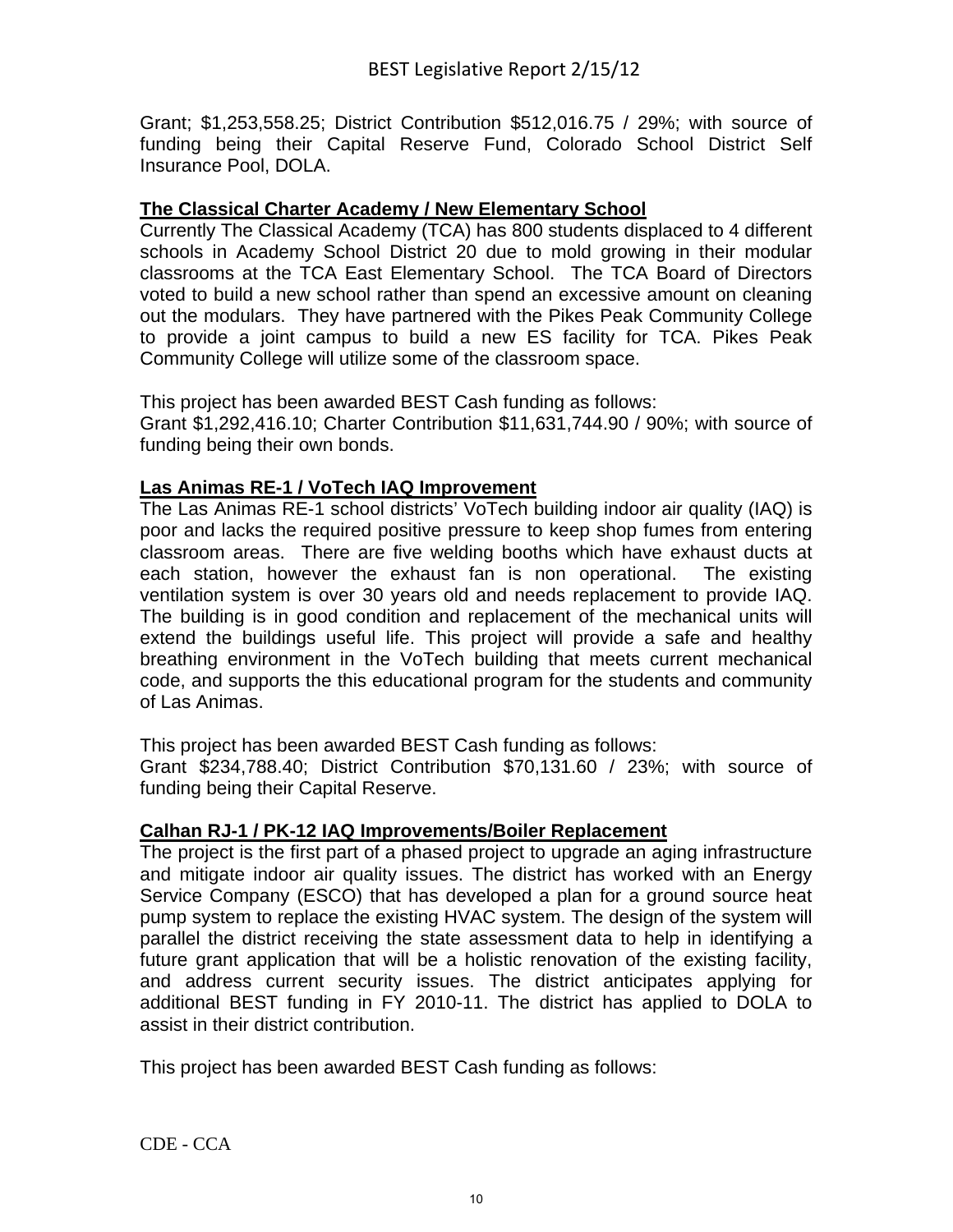Grant \$1,748,652.84; District Contribution \$1,489,593.16 / 46% with the source of funding being reserve fund, lease purchase through Energy Saving Performance Contract (ESPC) and other grants.

## **Harrison 2 / Replace Two ES Boilers**

The Harrison 2 application is for the replacement of 2 existing boilers with new high efficiency condensing boilers at Pikes Peak Elementary School. There is substantial overheating of the sheet metal skin of the boilers. In addition, the excessive heat has caused deterioration of the electrical components in the boiler room. The excessive heat in the boiler room also migrates into the kitchen above which is causing excessive temperatures.

This project has been awarded BEST Cash funding as follows:

Grant \$181,429.60; District Contribution \$45,357.40 / 20% with the source of funding being Capital Reserve.

## **James Irwin Charter Middle School / MS RTU Replacements**

The HVAC units at James Irwin Charter Middle School are the buildings original units and are currently 18 years old. Many of the units have cracked condenser fans, cracked coils, electrical issues, and other various problems that do not allow them to be efficient or effective. They have been regularly maintained, but are at the end of their useful life and need replacement. They will be replacing 17 units with new energy efficient RTU's.

This project has been awarded BEST Cash funding as follows:

Grant \$321,677.25; Charter Contribution \$107,225.75 / 25%; with source of funding being their General Fund.

## **Lewis Palmer 38 / ES Boiler Replacement**

Palmer Lake Elementary School is operating with a boiler that is 4 years beyond its expected life and now continues to fail and leak carbon dioxide. In addition, detectible combustible fumes and gaseous odors are present. The project is to replace and install a new low mass/ high efficiency boiler system.

This project has been awarded BEST Cash funding as follows:

Grant \$39,241.84; District Contribution \$49,944.16 / 56% with the source of funding being Capital Reserve Funds.

## **Mancos Re-6 / MS IAQ and HVAC Upgrades**

The roof top unit that serves the six classrooms on the north side of the Mancos MS building has exceeded its useful life and become a health, safety and comfort issue for the school district. Mancos will eliminate the existing system and install two roof top energy recovery units with natural gas fired supplemental heat. These will eliminate the boilers on the roof so the spaces will be able to receive the code required amounts of fresh ventilation air and not have to deal with boiler exhaust and natural gas contaminating the ventilation air.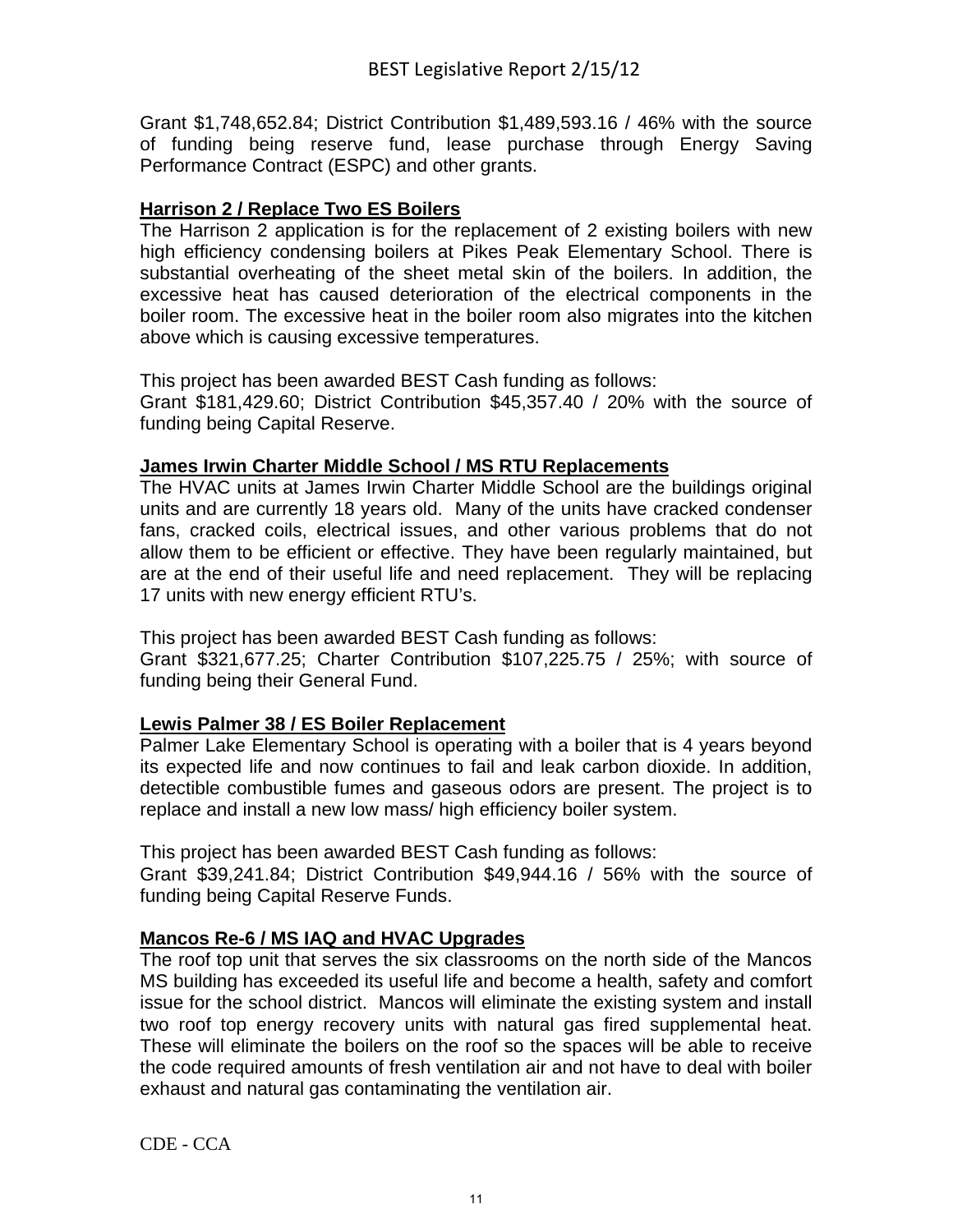This project has been awarded BEST Cash funding as follows:

Grant \$205,209.90; District Contribution \$250,812.10 / 55%; with source of funding being their Capital Reserve Fund and/or QZAB.

#### **Julesburg Re-1 / HS HVAC Repairs and Renovation**

Julesburg recently discovered a crack in the heat exchanger of one of the High School's multi-zone units. They contracted out with an engineering firm who confirmed the crack and advised replacement as well as replacing their other multi zone unit that is 33 years old. Julesburg made the decision to convert the current heating system to a ground source heat pump system, similar to the one installed at their Elementary school. The ground source heating system is energy efficient and will save the district on operating costs.

This project has been awarded BEST Cash funding as follows:

Grant \$874,665.00; District Contribution \$659,835.00 / 43%; with source of funding being their General Fund.

#### **Big Sandy 100J / PK-12 Roof, Plumbing & HVAC Repairs**

The project is for immediate health and safety concerns which include the following: repair of a leaking roof, the replacement of an air conditioner compressor and toilet fixtures that are cracked. The district is waiting for the completion of the state assessment to begin the process for a master plan and grant application in the FY10-11 cycle for possible future projects. The district has additional needs but it was determined the assessment would provide the basis to help identify the needs.

This project has been awarded BEST Cash funding as follows:

Grant \$8,420.50; District Contribution \$8,420.50 / 50% with the source of funding being their Capital Reserve Fund.

#### **Mapleton 1/ ES Roof Replacement**

The project is the roof replacement of the York International School. Water damage occurs each time it rains or snows. The district is constantly replacing damaged interior finishes to prevent mold promulgation and classrooms are disrupted when an issue occurs. This building is part of the long term master plan. The district is planning on going out for a bond to assist with the match November 2009.

This project has been awarded BEST Cash funding as follows:

Grant \$319,917.47; District Contribution \$222,315.53 / 41% with the source of funding being a November 2009 bond effort.

#### **Mapleton 1/ ES/MS Roof & RTU Replacement**

The project is for a partial roof replacement and new RTU's for the Bertha Heid School. Many of the leaks begin at the 37 residential RTU's currently in place,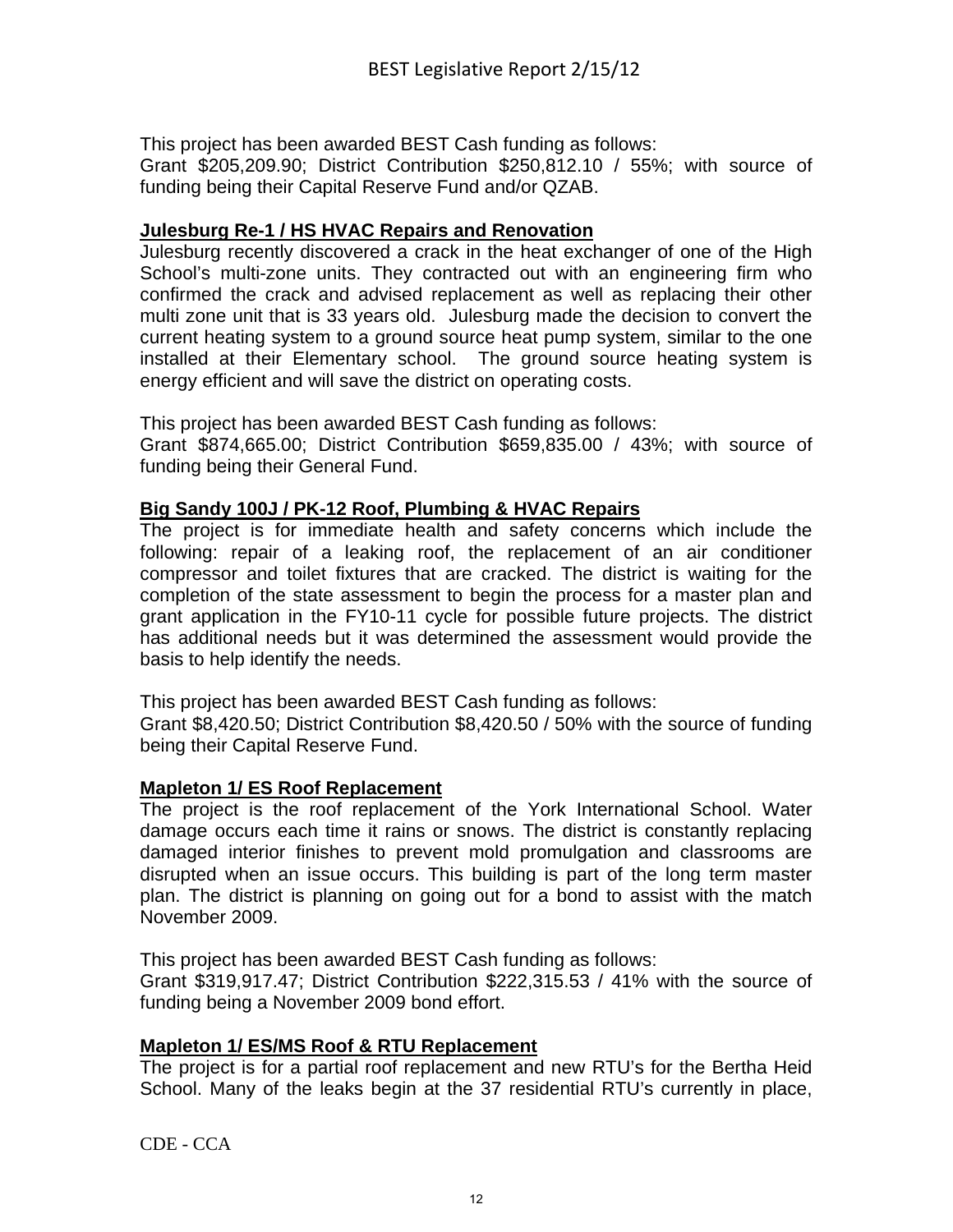and are also caused by old flashing details and the age of the roof. The project will replace the residential units with 21 commercial packaged RTU's. The district has documented the presence of mold as the roof has begun to fail. Classroom disruption occurs as water issues occur. This building is part of the long term master plan. The district is planning on going out for a bond to assist with the match November 2009.

This project has been awarded BEST Cash funding as follows:

Grant \$256,728.47; District Contribution \$178,404.53 / 41% with the source of funding being a November 2009 bond effort.

## **Strasburg 31J / HS Roof Replacement**

This project is for Strasburg High School for the partial replacement of the roof of the 1976 addition. The roof is the original roof, flashing details are in poor condition due to age, and leaks have developed around RTU's. The project will remove the existing roof product down to base substrate and a new roof system will be installed with the correct drainage and appropriate flashing details.

This project has been awarded BEST Cash funding as follows:

Grant \$55,110.00; District Contribution \$18,370.00 / 25% with the source of funding being their Capital Reserve Fund.

## **Westminster 50 / HS Roof Replacement**

The roof on Ranum High School is 25 years old and has reached the end of its life cycle. Repairs of the roof are no longer sufficient and the roof continues to leak. At each occurrence of rain or snow the district must spend district funds to repair damages to mitigate the potential for mold. Classroom disruption occurs with each water issue.

This project has been awarded BEST Cash funding as follows:

Grant \$1,265,990.52; District Contribution \$399,786.48 / 24% with the source of funding being their Capital Reserve Fund and 2006 Bond.

## **Westminster 50 / ES Roof Replacement**

The roof on Westminster Elementary School is approximately 25 years old and has reached the end of its life cycle. Repairs of the roof are no longer sufficient and the roof continues to leak. At each occurrence of rain or snow the district must spend district funds to repair damages to mitigate the potential for mold. Classroom disruption occurs with each water issue.

This project has been awarded BEST Cash funding as follows:

Grant \$372,362.76; District Contribution \$117,588.24 / 24% with the source of funding being their Capital Reserve Fund and 2006 Bond.

## **Las Animas Re-1 / HS Fire Alarm**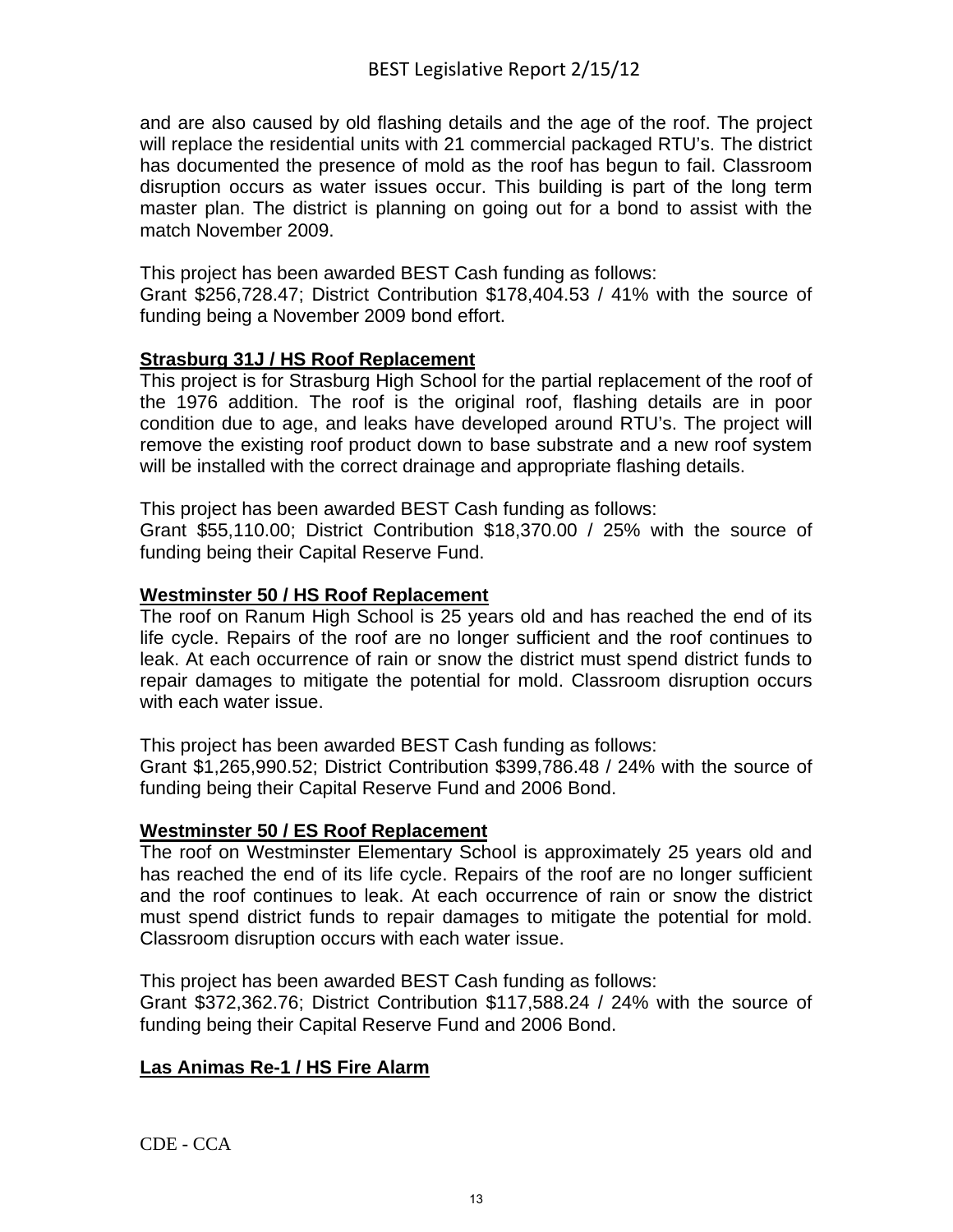The fire alarm system at the Las Animas Secondary School Campus is not fully operational. Much of the 32 year old system has been unintentionally disconnected over the years making repairs impossible. This project will provide a new fire alarm system in the secondary school that is completely functional throughout the entire school and meets current code.

This project has been awarded BEST Cash funding as follows:

Grant \$88,459.14; District Contribution \$26,422.86 / 23%; with source of funding being their Capital Reserve.

#### **Las Animas Re-1 / MS and VoTech Roof Replacement**

The existing middle school and VoTech roof are currently leaking in many locations. The existing metal roofs were installed several years ago incorrectly. The materials used are typically specified for roof structures that have more tolerance for leaks, such as barns and temporary structures. This grant will provide a high quality metal roofing system that will extend the useful life of the building 20-30 years. The roof will be installed by a qualified roofing company and will be provided with a materials and installation warranty.

This project has been awarded BEST Cash funding as follows:

Grant \$388,773.00; District Contribution \$116,127.00 / 23%; with source of funding being their Capital Reserve or QZAB.

#### **Cheyenne Mountain Charter Academy / K-4 Roof Replacement**

The school's roofing system is over 20 years old and is beyond its useful life. The roof has minimal insulation and has a low R-value. It has had numerous leaks over the years causing damage to the structure, the interior, and the building contents creating the possibility of mold and mildew as well as threatening the air quality of the students. They plan to remove the existing Built-Up Roof (BUR) system, prepare the surface, and replace it with thermoplastic polyolefin (TPO) membrane roofing system.

This project has been awarded BEST Cash funding as follows:

Grant \$149,156.75; Charter Contribution \$49,712.25 / 25%; with source of funding being their Colorado Educational and Cultural Facilities Authority (CECFA) bonds.

#### **Elbert 200 / Phase 1 Roof Replacement**

The project is for the patching of an existing foam roof for the district PK-12 School Building. The project has the potential to be a possible new school project and the BEST Board members decided to wait for the state assessment to identify this possibility. As the district has current issues with a leaking roof each time it rains or snows the board allotted the funds to patch the existing roof, let the district complete a master plan, and submit a comprehensive project for the FY 2010-11 grant application.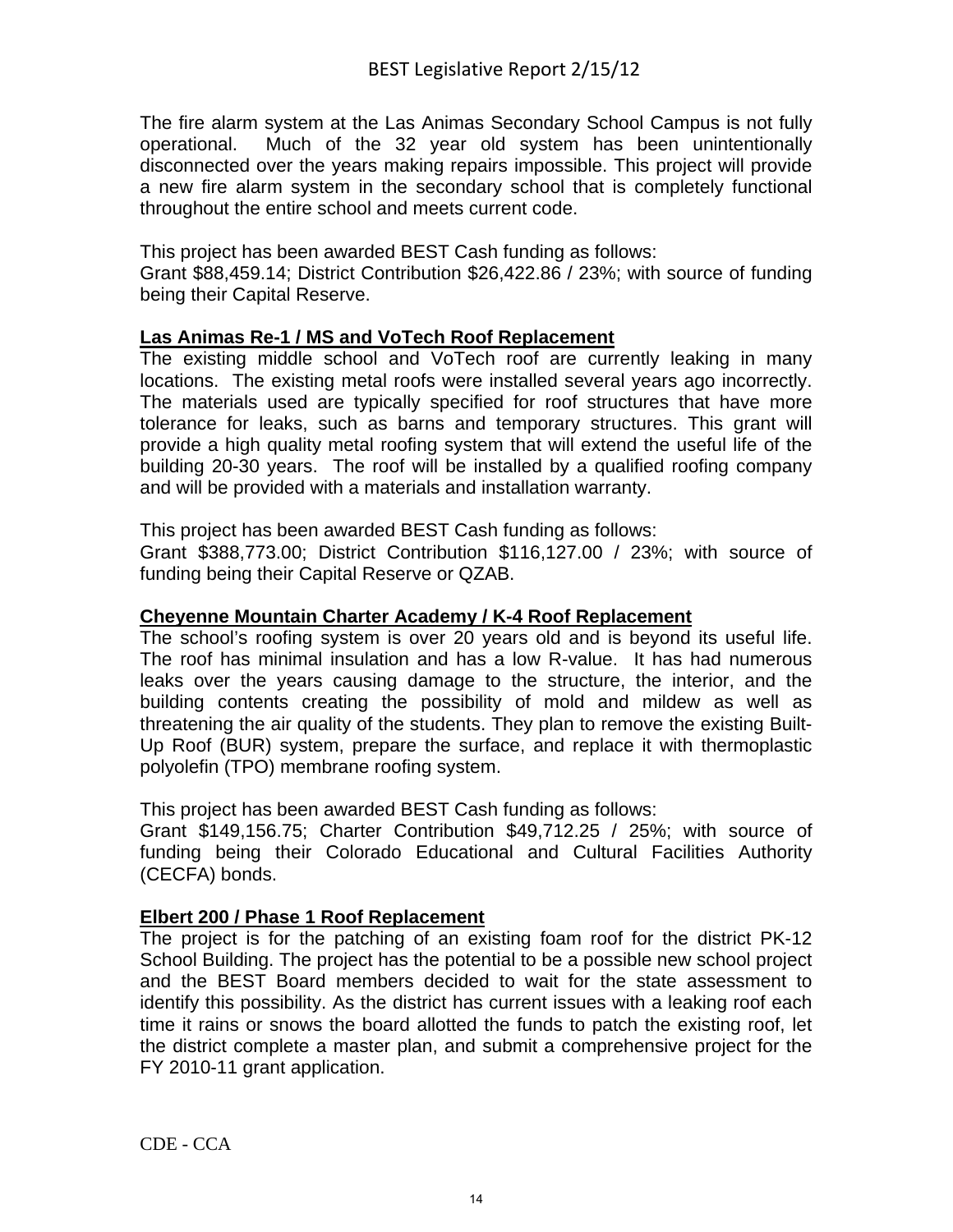This project has been awarded BEST Cash funding as follows:

Grant \$17,442.81; District Contribution \$1,938.09 / 10% with the source of funding being Capital Reserve Fund.

#### **Garfield 16 / HS Roof Replacement**

The roof project is the completion of the reroofing of the Grand Valley Center for Family Learning which now houses infants thru kindergarten. This facility is the former Grand Valley High School. The district passed a bond in 2006 for capital improvements for the facility. Due to escalating costs during construction, the roof on the existing building was removed from the construction project. During the final stages of the construction in 2008 after a snow storm, major leaks occurred in the existing roof. If the roof is not replaced, the existing facility and newly completed construction has the potential for additional water damage.

This project has been awarded BEST Cash funding as follows:

Grant \$136,252.00; District Contribution \$204,378 / 60% with the source of funding being 2006 Bond.

#### **Plainview Re-2 / Roof Repair / Replacement, Boiler Repairs, Shop Windows / OH Door**

The Plainview school grant is primarily a re-roofing project, but incorporates code violation corrections in the boiler room, energy saving windows and doors installed in the industrial arts facility, and parent/community communication improvements. The roof to be installed is an R-Mer span, a structural standing seam metal panel system with no exposed fasteners to allow for unlimited thermal movement and continuous panel lengths with no panel laps. The boiler room will have various upgrades and have the valves checked to bring it up to code. The windows in the industrial arts building will be replaced with new low-e dual pane energy efficient units and the door will be replaced with an insulated steel door to prevent heat loss. The school will also be adding a new LED sign unit to inform the community of school events. Lastly, they will also be refinishing the multi-purpose room floor.

This project has been awarded BEST Cash funding as follows:

Grant \$708,487.50; District Contribution \$236,162.50 / 25%; with source of funding being their Capital Reserve, DOLA, Insurance.

## **Lake R-1 / HS Roof Repairs/Replacement**

The High School roofing system has been patched several times over the past 10 years. It continues to have problems with ponding, membrane seam splitting, the base flashing splitting, metal counter-flashing rusting and pulling away from the wall, as well as other issues. The grant is to replace entire sections of this roof and repair sections not needing replacement.

This project has been awarded BEST Cash funding as follows: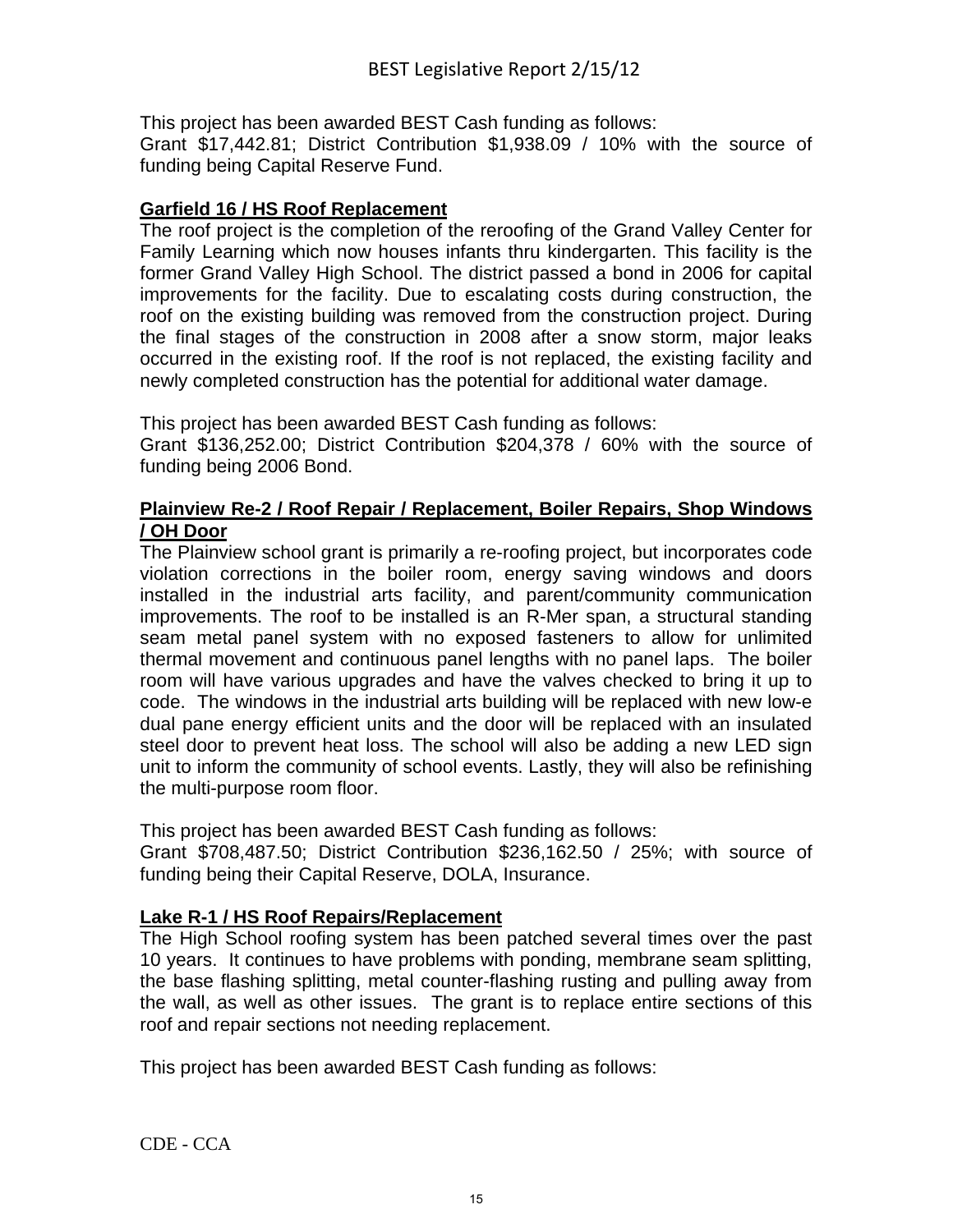Grant \$348,939.36; District Contribution \$297,244.64 / 46%; with source of funding being their Capital Reserve.

#### **Montrose Re-1J / ES Roof Replacement**

The existing un-reinforced EPDM single ply rubber roof was installed 19 years ago, and has expanded and contracted to the breaking point. The break extends down the slope from the school's clerestory windows and is responsible for several leaks. The district plans on installing a TPO roofing system with a white membrane for reflection and r-value. They have installed this same system at other district campuses and it has proven to be effective.

This project has been awarded BEST Cash funding as follows:

Grant \$107,800.00; District Contribution \$84,700.00 / 44%; with source of funding being their Capital Reserve.

#### **Montrose Re-1J / MS Roof Replacement**

The existing un-reinforced EPDM single ply rubber roof, installed over 20 years ago, has exceeded its useful life. They have repaired the roof several times to extend its useful life; however, the single ply membrane has delaminated from the substrate and is now at risk for a blow-off. The district plans on installing a TPO roofing system with a white membrane for reflection and r-value. They have installed this same system at other district campuses and it has proven to be effective.

This project has been awarded BEST Cash funding as follows:

Grant \$107,800; District Contribution \$84,700.00 / 44%; with source of funding being their Capital Reserve.

#### **Wiggins Re-50J / Partial ES Roof Replacement**

The elementary roof has exceeded its useful life. The seams along the 1965 building and the 1975 addition are leaking and have drainage problems. This has caused classroom ceiling damage. The east side of the building roof will be replaced with an asphalt built up style roof sloped to the center of the building with drains. The west side of the building roof will be replaced with a steel structure roof.

This project has been awarded BEST Cash funding as follows:

Grant \$108,093.30; District Contribution \$46,325.70 / 30%; with source of funding being their Capital Reserve.

#### **Yuma 1 / partial MS and VoAg Roof Replacements**

Yuma MS has had on-going roof leak issues over the years and was recently analyzed to determine the conditions of the roof from poor to good. The building has three different roofing systems on it. There are leaking issues at different areas on this roof that are causing damages to the MS. Their vendor broke the roof up into 12 sections and of those sections, 6 were identified as poor to fair.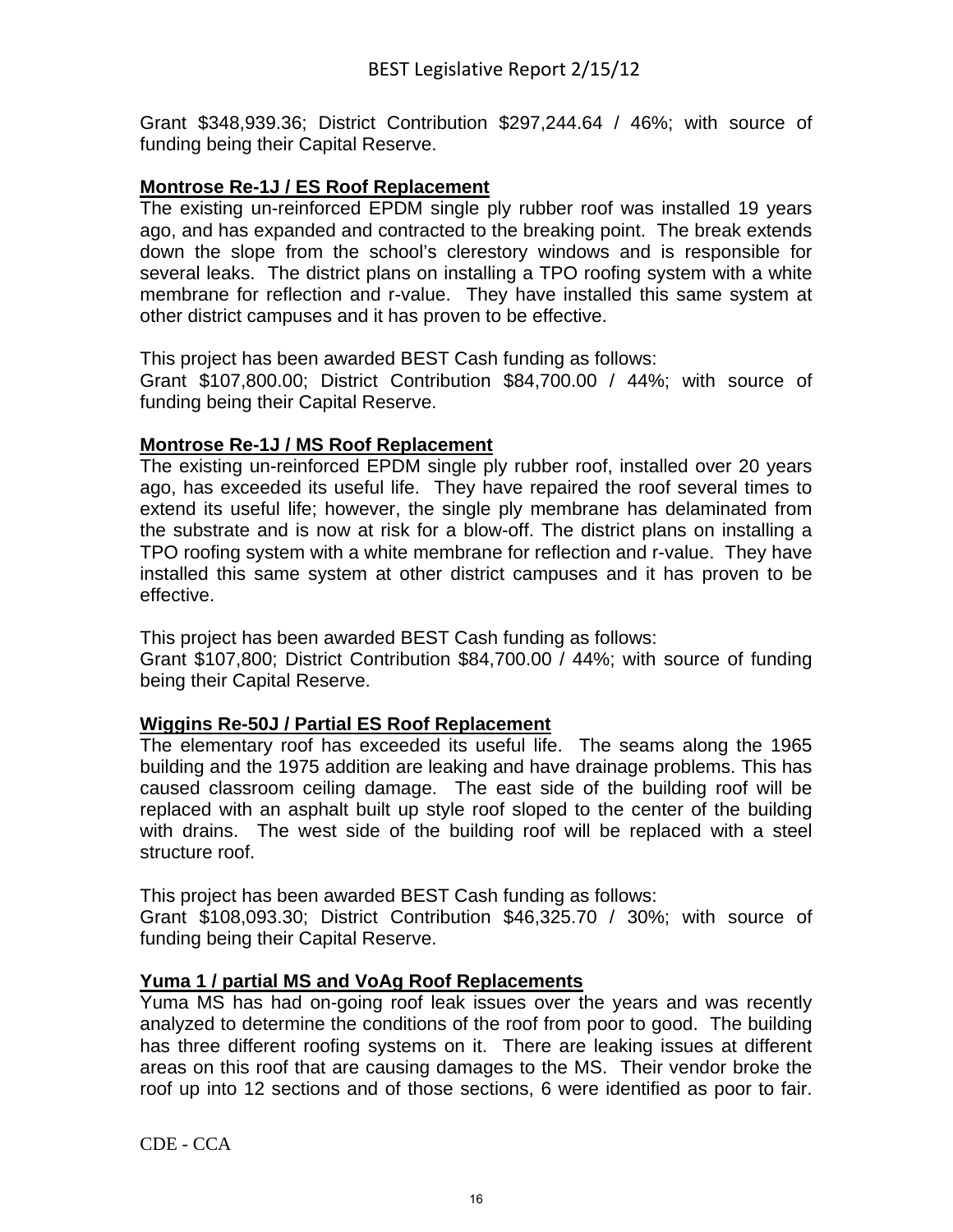The grant is to replace the sections labeled as poor, and to extend the life of the sections rated as fair.

This project has been awarded BEST Cash funding as follows:

Grant \$183,862.80; District Contribution \$122,575.20 / 40%; with source of funding being their Mill Levy Override.

## **Strasburg 31J / Fire Code Upgrades**

This project is for district wide correction of items identified during a fire inspection of the district. The district was written up by the State Fire Marshall regarding smoke detection, installation of egress doors, emergency lighting, emergency exits, and the replacement of non-plenum rated wiring above the ceilings. The district has exceeded its bonded indebtedness, therefore is not able to go for a bond to help with the matching costs.

This project has been awarded BEST Cash funding as follows:

Grant \$105,711.75; District Contribution \$35,237.25 / 25% with the source of funding being Capital Reserve Fund.

## **Colorado Springs 11/ Fire Alarm Upgrades**

Colorado Springs 11 school district is requesting assistance to install a code compliant fire alarm system in 4 elementary schools with students ages 3-11. The upgrades will include horns, strobes, smoke detectors and pull stations. These upgrades will provide a safe environment for all students including those with visual and auditory impairments.

This project has been awarded BEST Cash funding as follows:

Grant \$269,923.36; District Contribution \$212,082.64 / 44% with the source of funding being Capital Reserve Fund.

#### **Harrison 2 / Replace MS Fire Alarm**

The application is for the replacement of an outdated fire alarm system at Panorama Middle School. The district is experiencing operational and maintenance issues in addition to non code compliant issues. The district will install a new alarm system that will be fully addressable with new wiring and code compliant devices.

This project has been awarded BEST Cash funding as follows:

Grant \$134,998.40; District Contribution \$33,749.60 / 20% with the source of funding being Capital Reserve Fund.

## **Ellicott 22 / HS Roof and Fire Alarm Replacement/ HS, ES and MS Security Cameras**

The Ellicott School District is submitting 3 projects. The first is the replacement of the roof system at the high school, which consists of installing corrugated metal panels where there is neither water-proof membrane nor insulation on top of the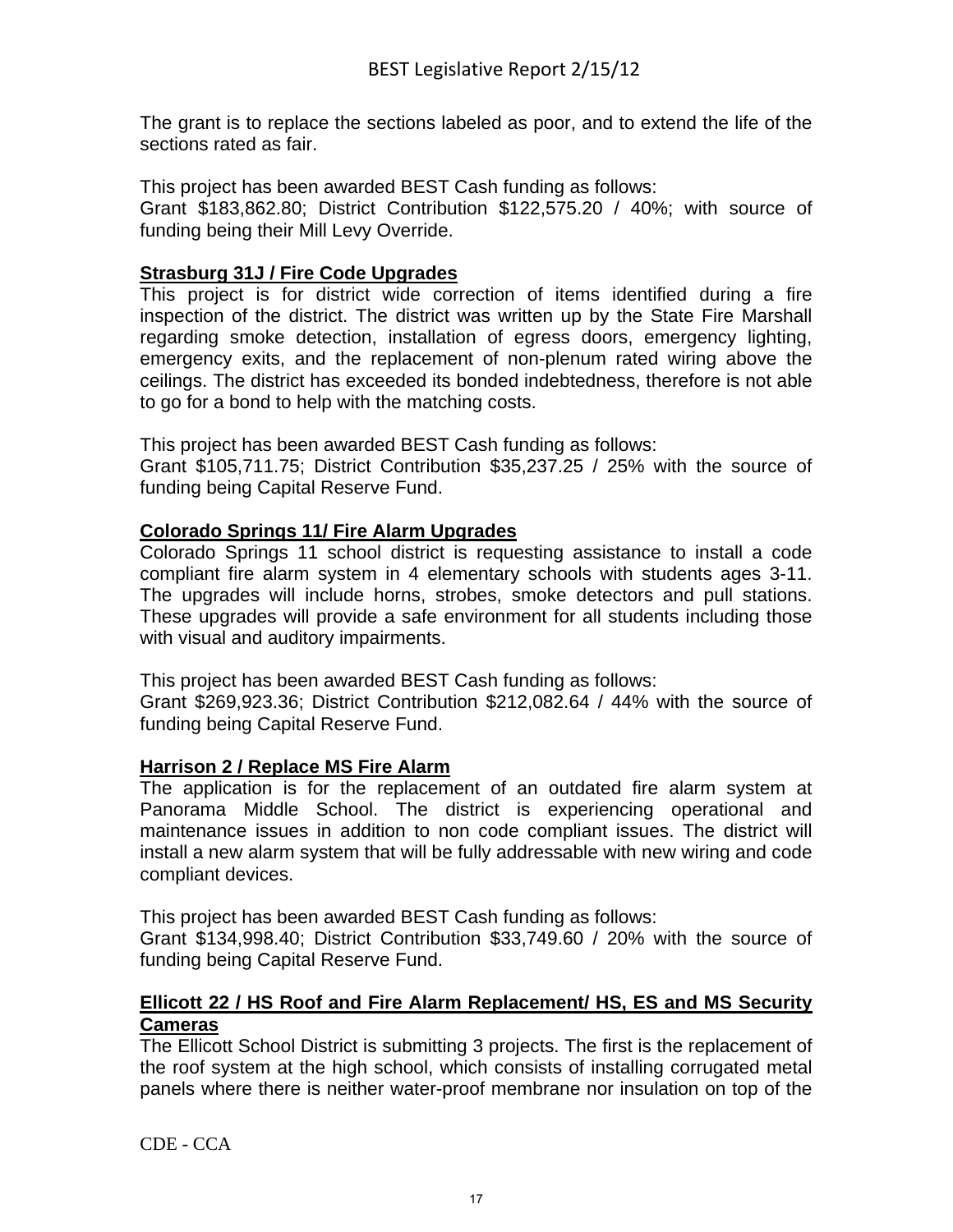panels. The system is neither weather proof nor water proof, and leaks at exposed fasteners, roof-to-wall flashing details, and thru metal seams. The roof system is supported by undersized gutters. In addition, the fire alarm wiring runs thru the cavity of the ceiling / roof due to the excessive heat triggers expansion and contraction which the district has not been able to trace. The roof replacement will be a fully adhered white EPDM roofing system on rigid polyiso insulation board. The project will also replace the fire alarm wiring within the ceiling–roof cavity once insulation is provided in the roof assembly.

The second project is to add security at the entrance doors of the Elementary School which includes electrified hardware and buzz-in remote release.

The third project is the controlled entry access of the Middle School thru the installation of a security camera and buzz-in system. Currently visitors are directed thru signage to the main entry. The camera system will provide a visual control of people entering the building. This is an immediate safety need for the Middle School. The Middle School has additional needs and will await the results of the state assessment to further identify additional needs with the potential possibility for a building replacement.

This project has been awarded BEST Cash funding as follows:

Grant \$1,517,125.15; District Contribution \$187,509.85 / 11% with the source of funding being their Capital Reserve Fund.

#### **Deer Trail 26J / Pool Building Renovation**

The Deer Trail School District is requesting assistance for health and safety issues in their pool building. The district provides swimming classes to their students. The pool is also used by the general public. The pool building has immediate needs which include a new ventilation system and dehumidifiers, new lighting and exit lighting that has been damaged by the humidity, replacement of non-code compliant doors and hardware, damaged storefront, and repair of the pool. The district is also waiting on the results from the state assessment to identify additional needs within the existing school building. It was concluded that the work associated with the pool building would not be impacted by new work/replacement of portions of the existing school building.

This project has been awarded BEST Cash funding as follows:

Grant \$247,500.00; District Contribution \$165,000.00 / 40% with the source of funding being their Capital Reserve Fund and if available municipal grants.

## **McClave Re-2 / Renovate Existing Shop into a Preschool**

The current McClave pre-school sits across the street from the K-12 facility. The current facility was built in 1947 and has been monitored to emit radon at the top of the allowable scale. The facility needs new windows, fencing and a heater. The district would like to move the pre-school into the main K-12 building into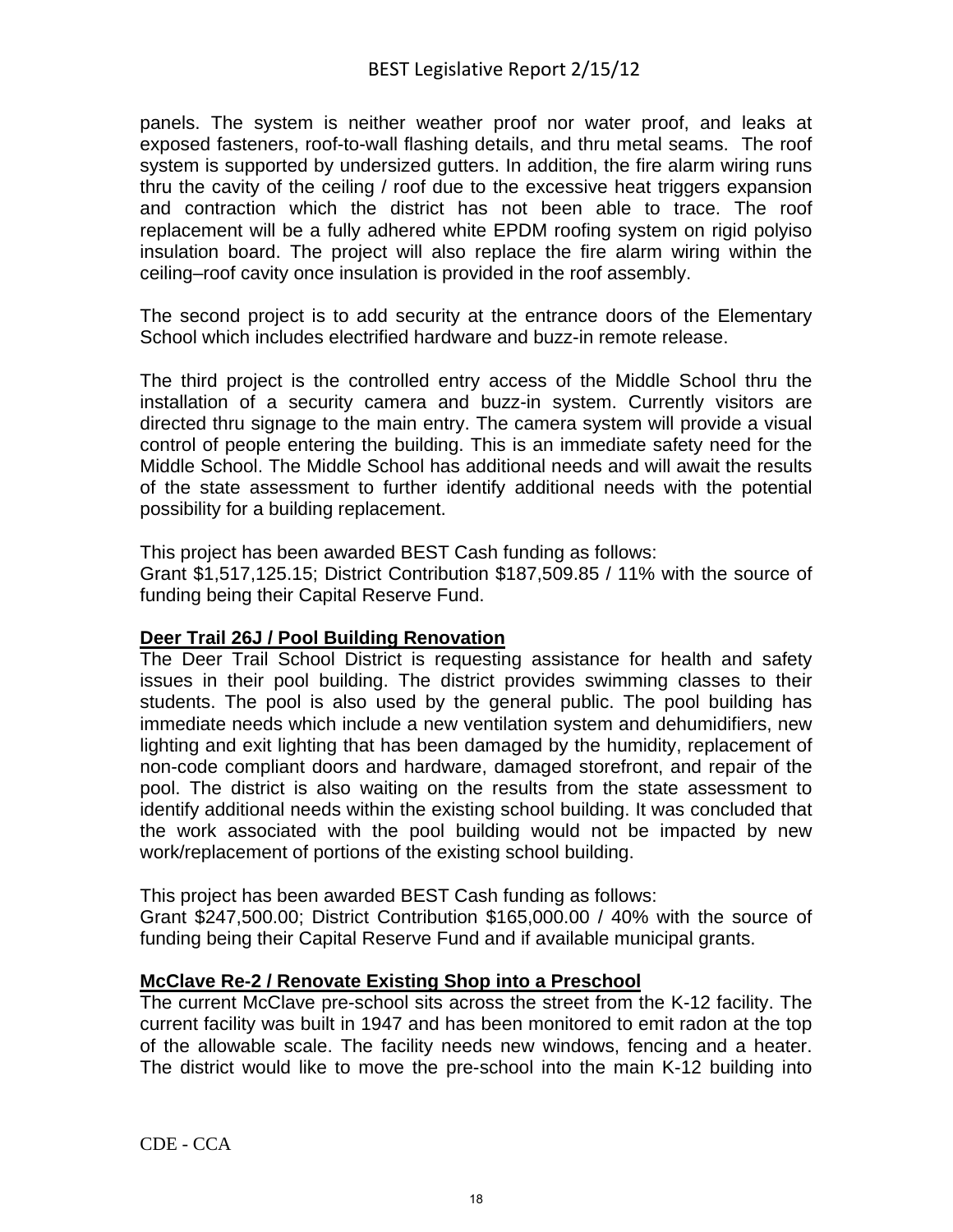their old Vo-Ag space. It requires minimal remodeling to make it a much safer location for their pre-school.

This project has been awarded BEST Cash funding as follows: Grant \$211,365.00; District Contribution \$124,135.00 / 37%; with source of funding being their General Fund.

#### **Edison 54 JT / Jr/Sr HS Exterior Concrete Stair Replacement, Modular Fire Alarm, Asbestos Containing Material (ACM) Abatement, Roof Repair**

The Edison School District is applying for a number of projects with this grant including exterior concrete stair replacement at the JR/ SR HS, addition of a Fire Alarm system at the existing modulars per the State Fire Marshall, enhanced building security, ACM abatement and the removal of an existing foam roof and replacement with a new white Thermo Plastic Olefin (TPO) roof membrane. The school has used its bonding capacity thru 2027, and the district has offered a match with this project.

This project has been awarded BEST Cash funding as follows:

Grant \$131,706.00; District Contribution \$14,634.00 / 10% with the source of funding being their Capital Reserve Fund.

#### **Kiowa C-2 / Replace Districtwide Phone System**

The Kiowa School District, which is located a few feet off of State Highway 86, is requesting a grant to replace an outdated phone system which will include direct 911 calls, campus paging, silence of monitoring calls, 24/7 remote message notification, automated announcements for emergencies which can be entered by a remote assistant, classroom phones and record a call capabilities. The district has been taking steps to improve the safety of the students/staff/parent as they are a small district that has a rash of minor vandalism and a small law enforcement department.

This project has been awarded BEST Cash funding as follows:

Grant \$16,922.92; District Contribution \$27,611.08 / 62% with the source of funding being their Capital Reserve Fund.

## **Garfield 16 / ES Traffic/Pedestrian, Fire Alarm, Flatwork Repair Project**

The application is for two projects. The first is the replacement of the original fire alarm system which the district is no longer able to maintain because replacement parts are no longer available. In addition, the system is no longer code compliant. The district plans to replace the current system with a code compliant system to include a back-up power source.

The second project is the re-design of the main entry pedestrian/vehicular access. Presently there is one entrance to the site requiring all bus, parent dropoff, faculty/staff/visitor parking and delivery traffic to share the same entry and main drive. Pedestrian access is adjacent the main entry drive. The project will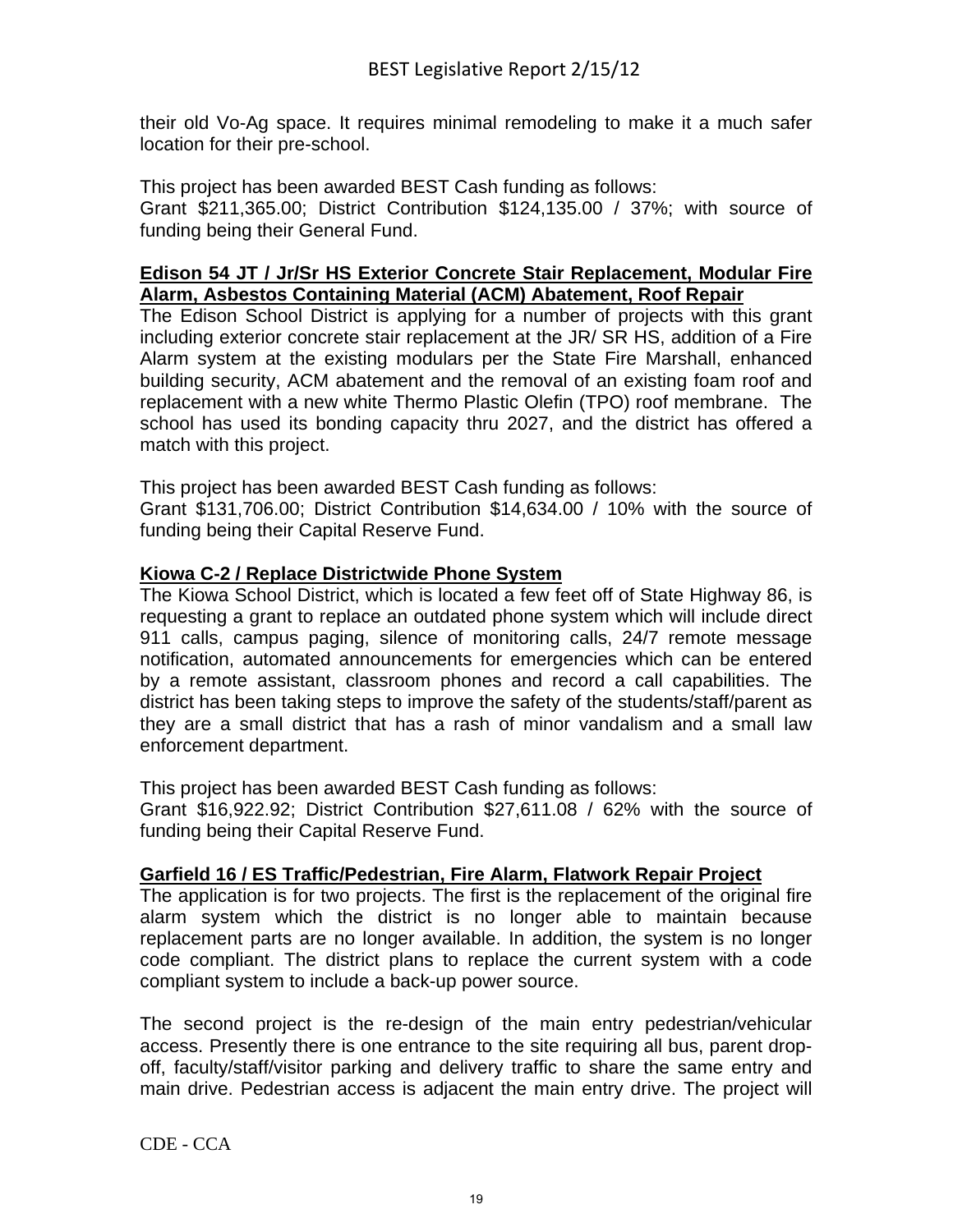create an additional entrance to the site which will separate the bus and service entrance from the parent-drop off and pick up point.

This project has been awarded BEST Cash funding as follows:

Grant \$273,594.96; District Contribution \$410,392.44 / 60% with the source of funding coming from uncommitted funds remaining in the general obligation bonds passed by the District's voters in 2006.

#### **Trinidad 1 / HS Exterior Door Hardware Replacement**

This project addresses the need for new exterior doors and hardware for the Trinidad High School built in 1972. The exterior doors are no longer able to be kept shut, and are chained to prevent access from the outside. As a result this prevents emergency exiting from the building. The grant will provide new exterior doors and code compliant hardware which will allow for emergency egress from the building.

This project has been awarded BEST Cash funding as follows:

Grant \$31,961.40; District Contribution \$21,307.60 / 40% with the source of funding being their General Fund.

#### **Montrose Re-1J / Districtwide Security Cameras**

The district is proposing to install seventy-nine closed circuit cameras across their campuses in order to meet the current security needs. The district believes the cameras have been proven an effective deterrent at their other campuses for stopping vandalism and acts of violence. The system, in addition to providing video, provides a web-based IT system to allow staff and police to log in remotely to view and notify the public of potential threats.

This project has been awarded BEST Cash funding as follows:

Grant \$56,012.88; District Contribution \$44,010.12 / 44%; with source of funding being their General Fund.

#### **Woodlin R-104 / Relocate two 8,000 Gal. Propane Tanks Away from Playground**

This application is to relocate 2 propane tanks away from a playground. These tanks are located in the corner of the elementary playground, and were recently identified as potential terrorist targets during the districts crisis management planning. The manhole for these tanks is highly eroded, causing a very risky situation for personnel, inspectors and contractors who access that area. The district has also noticed 7 leaks in the propane lines. When a professional inspected the lines, he stated the leaks were due to deterioration caused by the age. Their plan is to relocate the tanks away from the school, playground, and away from high traffic areas on campus. The lines and controls will be replaced and updated to provide for a more efficient system, which will save the district money.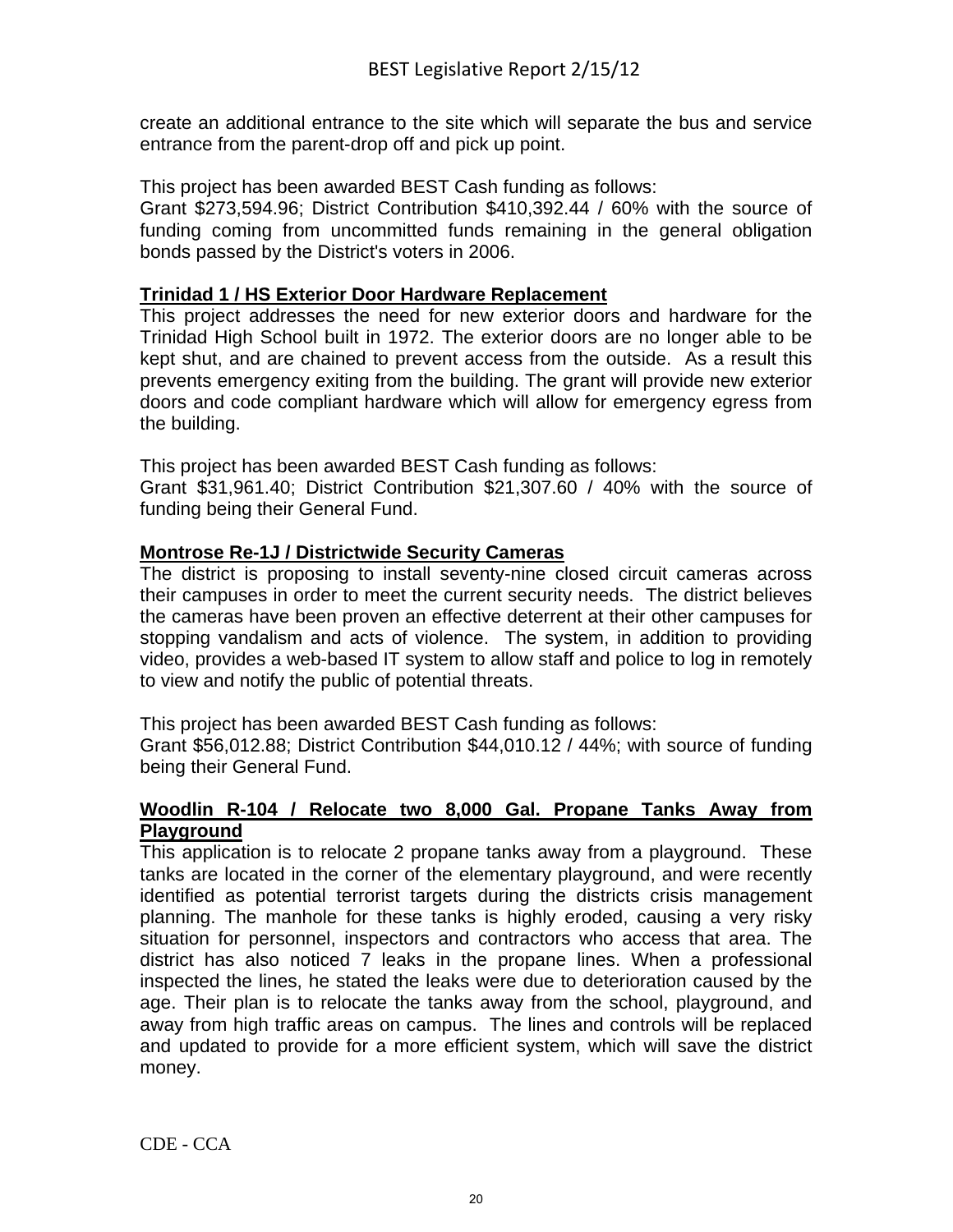This project has been awarded BEST Cash funding as follows: Grant \$88,593.40; District Contribution \$37,968.60 / 30%; with source of funding being their General Fund.

#### **Pikes Peak BOCES / K-12 School ADA, Safety and Security Upgrades**

The application is for upgrades to provide for the student population which consists of students with emotional, behavioral, and physical challenges. The school has students that have need for ADA accessibility which includes access to accessible toilet facilities and an accessible shower, changing hardware to lever for accessibility, and modifying various wheelchair access points.

The BOCES program also has needed to improve safety and security for the students as well as the teachers and community members. This is to include redesigning the front entry, replacing the existing camera monitoring system within the building, replacing glazing with tempered glazing, and improving access to the building and students' ability to leave the campus.

The items noted are immediate needs for the students and facilities; however the facility has additional needs that the BOCES program is waiting for the state assessment to identify and evaluate for a future grant.

This project has been awarded BEST Cash funding as follows:

Grant \$404,769.40; District Contribution \$8,260.60 / 2% with the source of funding being in-kind services provided from the architect.

#### **South Conejos Re-10 / Jr/Sr HS and ES ADA Restrooms and Door Replacement.**

The district submitted one grant for three projects. The district has ADA students entering into the ES and HS and neither school has proper ADA compliant restrooms. The district has requested funding to remodel these facilities to accommodate the ADA students and become ADA compliant. In the same ES and HS facilities the district has several doors that are not code compliant (no panic hardware and some are not fire rated). They intend to replace or update these doors to meet code. Lastly the district requested funds to mitigate some non-friable asbestos in their ES. Since it was non-friable, not threatening, the BEST Board choose not to award this portion of the grant.

This project has been awarded BEST Cash funding as follows:

Grant \$226,525.64; District Contribution \$5,921.96 / 2.547654%; with source of funding being their General Fund.

#### **Elizabeth C-1 / MS Roof Replacement**

The grant application is for the roof replacement of Elizabeth Middle School. In the school year of 2004-2005, the school experienced an issue with mold which resulted in the closing of school and redistributing the students within the district. The issue of mold and "sick building" syndrome is raised each year by the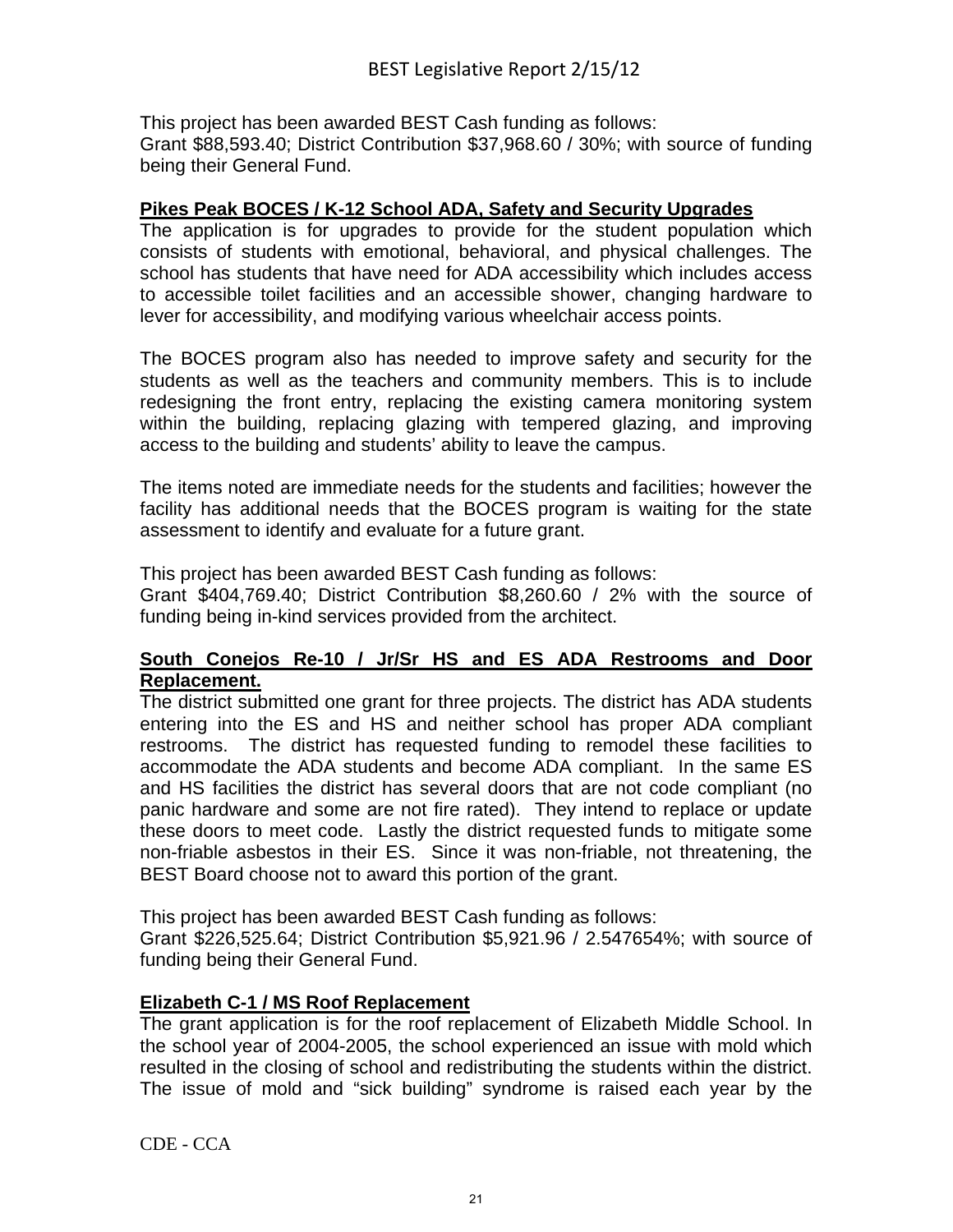community and staff members. Repairs that are made to the building are no longer adequate and the roof continues to leak. The replacement of the roof will remove the existing roof down to the metal deck and be replaced with a MOP modified membrane.

This project has been awarded BEST Cash funding as follows:

Grant \$285,560.00; District Contribution \$363,440.00 / 56% with the source of funding being Capital Reserve Fund.

## **Limon RE-4J / Fire Alarm Upgrades**

This application is for installation of a fire alarm system at Elementary School, and an upgraded fire alarm system in the High School and gymnasiums. The current fire alarm system is not code compliant and has been written up by the Division of Fire & Safety. The Division of Fire & Safety required a fire watch at the end of FY08-09 in the Elementary School, and has advised that the school may not be occupied in the fall of FY09-10 without meeting current code requirements.

This project has been awarded BEST Cash funding as follows:

Grant \$80,182.49; District Contribution \$51,264.21 / 39%; with source of funding being their General Fund and Capital Reserve.

#### **Hayden Re-1 / Emergency ES Fire Alarm**

During a routine inspection by the Colorado Department of Public Safety, Division of Fire Safety it was determined that the fire detection system at the elementary school was out of service. The district utilizes the school during the day for summer school and in the evening for active center programs. The Division of Fire Safety ordered that during the summer the building shall be limited to not more than 49 occupants. Any activities held at the elementary school with more than 49 occupants will be considered on a case‐by‐case basis by the Division of Fire Safety and the local fire department for approval. The Division of Fire Safety further ordered the Hayden School District to repair or replace the system by start of the fall school year.

This project has been awarded Emergency BEST Cash funding as follows: Grant \$22,605.37; District Contribution \$0 / 0%.

*NOTE: Two BEST Lease-Purchase projects, Mapleton 1's New School Project and North Routt Community Charter School's New School Project, could not provide their required match and were not financed with BEST FY0910 Funds.* 

## **Miami Yoder 60 JT / Phase II of New PK-12 School**

Miami Yoder is at the completion of a previously funded, phased project for renovation and upgrades to their PK-12 school. This project was submitted in the previous grant cycle but was not approved as the BEST Board members felt additional master planning was necessary. The plan will eliminate the use of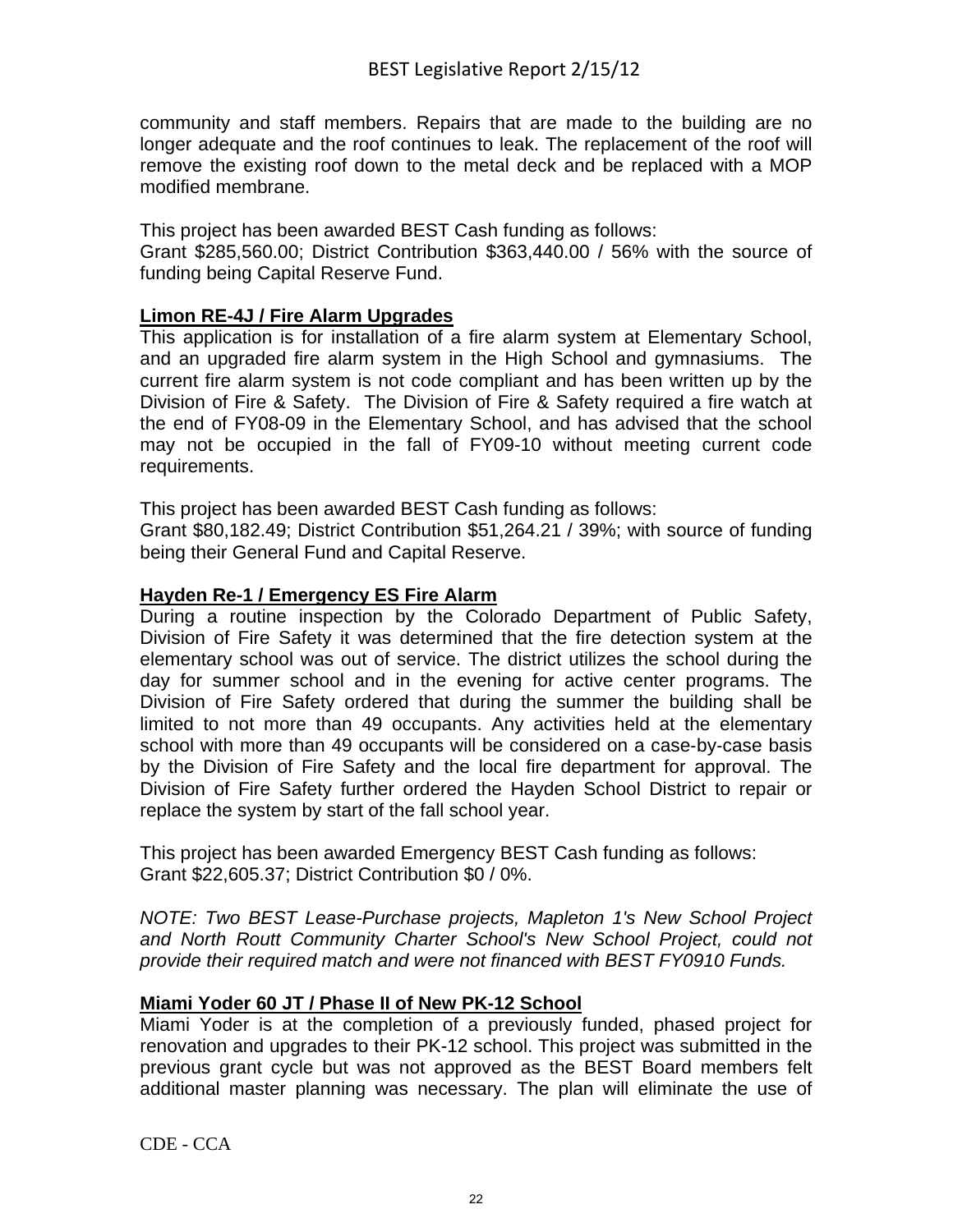existing substandard modulars and existing teacherages that are in need of replacement, the replacement of a 1915 building that is non code compliant and also does not meet the educational needs of the district, and the addition of a high school. As the district previously bonded for \$3.2 million for work completed in 1998 and 2007 and is at their bonding capacity of 98% the district is therefore requesting a 0% match for this project.

This is project has been awarded for BEST Lease-Purchase funding as follows: Grant \$17,590,273.05; District Contribution \$0 / 0%.

## **Silverton 1/ Renovate Historic K-12 School**

The Silverton grant application is for the holistic renovation of a historic 1911 school building and a 1926 gymnasium building. In the winter of 2008 the school district lost the use of one of the last remaining coal boilers mid school year and heated the facility with electric space heaters for the balance of the winter. The district has been working with consultants to put together a holistic renovation which includes a new heating system as an integral part of the design. Due to the location of the district, the project lends itself to additional considerations and costs. The district will install a new boiler into the existing steam system for the 2009-10 winter season while the renovation design is completed. Construction is anticipated to start January 2010 thru July 2010.

This is project has been awarded for BEST Lease-Purchase funding as follows: Grant \$9,478,924.40; District Contribution \$2,369,731.10 / 20%, with the source of funding being bond proceeds, DOLA, Colorado Historical Society and other grants.

## **Crestone Charter School / New PK-12 school**

The school currently operates out of deteriorating modular's and rental facilities. The schools charter with the Moffat school district requires that permanent facilities be obtained within the next two years. The project is for a new high performing PK-12 school.

This project has been awarded for BEST Lease-Purchase funding as follows: Grant \$5,327,806.00; Charter Contribution \$726,519.00 / 12% with source of funding being a 2009 bond election by Moffat 2 or cash from private fund-raising.

## **Douglas County RE1 / HS Safety/Security Upgrades**

Douglas County school district is requesting assistance to fund life safety upgrades at the Douglas County High School. These upgrades include: replacing the battery back-up exit lighting, replacing the non-code compliant fire alarm system, replacing non-plenum rated cabling and failing security equipment, providing new raceways and interconnect cables between buildings for a future phone system that includes emergency notification and fire alarm monitoring, replacing the intercom system which is part of the emergency notification system, and including a fire sprinkler system to help reduce the complexity for exiting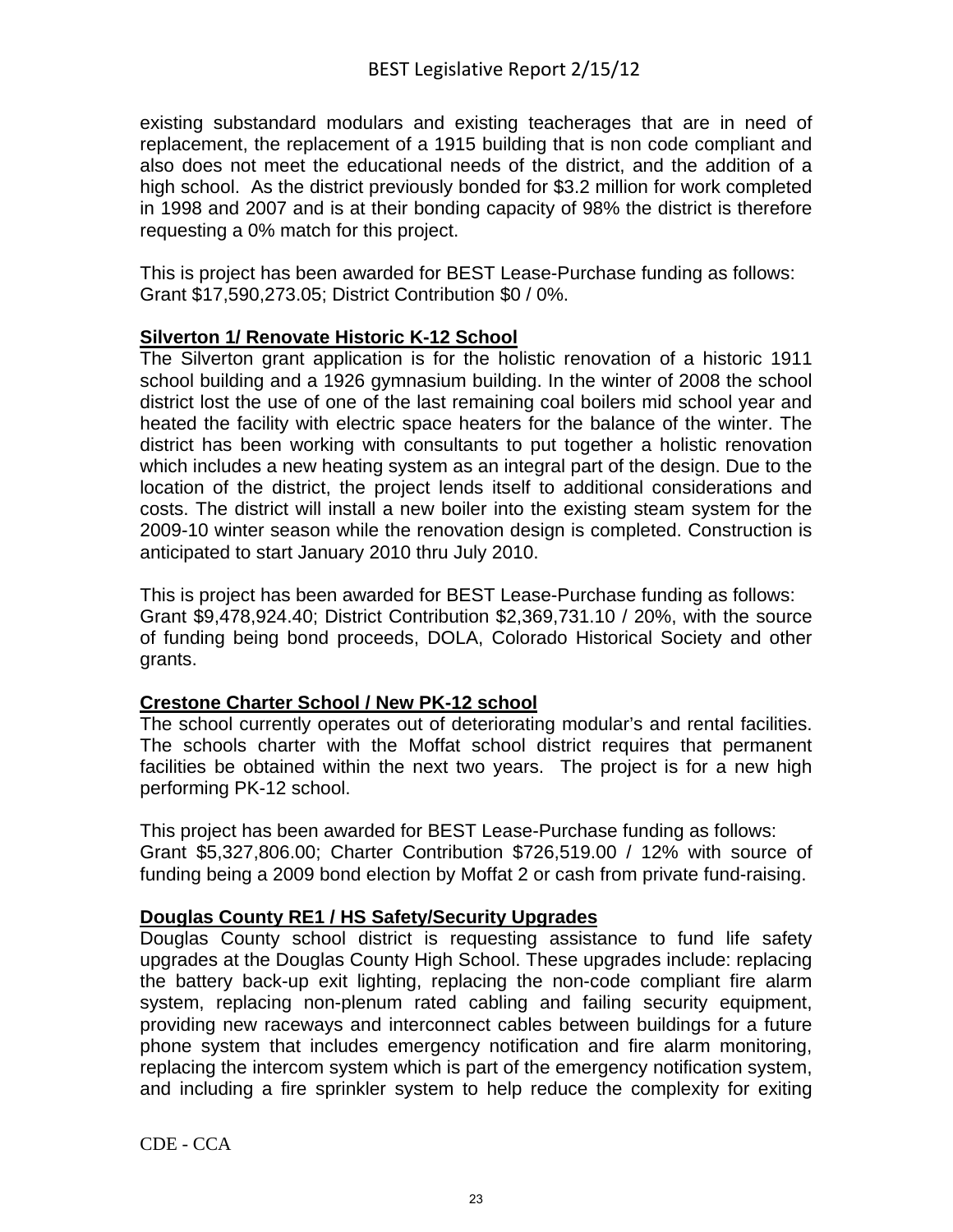which has been created by the number of additions and the requirement for fire separation doors. Douglas County submitted 5 projects and this project was their number one priority. The BEST Board members reviewed and requested the match be raised to the CDE Minimum match of 60%.

This is project has been awarded for BEST Lease-Purchase funding as follows: Grant \$1,795,500.00; District Contribution \$2,693,250.00 / 60% 00 with the source of funding being their general fund and capital reserve.

#### **Colorado School for the Deaf and Blind (CSDB) / Historic Building Renovation**

The CSDB is requesting a grant to assist with the complete renovation and approximately a 6,000 SF addition to the Gottlieb School for the Deaf built in 1952 after the original structure was destroyed in 1950. The project will provide for classrooms to be sized and located according to grades including special needs of the students, new integrated HVAC system, an accessible elevator, secured entry access, green building design, current and future technology infrastructure, new library/media center, fire sprinkler system, and fire notification devices to assist the student population, all of which will be code compliant.

The CSDB offered that if the project was funded thru the BEST Program they would review with the Capital Development Committee or the general assembly the potential to obtain funds to offer towards their required match. If this occurs the grant request would be adjusted accordingly.

This project has been awarded for BEST Lease-Purchase funding as follows: Grant \$10,601,140.00; District Contribution \$0 / 0%.

## **Alta Vista Charter School / Addition to K-8 Facility**

The charter school is currently located in a historic 1917 facility that is in need of renovation and is currently too small for the charter school's student population which requires use of two modulars. After considering several expansion alternatives for the school, including building an entirely new campus, Alta Vista decided on a renovation and addition to the currently facility. They plan on restoring and updating the current facility to maintain historic significance while becoming more energy efficient and to build an 18,000 Sq. Ft. addition to house four more classrooms and breakout areas.

This project has been awarded for BEST Lease-Purchase funding as follows: Grant \$5,922,975.36; Charter Contribution \$246,790.64 / 4%, with source of funding being their General Fund, Capital Reserve Fund, and Fundraising efforts.

#### **Fountain 8 / New ES**

Fountain–Fort Carson School District 8 is requesting assistance for a new elementary school which will include an elementary school, Autism Center, and post-wide preschool on the Ft. Carson Army base. The application is time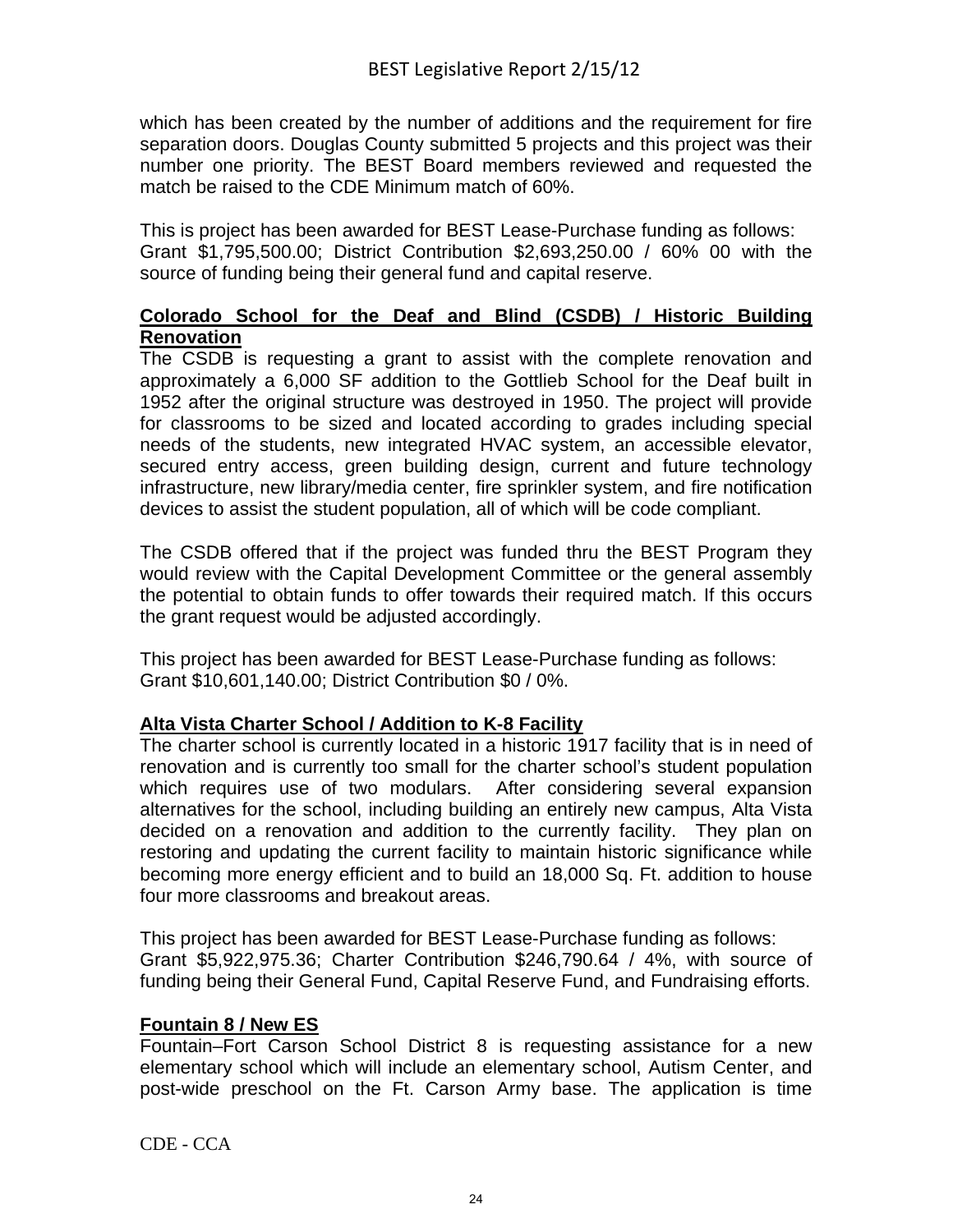sensitive with the arrival of troop increases at Ft. Carson. The new facility will address safety issues due to growth and overcrowding in addition to providing a facility that will address the special needs students. The grant request is for assistance with the construction which was competitively bid prior to the BEST Board review, and the request was adjusted to the accepted contract amount.

This is project has been awarded for BEST Lease-Purchase funding as follows: Grant \$3,261,354.77; District Contribution \$10,327,623.43 / 76%, with the source of funding being Building Fund.

## **Swink 33 / ES Classroom Addition**

The District currently has dated modulars with several health and safety issues that house their sixth grade reading, science, special education, title 1 and BOCES services. They are requesting funds to build a six-classroom addition to their current facility that will remove the modulars and create a safe and energy efficient space to house the mentioned programs in addition to allowing the district to provide a full day kindergarten program.

This project has been awarded for BEST Lease-Purchase funding as follows: Grant \$1,353,411.90; District Contribution \$150,379.10/ 10%, with source of funding being their General Fund.

#### **Park RE-2 /New PK-12 Campus**

The PK-12 school campus in Fairplay, Colorado currently does not meet the educational programming goals of the district. Many of the buildings on the campus are beyond their useful life. The Statewide Facility Assessment data supports this grant application. This grant will restore one of the oldest school houses in the state and with a combination of remodel and new construction provide a state of the art twenty-first century school environment for the Park Re-2 school district and community. The district will match funds with a bond election in November of this year.

This project has been awarded for BEST Lease-Purchase funding as follows: Grant \$15,060,382.00; District Contribution \$15,060,382.00 / 50%, with source of funding being a 2009 District Bond Issue.

## **North Routt Charter School / New PK-8 School**

The North Routt Charter school has been in operation for over 5 years and been growing steadily each year. The current facility occupancy is restricted by local zoning and the school must relocate to accommodate need growth. The school has leased land for the new school and raised private funds as a match for this project which also addresses health and safety.

This project has been awarded BEST Lease-Purchase funding as follows: Grant \$3,107,332.80; Charter Contribution \$1,673,179.20 / 35%, with source of funding being donations and a grant from DOLA.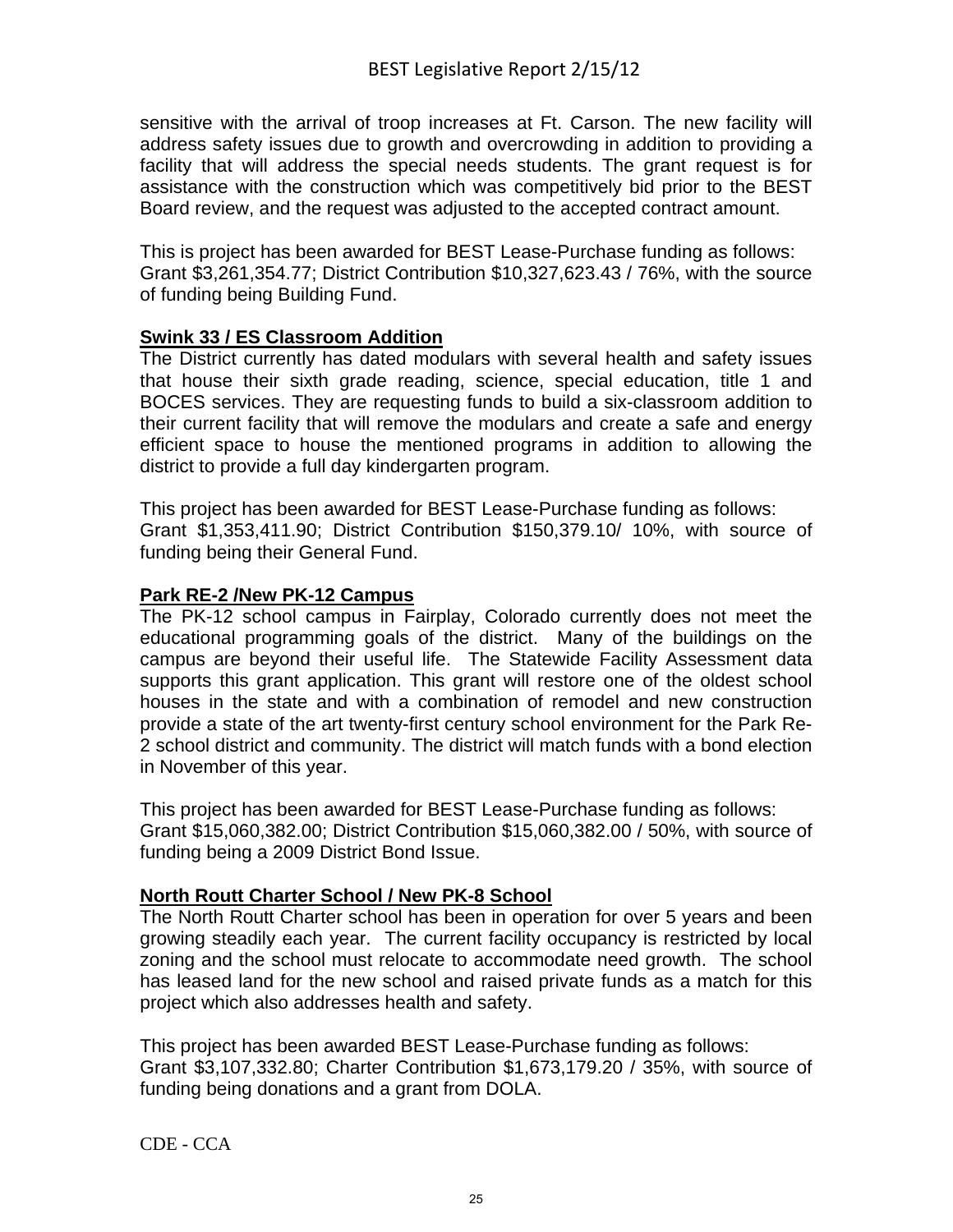## **Delta 50J / Major ES Renovation**

The application is for the renovation of a 1920 Historic building with the addition of 33,000 SF to replace the existing Cedaredge Elementary School. The existing elementary school which consists of 8 building structures is currently located on 2 sites with Cedar Avenue a major cross street running thru the sites. The district has an agreement with the county to close the street during the start and close of school. In addition, the main building requires students to circulate outside between classes, to access toilet facilities and other programmed spaces such as the library. The district will demolish the original 1974 building and will maintain the most recent structures 1990/1994 for other programs. The project will locate the elementary students on one site and have access to outside play fields.

This is project has been awarded for BEST Lease-Purchase funding as follows: Grant \$8,768,043.90; District Contribution \$2,619,026.10 / 23%, with the source of funding being financing, using a Certificate of Participation.

#### **Mapleton 1 / Skyview Campus Improvements/Addition and Renovation**

The Mapleton 1 grant request is for the Mapleton Skyview Campus. This includes 4 projects: Skyview Academy (9-12) and Clayton Partnership (K-8), Mapleton Expeditionary School for the Arts (7-12) and Mapleton Early College, North Valley School for Young Adults, and Skyview Campus Student Center. Mapleton has implemented a "small school" reform which supports differential learning, small group learning and academic intervention. The instructional model gives students the access to the latest technology, inquiry based approaches, college coursework, spaces for the production of artwork, and cooperative learning projects and/or student presentations of learning. With the proposed projects the district will be able to create the environment of the district reform. All projects will meet the educational needs of the district and will be designed with an integrated process to include green building design. This project addresses health and safety and will allow for the closing of the old, unsafe Mapleton HS.

This is project has been awarded BEST Lease-Purchase funding as follows: Grant \$30,279,281.68; District Contribution \$21,041,534.72 / 41%, with the source of funding being a November 2009 bond effort.

## **BEST FY1011 Grant Projects**

#### **Trinidad 1 / Supplemental Replacement of the High School Exterior Doors**

Trinidad 1 is requesting supplemental funding for new exterior doors at the high school and gymnasium. The district received a BEST FY09-10 grant for new hardware and upon further review of the existing door condition it was identified the hardware would not be warranted if installed on the existing doors.

This project has been awarded BEST Cash funding as follows: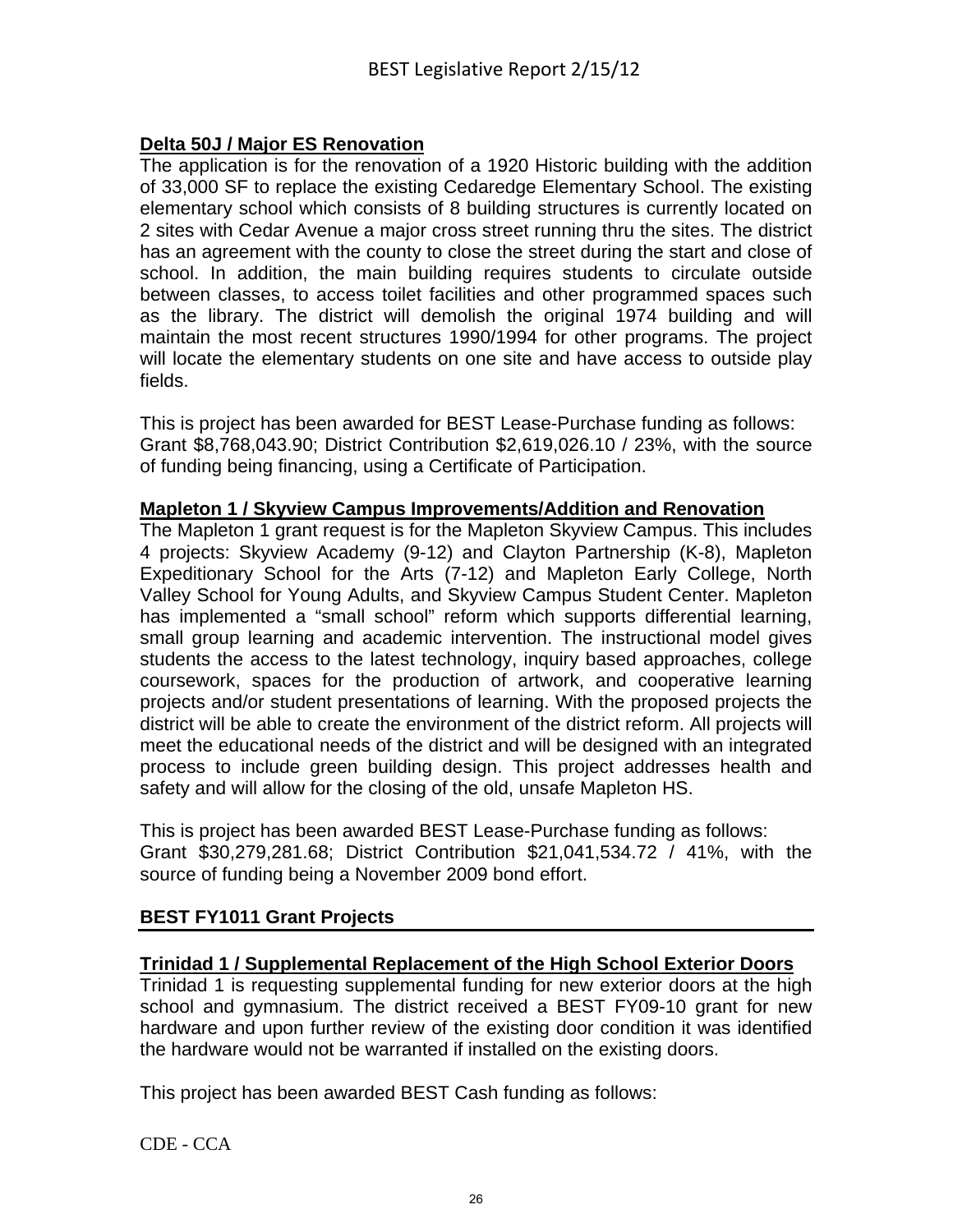Grant \$75,937.80; District Contribution \$50,625.20 / 40% with source of match being their Capital Reserve Fund.

#### **Lake R-1 / Middle School Boiler Replacement**

This project is to replace their original boiler installed in 1977 at Lake County middle school with four Thermific forced draft boilers and upgrade the control system. During this project they plan to remove asbestos containing material, investigate and remediate any negative effect the swimming pool may be having on the metal piping.

This project has been awarded BEST Cash funding as follows:

Grant; \$308,000.00; District Contribution \$242,000.00 / 44% with source of match being their Capital Reserve Fund.

## **Trinidad 1 / Upgrade HVAC to Provide Fresh Air**

Trinidad 1 is requesting funds to upgrade the existing HVAC system at Eckhart Elementary School in the original 1920 building due to radon and non functioning systems. This work will occur only in the original building.

This project has been awarded BEST Cash funding as follows:

Grant \$124,171.20; District Contribution \$82,780.80/ 40% with source of match being their Capital Reserve Fund.

#### **Limon RE-4J / High School RTUs Replacement**

Limon RE-4J is requesting funding for replacing 13 existing HVAC units with potential issues similar to two other units that cracked in 2008. Additionally, several of these units did not pass a recent inspection.

This is project has been awarded BEST Cash funding as follows:

Grant \$54,609.92; District Contribution \$30,718.08 / 36% with source of match being their General Fund / Capital Reserve.

#### **Montrose RE-1J / Elementary School HVAC Upgrade**

Montrose RE-1J is requesting funding for replacing the existing heating system for the south and east wings of the building with new heating and cooling rooftop units due to ventilation issues and thermal comfort issues where the temperature in classrooms has exceeded 90 degrees. Because the current system has no air conditioning, teachers open the doors to the classrooms creating an additional safety hazard.

This project has been awarded BEST Cash funding as follows:

Grant \$246,400.00; District Contribution \$193,600.00 / 44% with the source of match being Capital Reserve funds.

## **Montrose RE-1J / Middle School HVAC Upgrade**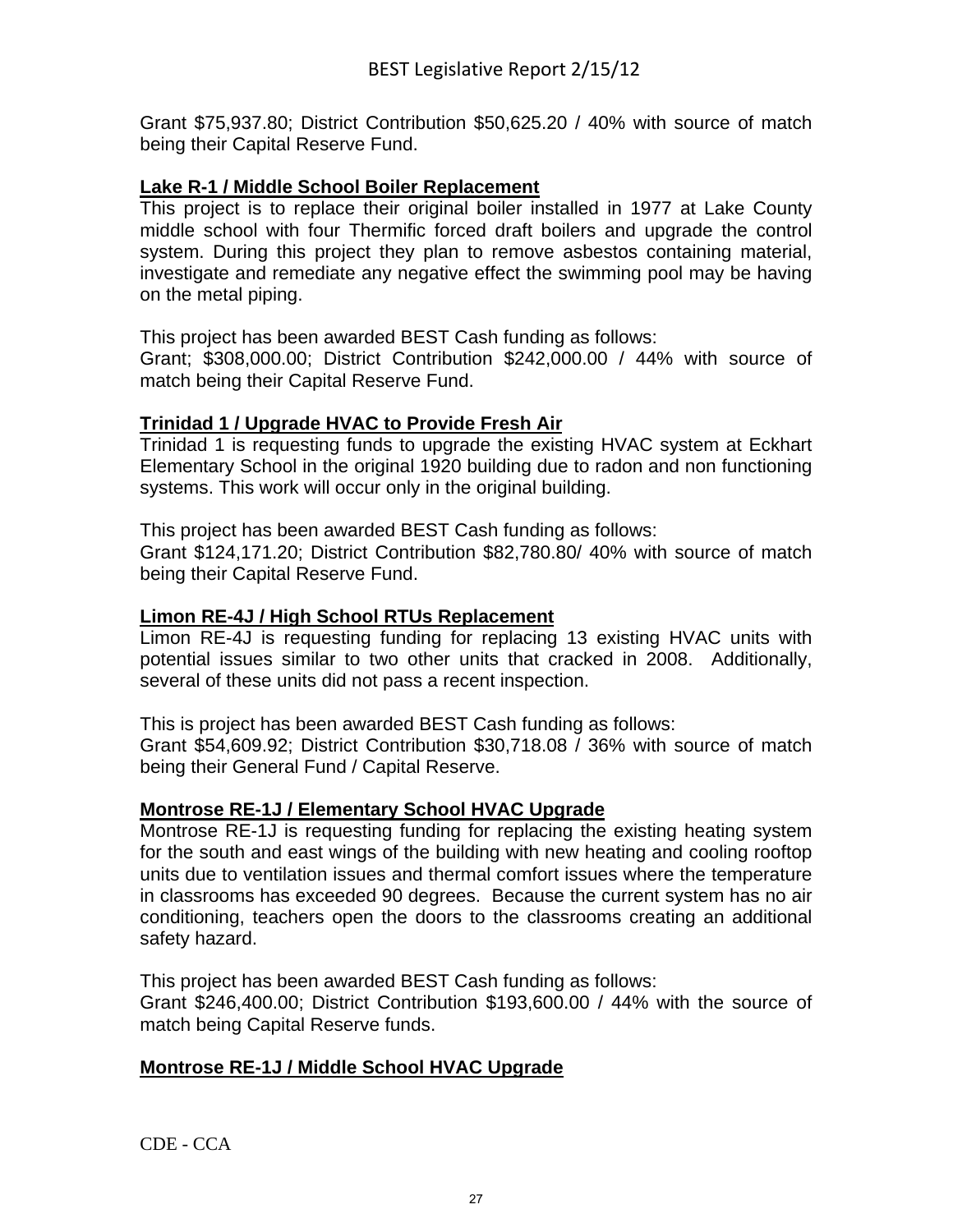Montrose RE-1J is requesting funding for replacement of the existing rooftop units on the south building with new roof top units due to age and deterioration of the current units. The current system has received over 145 work orders since the beginning of the year.

This project has been awarded BEST Cash funding as follows:

Grant \$560,560.00; District Contribution \$440,440.00 / 44% with the source of match being a 2010 bond election.

#### **East Otero R-1 / High School Gym/Pool RTUs & HVAC Controls Replacement**

Eats Otero R-1 is requesting funding to replace seven RTUs adding CO2 sensors to create better indoor air quality. The current units contain no indoor air quality control systems, are 60% efficient and are rusted, pitted, and flaking indicating they are likely to fail.

This project has been awarded BEST Cash funding as follows:

Grant \$179,503.50; District Contribution \$29,221.50 / 14%; with source of match being Capital Reserve funds.

#### **Mapleton 1 / Restore Roofs at 2 Locations**

The first project is the roof replacement of the York International School. Water damage occurs each time it rains or snows. The district is constantly replacing damaged interior finishes to prevent mold promulgation and classrooms are disrupted when an issue occurs.

The second project is for a partial roof replacement for the Bertha Heid School. Many of the leaks begin at the 37 residential RTU's currently in place, and are also caused by old flashing details and the age of the roof. The project will replace the residential units with 21 commercial packaged RTU's. The district has documented the presence of mold as the roof has begun to fail. Classroom disruption occurs as water issues occur.

This project has been awarded BEST Cash funding as follows: Grant \$606,992.80; District Contribution \$151,748.20/ 20% with the source of match being from a 2010 bond election.

## **Westminster 50 / Elementary School Roof Replacement**

Westminster 50 is requesting funding to replace a roof at the elementary school due to the roof being beyond the original warranty. It has begun to leak causing disruptions to the classrooms.

This is project has been awarded BEST Cash funding as follows: Grant \$420,719.51; District Contribution \$132,858.79 / 24% with source of match being their Capital Reserve Fund.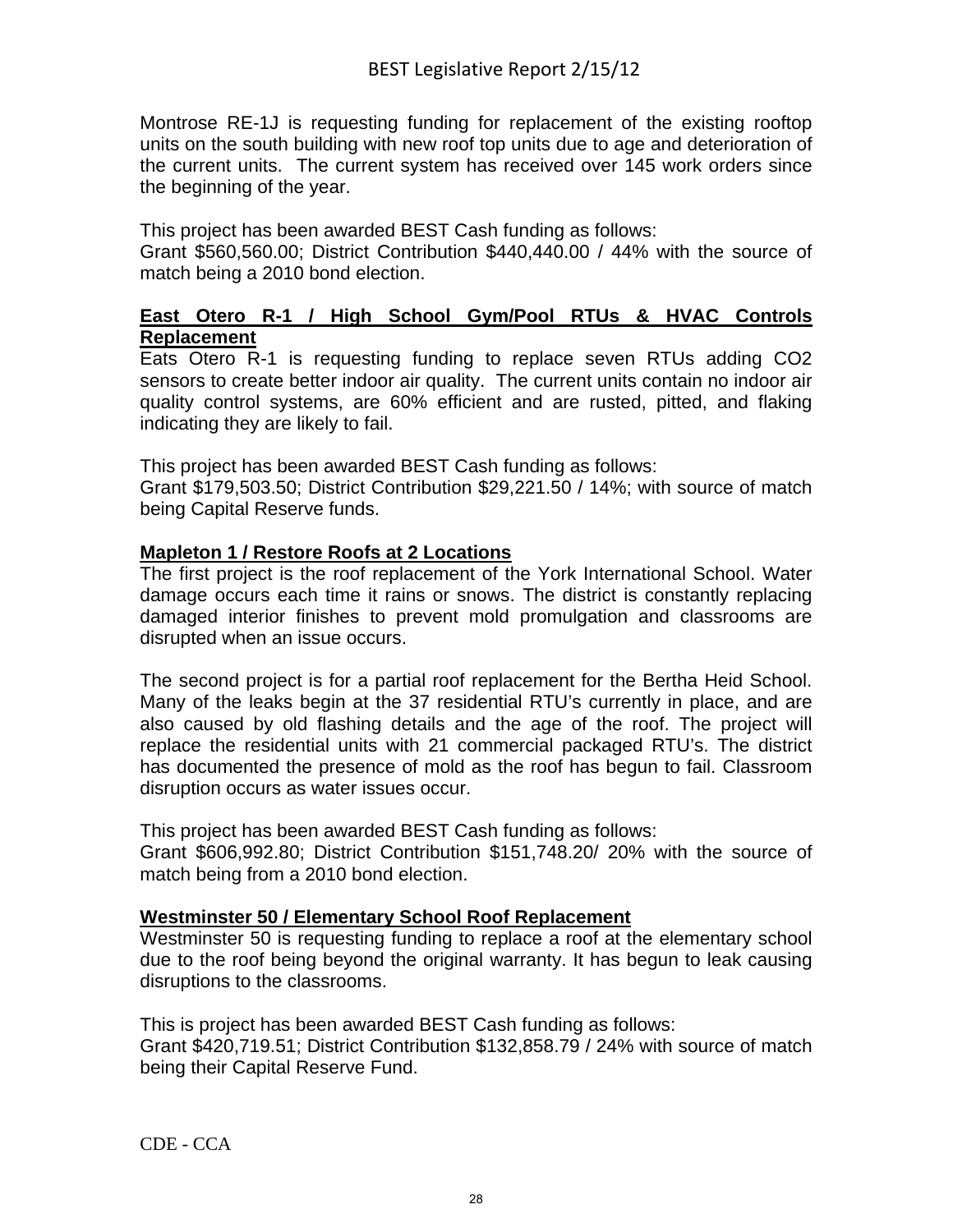#### **Westminster 50 / Middle School Roof Replacement**

Westminster 50 is requesting funding to replace a roof at a Middle School due to the roof being beyond the original warranty. It has begun to leak and cause disruptions to the classrooms.

This project has been awarded BEST Cash funding as follows:

Grant \$941,040.06; District Contribution \$297,170.54 / 24% with source of match being their Capital Reserve Fund.

#### **Salida R-32 / Middle School Roof Replacement**

This project is to replace the failing roof at Salida middle school. They will be replacing the old PVC roof with a fully adhered single-ply roofing system. This will remediate any damaged thermal insulation in the process and redesign to alleviate ice and snow buildup.

This project has been awarded BEST Cash funding as follows:

Grant; \$185,833.32; District Contribution \$267,418.68 / 59% with source of match being their Capital Reserve Fund & Payment In Lieu of Taxes Funds.

#### **North Conejos RE-1J / Elementary School Partial Roof Replacement**

North Conejos RE-1J is requesting funding for a partial roof replacement for an Elementary School. Several sections of the roof are leaking and many classrooms have experienced water damage over the past several years. At times, students have had to work around dripping water and buckets that are placed on the floor to collect leaking water.

This project has been awarded BEST Cash funding as follows:

Grant \$240,240.00; District Contribution \$60,060.00 / 20% with the source of match being Capital Reserve Funds.

#### **James Irwin Middle School / New Roof**

James Irwin's facility was originally a manufacturing warehouse and was built in 1992. It still contains the original roofing system that was installed in 1992. The current roof is a modified bitumen roofing system which is comprised of 4 separate roofing areas that link the parts of the building together. The total existing R-value for the roof and suspended ceiling is only R-9. The asphalt surface is weathered and cracking.

The roof is in urgent need of replacement due to leaks causing damage to numerous areas inside the school building. The grant proposes to furnish labor and material for maintenance and repair of approximately 154,335 square feet of modified asphalt roofing and 6,200 square feet of parapet wall, utilizing a reinforced 50-mil single-ply membrane roofing system that is manufactured by Duro-Last, Inc. Price includes a non-pro-rated Duro-Last Inc. 15 Year Warranty on labor, material and workmanship with no warranty exclusion for consequential damages or ponded water.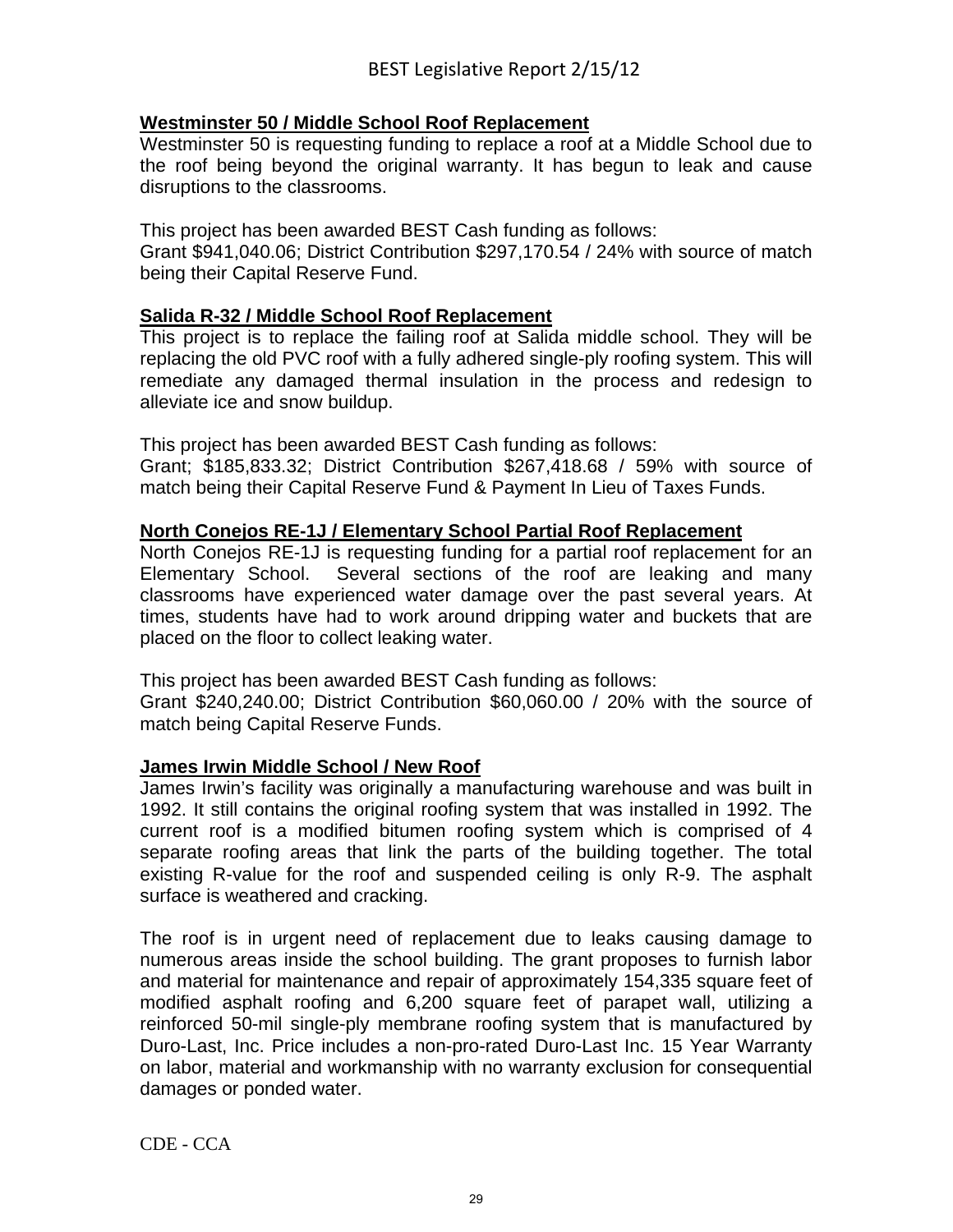This project has been awarded BEST Cash funding as follows:

Grant \$655,280.00; Charter Contribution \$163,820.00 / 20% with source of match being cash from their building fund.

#### **La Veta RE-2 / Elementary School and High School Roof Replacement and Remediation of Bat and Pigeon Droppings**

La Veta RE-2 is requesting funding for two roof projects. The elementary school roof is beyond the original warranty and is leaking causing disruption in the classroom. Additionally, the district is only patching to eliminate the leaks. The high school is a historic school building whose roof currently allows pigeons and bats to live in the attic; this is causing a health hazard. The request is to clean up the attic space where the rodents live, secure all access points and reroof the entire roof.

This project has been awarded BEST Cash funding as follows:

Grant \$161,880.18; District Contribution \$223,548.82 / 58% with the source of match being Capital Reserve Fund.

## **Montrose RE-1J / High School Partial Roof Replacement**

Montrose RE-1J is requesting funding for a partial roof replacement at the high school weight and music room locations. Both roofs are experiencing standing water and patches on the roof surfaces indicate the roofs failure. In addition, water gets trapped beneath the HVAC units which cannot be accessed to address damage.

This project has been awarded BEST Cash funding as follows: Grant \$46,200.00; District Contribution \$36,300.00 / 44%; with source of match being Capital Reserve Funds.

## **East Otero R-1 / Preschool School Roof Replacement**

East Otero R-1 is requesting funding for a preschool roof replacement for a 20 year old EPDM failing roofing system which has numerous holes in the flashing system and become detached from parapet walls.

This project has been awarded BEST Cash funding as follows:

Grant \$175,476.98; District Contribution \$28,566.02 / 14% with source of match being their General Fund.

#### **East Otero R-1 / Middle School Roof Replacement**

East Otero R-1 is requesting funding to replace a 15-year old EPDM roof at their middle school which is at the end of its useful life. Water is entering the wall space and classrooms, and small tears and "pin holes" are showing in the thin roofing membrane.

This project has been awarded BEST Cash funding as follows: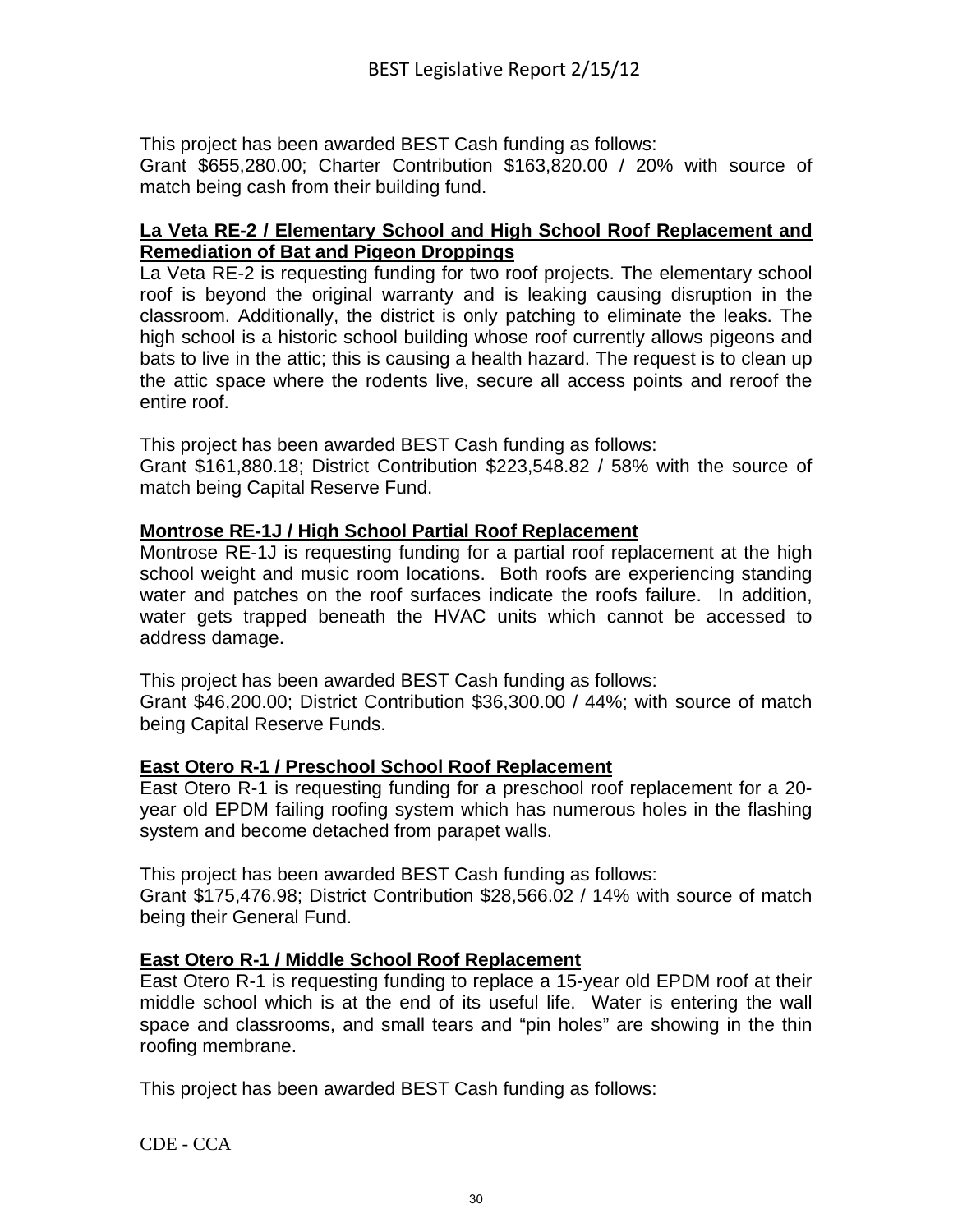Grant \$185,704.10; District Contribution \$30,230.90 / 14% with source of match being their General Fund.

#### **East Otero R-1 / Partial High School Roof Replacement**

East Otero R-1 is requesting funding for a partial high school roof replacement to replace a 20-year old T-Loc shingle roofing system which is past its functional life cycle and showing signs of roof failure. The school has numerous areas of interior water systems, and the roofing system is missing approximately 10% of the shingles and 20% are damaged from wind.

This project has been awarded BEST Cash funding as follows:

Grant \$127,157.02; District Contribution \$20,699.98 / 14% with source of match being their General Fund.

#### **St Vrain RE 1-J / High School ACM Abatement and New Fire Sprinkler System**

St. Vrain is requesting funding for the abatement and installation of a fire sprinkler system in the high school auditorium. The district is currently adding an addition and installation of a fire sprinkler system in other areas of the building. Per a recent fire inspection the district was required to add a fire sprinkler system to the auditorium. Upon further evaluation it was determined in order to install the system the ceiling and walls would need to be abated. These costs were not available within the current scope of the original project.

This project has been awarded BEST Cash funding as follows:

Grant \$1,010,880.78; District Contribution \$1,052,141.22 / 51% with source of match being a bond proceeds from a 2008 bond election.

#### **Colorado Springs 11 / High School Fire Separation and Fire Sprinkler**

Colorado Springs 11 is requesting funding for a fire sprinkler system throughout and specifically on the third floor of the building to allow the use of teaching spaces per current codes and in the basement. This will provide a fire separation of the third floor from the balance of the building. The Colorado Springs Fire Department supports this project as it addresses their concerns for use of the third floor and also the egress safety of all persons within the facility.

This project has been awarded BEST Cash funding as follows:

Grant \$314,902.50; District Contribution \$257,647.50 / 45% with the source of match being Capital Reserve Fund.

## **Colorado Springs 11 / Middle School Fire Sprinkler**

Colorado Springs 11 is requesting funding for a fire sprinkler system throughout the facility to provide code compliant exiting of persons within. This facility has a third floor that is classroom space and per current codes cannot continue to be used as teaching space without a code compliant means of egress. The Colorado Springs Fire Department supports this project as it addresses their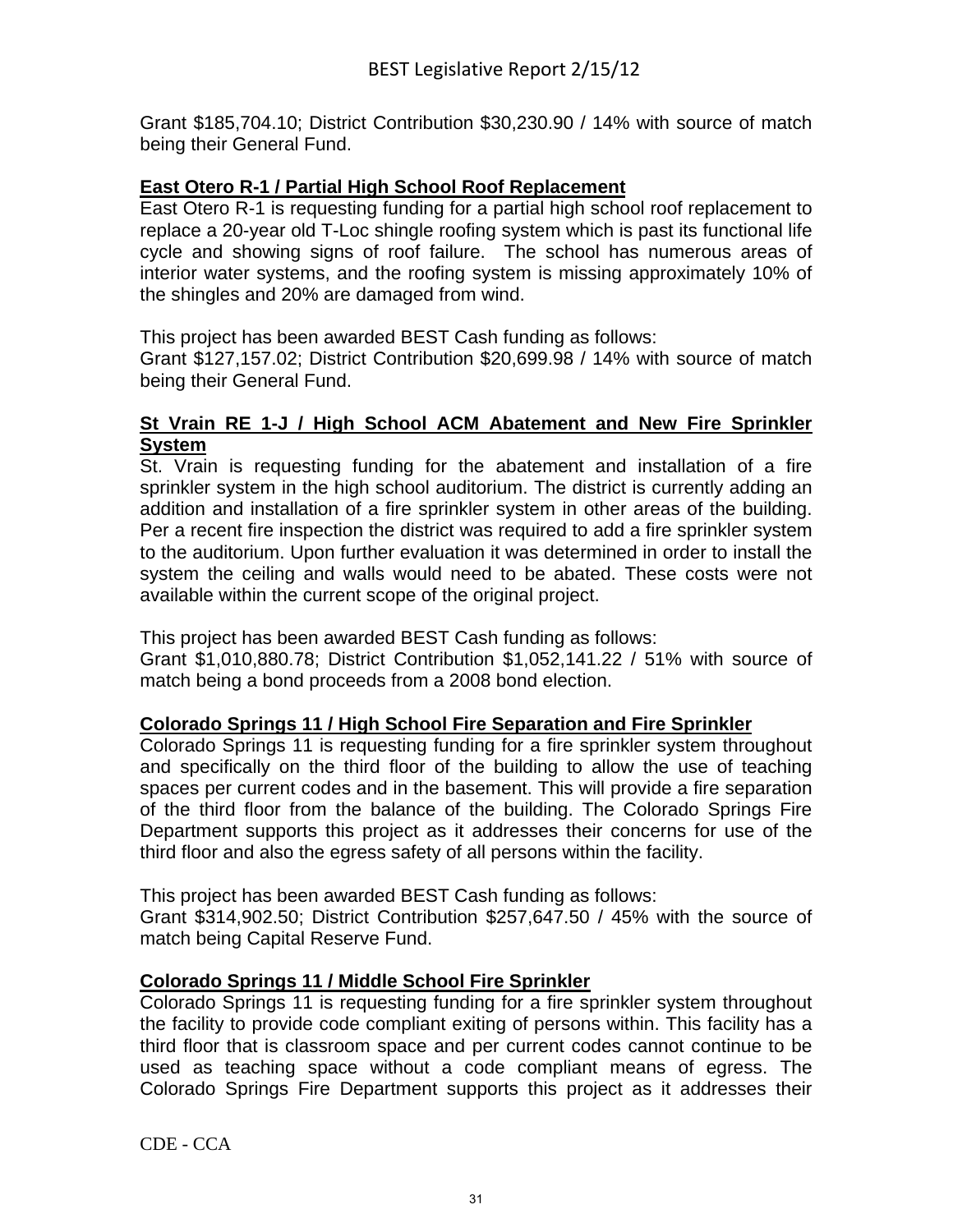concerns for use of the third floor and also the safe egress of all persons within the facility.

This project has been awarded BEST Cash funding as follows: Grant \$284,350.00; District Contribution \$232,650.00 / 45% with source of match being their Capital Reserve Fund.

## **West Grand 1-JT / Fire Alarm Upgrade**

This project is to upgrade the fire alarm system at their High School. The new system will replace the original 1976 system. The project will add interior and exterior strobe lights and audible devices, add pull stations, and allow for more smoke and beam detectors. The new system will be monitored around the clock and provide automatic notification to fire dispatch.

This project has been awarded BEST Cash funding as follows: Grant; \$19,768.20; District Contribution \$46,125.80 / 70% with source of match being their Capital Reserve Fund.

#### **Poudre R-1 / Fire Alarm Replacement at Multiple Sites**

Poudre R-1 has 20 school sites (Pre-K learning centers, elementary, and middle schools) with inadequate fire alarm systems. At 16 sites, the current systems are non-ADA analog systems. At four other sites, the systems range from 13-17 years old and are old zone systems that are out-of-date. Poudre R-1 plans to replace all the old systems with new digital addressable systems that meet ADA requirements. The new systems will allow more information to building site monitors and more immediate information to emergency responders and district personnel in the case of a fire alarm.

This project has been awarded BEST Cash funding as follows:

Grant; \$579,552.62; District Contribution \$680,344.38 / 54% with source of match being a 2010 bond election.

#### **Karval RE-23/ Fire Alarm Upgrade**

Karval RE-23 is requesting funding for a fire alarm upgrade to replace a fire alarm system that was installed in the 1950's. The current system has only four pull stations in the entire school facility. The state fire marshal has written the school up on violations of an antiquated system.

This project has been awarded BEST Cash funding as follows:

Grant \$21,070.43; District Contribution \$27,930.57 / 57% with the source of match being their Capital Reserve Fund.

#### **East Otero R-1 / Preschool Fire Alarm Replacement**

East Otero R-1 is requesting funding for replacing the preschool fire alarm. The current fire alarm system is over 20 years old and is not code compliant. The system requires numerous repairs and has failed when tested.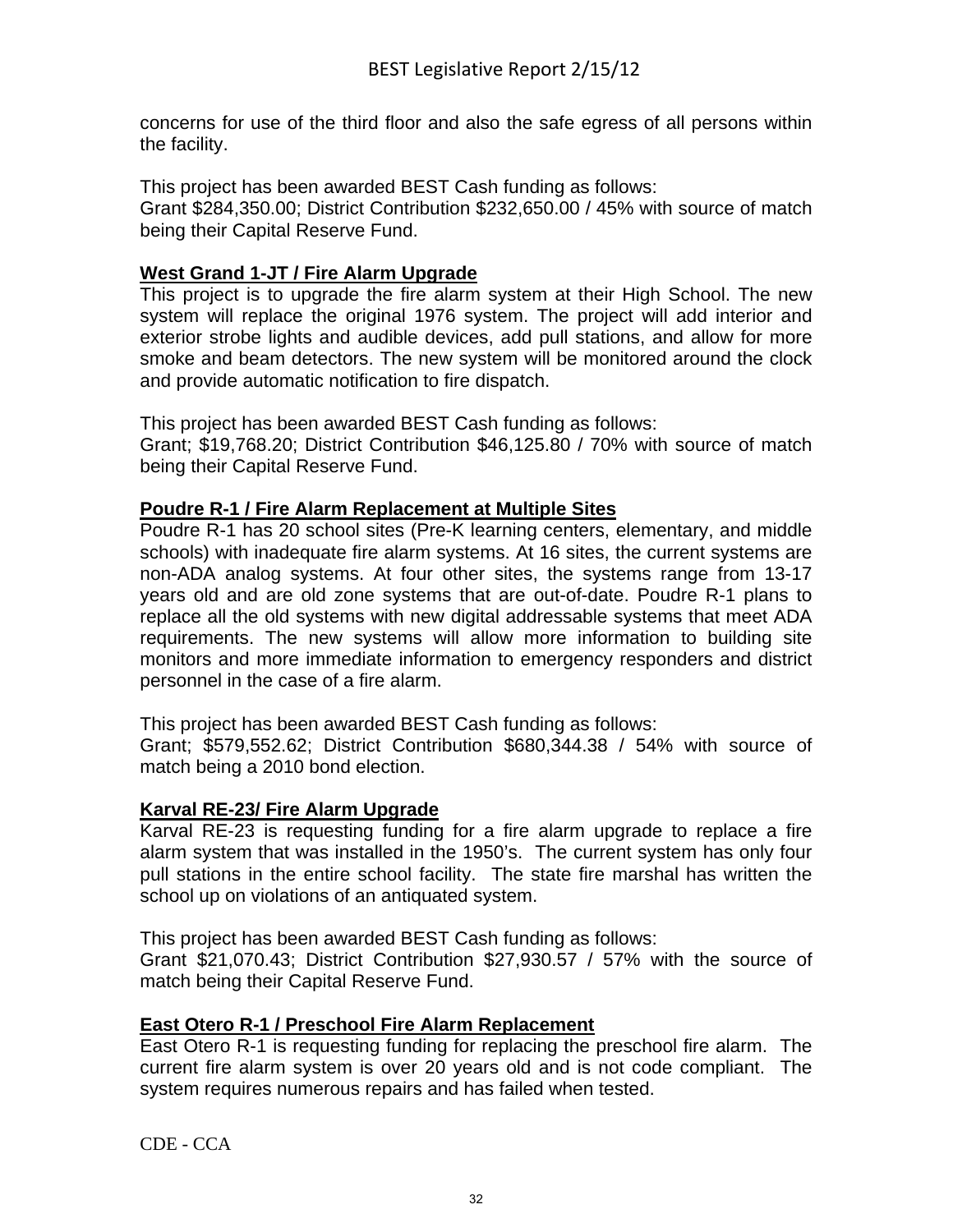This project has been awarded BEST Cash funding as follows:

Grant \$43,516.00; District Contribution \$7,084.00 / 14% with source of match being their General Fund.

#### **East Otero R-1 / Replace Primary School Fire Alarm**

East Otero R-1 is requesting funding for replacing the primary school fire alarm. The current system is over 20 years old and not code compliant and has failed during inspections.

This project has been awarded BEST Cash funding as follows:

Grant \$43,516.00; District Contribution \$7,084.00 / 14% with source of match being their General Fund.

#### **Adams-Arapahoe 28-J / High School Stage Rigging Replacement**

Adams-Arapahoe 28-J is requesting for the replacement and structural support of existing curtain stage rigging. The district had an evaluation of the structural integrity of the rigging and it was determined unsafe. The stage is used throughout the day by the school for electives/ performances and is no longer in use due to the unsafe condition.

This project has been awarded BEST Cash funding as follows:

Grant \$334,400.00; District Contribution \$105,600.00 / 24% with source of match being their Capital Reserve Fund.

#### **Sheridan 2 / Elementary School Security to Control Access to the Building and Correct the Pedestrian/ Student/ Staff/ Bus Conflicts to Accessing the Facility**

Sheridan 2 is requesting funding to correct two safety issues to the elementary school. The main office entrance is not able to see who is entering and leaving the building and only requires a sign in. Additionally, the main entry remains unlocked. The project will move the main office to the entrance and create a system where people are monitored as they enter and exit the building. The second project is to correct the current parent, student, bus and car conflicts that occur at the main entry of the building. Additionally, buses park on the neighborhood street to allow pick up and drop off of students.

This project has been awarded BEST Cash funding as follows:

Grant \$813,780.64; District Contribution \$256,983.36 / 24% with the source of match being their Capital Reserve Fund/General Fund.

## **Sheridan 2/ High School Security/ Access Renovations to Control Access to the Facility**

Sheridan 2 is requesting funding to move the administrative office to the entrance of the building to allow for controlled access to the high school. Additionally, the public library is accessed by both the students and public. Students currently are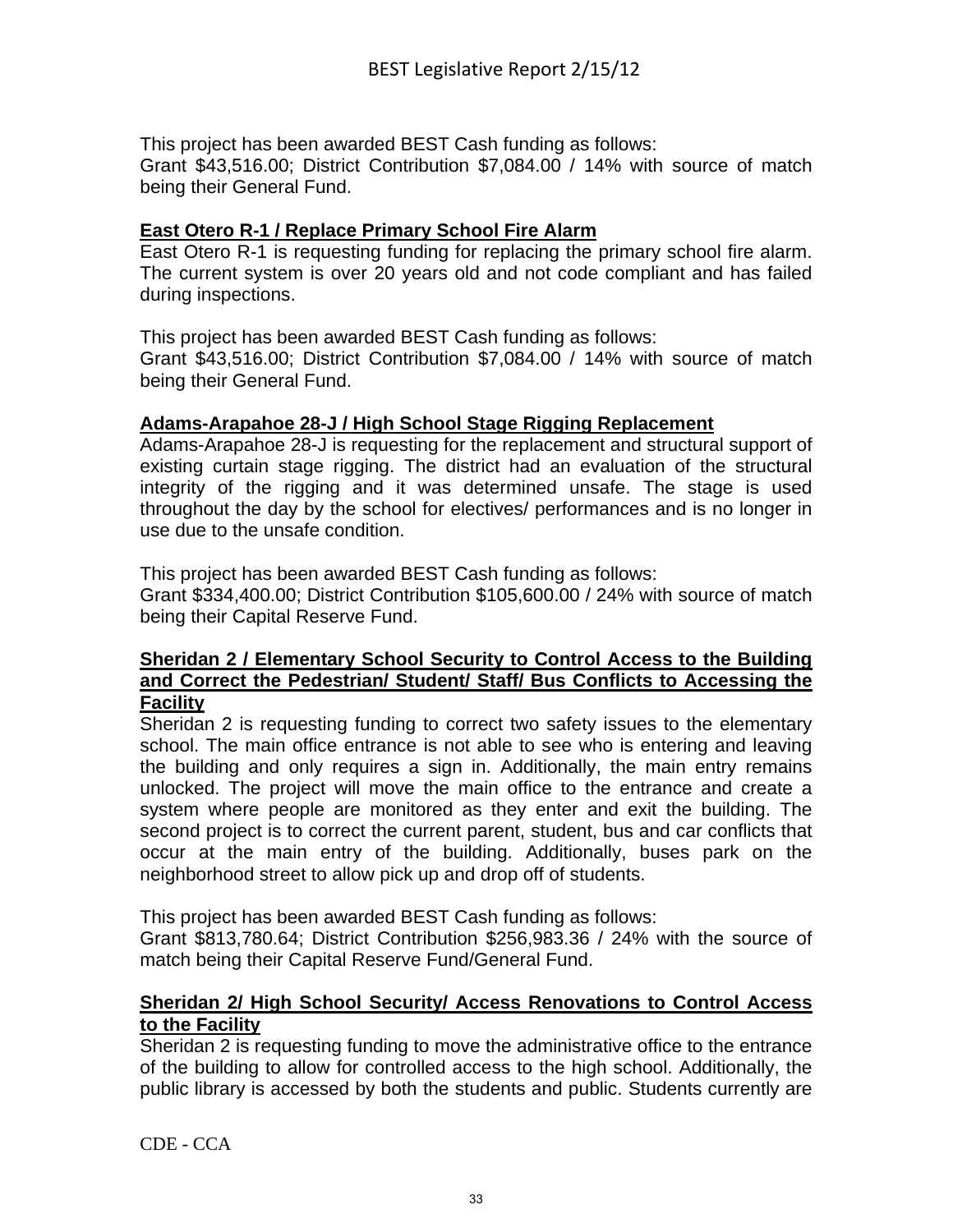required to go outside to access use of the library. The library is intending to relocate which will require access by students from the building in lieu of exiting the building.

This project has been awarded BEST Cash funding as follows: Grant \$905,617.52; District Contribution \$285,984.48 / 24% with the source of match being Capital Reserve Fund/ General Fund.

#### **Harrison 2/ Ed Center/ Alternative High School Intercom System**

Harrison 2 is requesting funding to provide an intercom system. The center is a facility that provides classroom space to a diverse student population. Due to the increase in programs, students and the increasingly disruptive population served, the facility is in need of a communication system to address emergencies which require potential lock down of spaces within the facility.

This project has been awarded BEST Cash funding as follows: Grant \$79,710.40; District Contribution \$19,927.60 / 20% with the source of match being Capital Reserve Fund.

#### **Marble Charter School / Breezeway Addition**

Marble Charter School currently operates in two separate buildings; a historic schoolhouse and a new addition. The area between the two facilities is not secure, not ADA compliant and students/staff routinely walk outside between buildings to attend different classes, go to lunch, the office, or after-school programs. Marble Charter School's remedy is to build a breezeway, which is designed to meet school code with panic bars on doors, and lockable exterior doors. This breezeway will also meet their ADA requirements with the installation of a platform lift and an ADA compliant covered walkway between the buildings.

This project has been awarded BEST Cash funding as follows:

Grant \$177,768.69; Charter Contribution \$1,438,310.31 / 89% with source of match being Cash and District Bond Proceeds.

## **Huerfano RE-1 / High School ADA Upgrades**

Huerfano RE-1 is requesting funding to add ADA upgrades to the high school. The district currently has a staff member that is unable to access areas of the facility including restrooms, locker rooms and the gymnasium has inaccessible seating. The grant will provide for ADA compliant seating in the gymnasium.

This project has been awarded BEST Cash funding as follows:

Grant \$402,594.85; District Contribution \$164,440.15 / 29% with the source of match being their Capital Reserve Fund.

#### **Jefferson R-1 / State Required Waste Water Improvements.**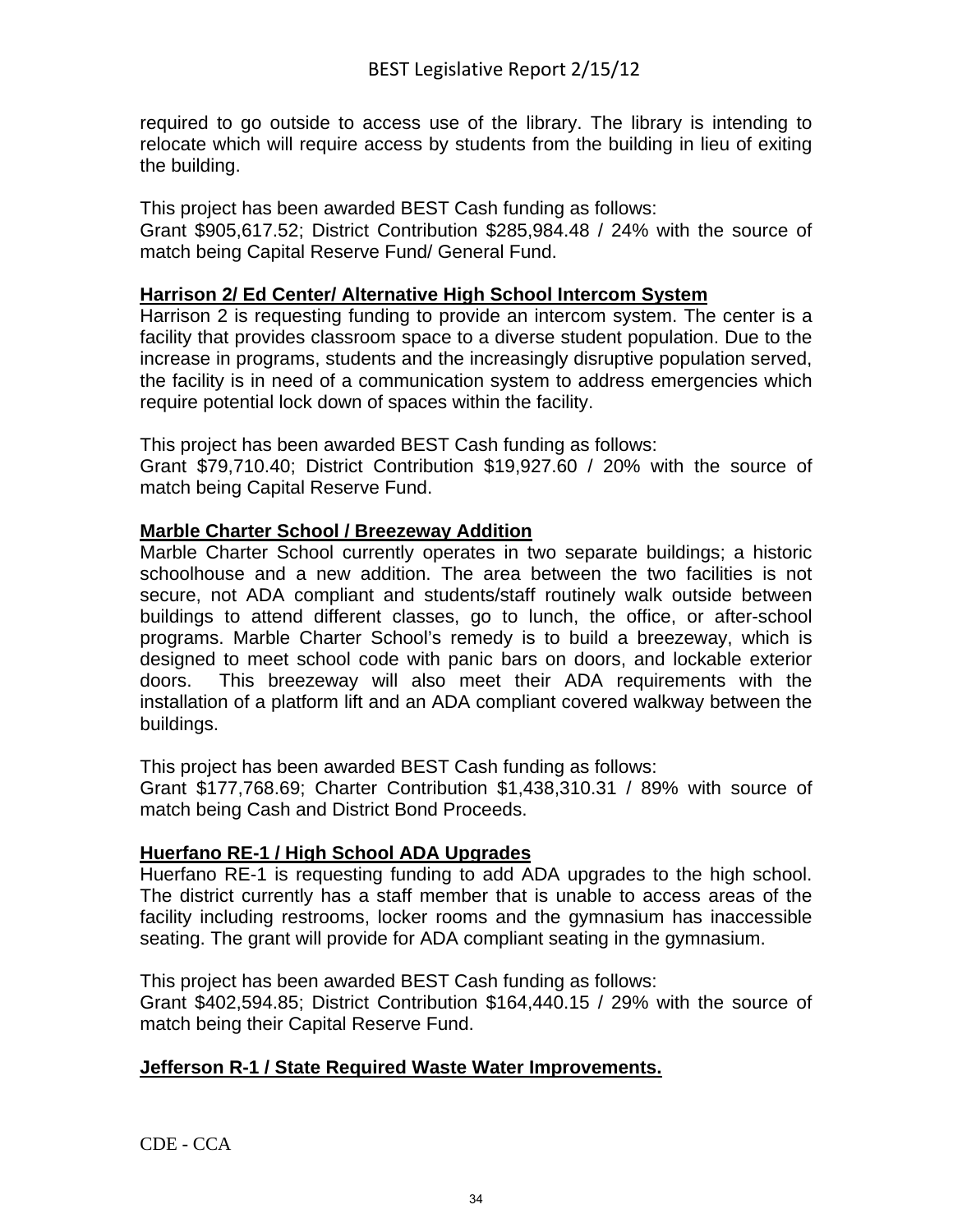Jefferson R-1 is requesting funding for waste water improvements to meet requirements from the State of Colorado's Department of Public Health and Environment to cease using a process called "pump and haul" for sewage removal at three west Jefferson facilities in Conifer. "Pump and haul" consists of transferring raw sewage from holding tanks into a tanker truck that transports the sewage to the Conifer high school waste water plant for disposal. The state has directed the district to install a piping network that will transport the sewage directly to the district owned waste water facility. The state desires completion by 2012.

This project has been awarded BEST Cash funding as follows:

Grant \$886,679.60; District Contribution \$1,330,019.40 / 60% with the source of match being their Capital Reserve Fund.

## **Ignacio 11 JT / Asbestos Abatement at Multiple Facilities**

Ignacio 11 JT is requesting funding to assist with the abatement and replacement of friable asbestos floor and ceiling tiles at their elementary school, high school, and administrative facility.

This project has been awarded BEST Cash funding as follows:

Grant \$25,227.93; District Contribution \$39,459.07 / 61% with the source of match being their Capital Reserve Fund.

## **Moffat 2 / Replace Hardwood Gym Floor at PK-12 School**

Moffat 2's gym floor is splintered and has cracked boards, which present a health and safety issue. Additionally, nail heads continue to work up past the surface, and splitting of the tongue and groove in the gym floor has created an ongoing hazard. The current bleachers were built when the gymnasium was new and they do not meet code due to the lack of hand rails, walk spaces, appropriate step height, and designated wheelchair space.

The district plans to remove and replace the current gym with maple hard flooring. The sub-floor will be removed and replaced to eliminate wear and dead spots. Existing bleachers will be removed and replaced with telescopic and portable bleachers that meet code requirements. The bleachers as designed will provide wheelchair parking spaces which currently are not available in our present setup. The bleacher design will allow separation of coaches, athletes and officials from parents and fans eliminating unsportsmanlike actions.

This project has been awarded BEST Cash funding as follows:

Grant \$80,751.28; District Contribution \$49,492.72 / 38% with source of match being their General Fund.

*NOTE: Three BEST Lease-Purchase projects, Peyton 23JT's Junior High Addition to High School Project, Elbert 200's PK-12 School Replacement Project*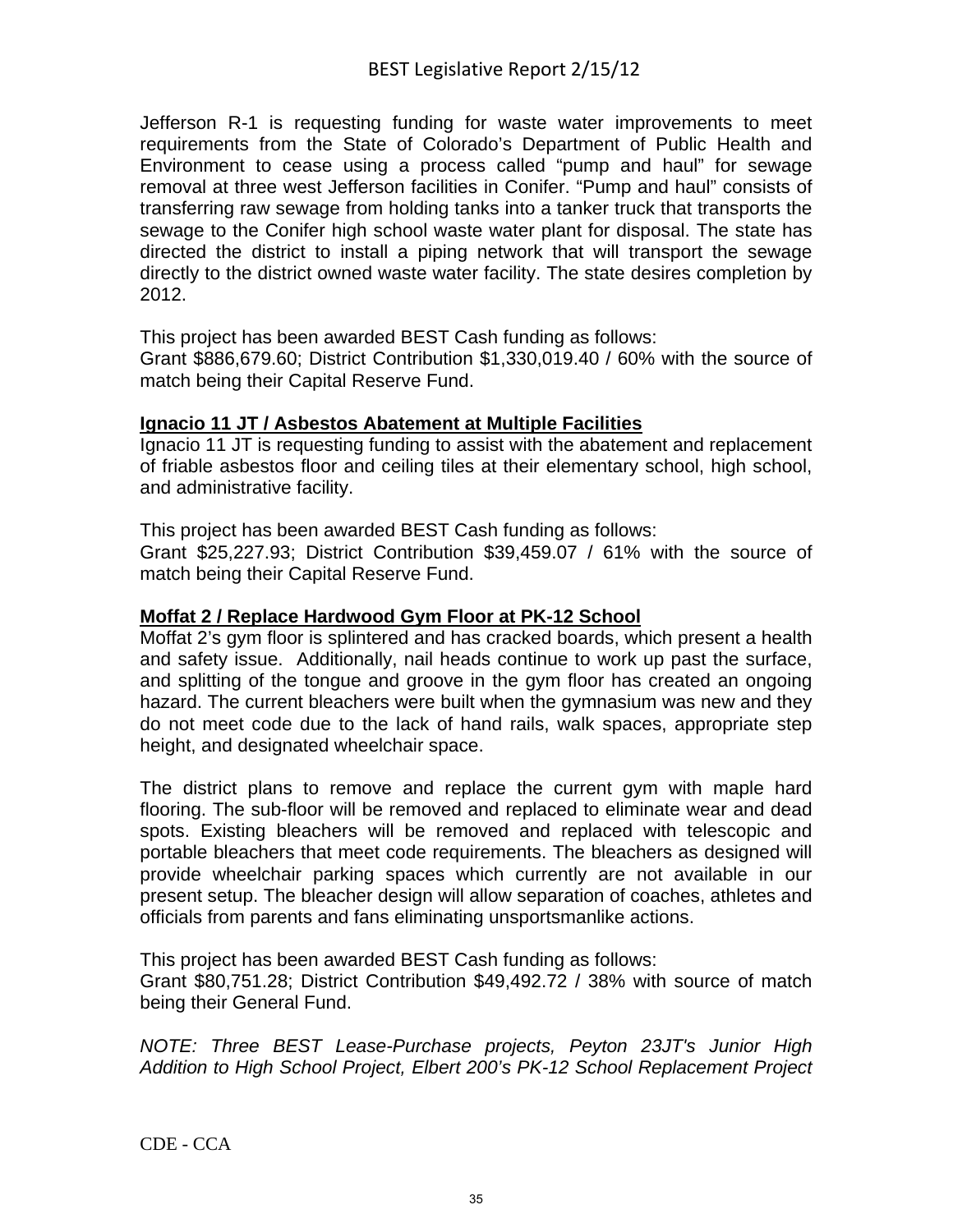*and Florence RE-2's Elementary School Renovation & Addition Project, could not provide their required match and were not financed with BEST FY1011 Funds.*

## **Peyton 23 JT / Junior High Addition to High School**

Peyton 23 JT is requesting funding to provide an addition to the current high school for their middle school students. In 2009, Peyton closed the existing middle school due to the many health and safety concerns of the building. As a result 6<sup>th</sup> grade students were moved to the existing elementary school which is now PK-8<sup>th</sup> graders. The 7<sup>th</sup> and 8<sup>th</sup> grade students were relocated to the high school where modulars were added to accommodate the middle school students. The middle school students have classes in the modulars and access the high school for electives/ lunch/ gym. The project will provide additional brick and mortar classrooms for grades 6-8 and renovate the existing high school cafeteria to allow for the added students.

This project has been awarded BEST Lease-Purchase funding as follows: Grant \$3,054,054.00; District Contribution \$2,601,602.00 / 46% with source of match being a 2010 bond election.

## **Center 26 JT / New PK-12 Facility**

Center 26 JT is requesting funding for a new PK-12 facility. The roofing structure and exterior walls of the 1919 elementary school have structural concerns. The buildings have deteriorating plumbing, electrical and mechanical systems. The project is waiting on a response from the Colorado Historic Society on whether the Colorado Historic Society will allow the elementary school building to be demolished as part of the district's master plan.

This is project has been awarded BEST Lease-Purchase funding as follows: Grant \$26,759,322.00; District Contribution \$4,722,233.00 / 15% with the source of match being a 2010 bond election.

## **Vista Charter School / School Replacement**

The Vista Charter School's current education programs are located in two leased pre-engineered metal buildings and have a total leased space of 12,800 square feet. The portion of the main building utilized by the school is approximately 6,800 square feet with approximately 4,200 square feet occupied by an industrial tenant. The second building, referenced as the annex building, is 6,000 square feet. The two buildings are separated by a concrete walk and an access drive to a loading dock on the north side of the main building and on the south side of the annex building. Vista Charter School is a designated alternative high school, serves the needs of at-risk students who might not otherwise earn a diploma. The school also serves as an Expulsion Intervention Prevention (EIP) program for the Montrose County School District. Because the buildings that house Vista Charter School were not designed with educating students in mind and will require extensive renovation and additions to meet State guidelines for educational facilities the school has requested funds to construct a new facility on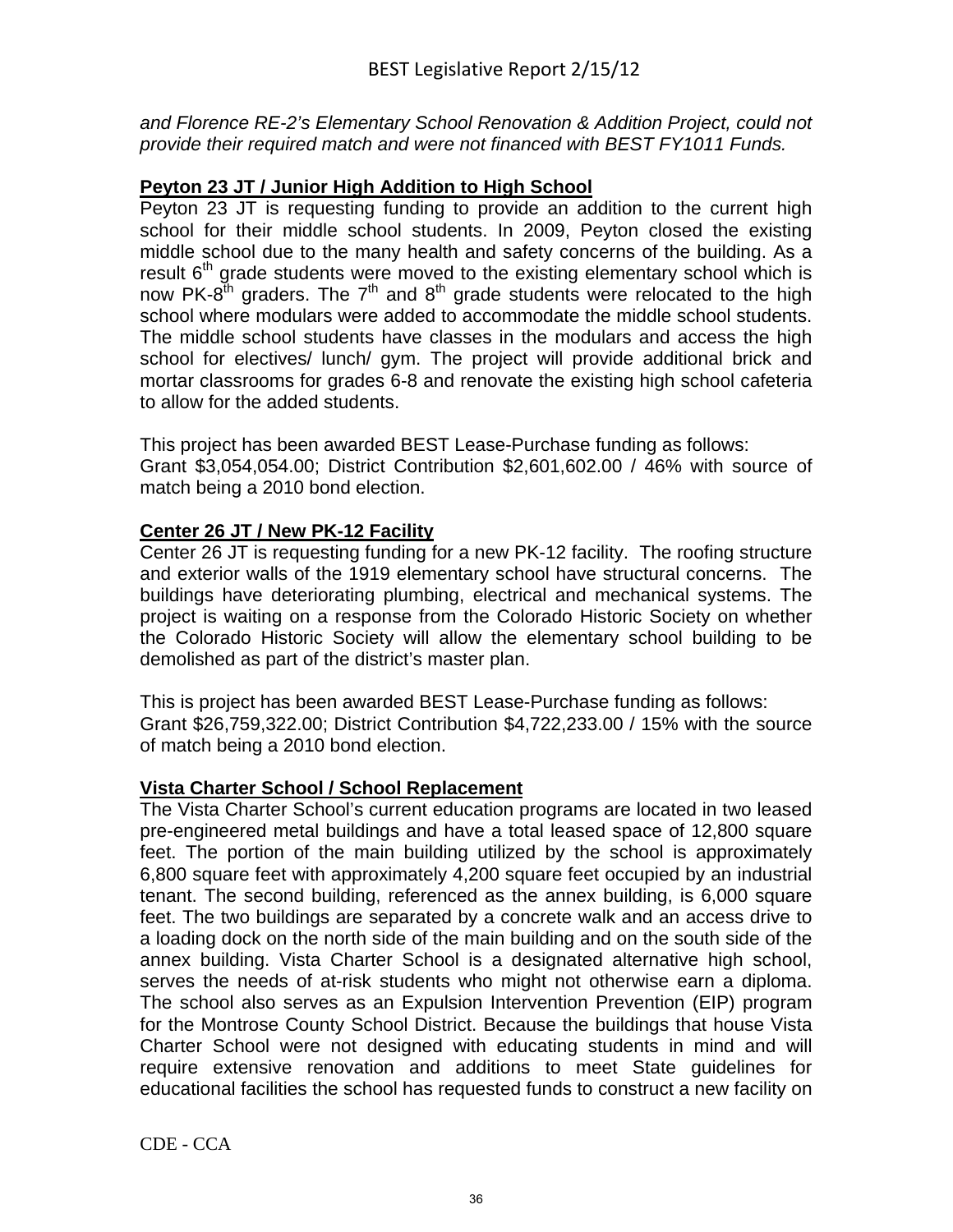new land to provide an effective educational facility, a healthy learning environment, technologically advanced teaching tools, and a safe, flexible, energy efficient and durable facility that will meet the needs of the students now and in the future.

This project has been awarded BEST Lease-Purchase funding as follows: Grant \$4,595,063.00; Charter Contribution \$1,531,688.00 / 25% with source of match being general and capital reserve funds; & Davis-Bacon \$138,150.00.

#### **Lake George Charter School / School Replacement**

Lake George charter school became a charter school in 1996; however, the campus has been in place since 1952. The campus is composed of a collection of two aging modular buildings, six storage sheds, an isolated pump house, and a central structure which has had two additions since the original facility was built in the 1950's. This has resulted in a disjointed campus with several inadequacies in the areas of health and safety. The overall condition and design of the existing facility is poor and presents recurring issues in the areas of security, transportation, and emergency management. Most infrastructure components are well past their expected life and their frequent malfunction has had a significant impact on the educational program at Lake George charter school.

Lake George charter school looked at several options and decided to build a new facility on a new parcel of land. The new facility will provide a safe learning environment and be an energy efficient lower maintenance building with state of the art technology. The facility will provide a much more efficient use of space in classrooms, hallways, storage areas, maintenance areas, and common use areas will support a more effective delivery of the educational program. The preschool program will have a separate, secure entrance with its own traffic lane.

This project has been awarded BEST Lease-Purchase funding as follows: Grant \$6,488,532.00; Charter Contribution \$969,550.00 / 13% with source of match being district bond proceeds & Davis-Bacon \$225,000.00.

#### **Florence RE-2 / Elementary School Renovation/ Addition**

Florence RE-2 is requesting funding to upgrade their existing elementary school to address health and safety concerns as well as addressing comments in the statewide facility assessment. The district will also be adding a cafeteria addition to address the security/safety issues caused by elementary students crossing a local street to access the cafeteria facility in a separate building. The elementary school is also located adjacent to the local police/fire department.

This project has been awarded BEST Lease-Purchase funding as follows: Grant \$8,393,337.00; District Contribution \$4,721,252.00 / 36% with source of match being a 2010 bond election.

## **Mapleton 1 / Supplemental Campus Improvements and new buildings**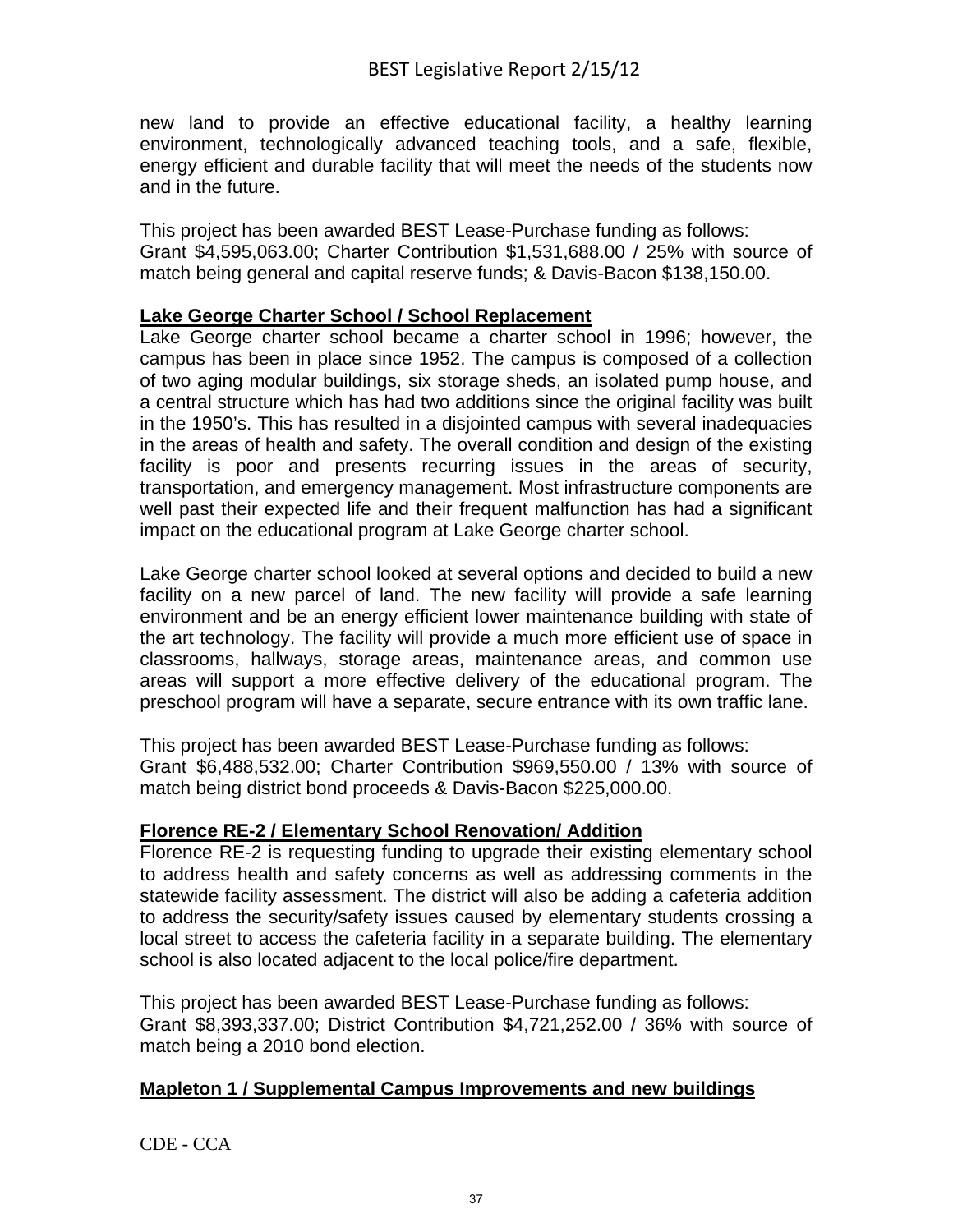Mapleton 1 is requesting funding to begin the process to achieve the district master plan and to address health and safety issues in 3 facilities and to implement their educational model. The project will include partial demolition and renovation of the existing Skyview High School building and to build 2 new classroom buildings to house educational programs located in other facilities within the district. The district applied in the BEST grant cycle FY09-10 and was awarded the project with the district match from a November 2009 bond election, which did not pass. As a result, the district has resubmitted the application and will attempt a matching money bond election in Nov. 2010.

This project has been awarded BEST Lease-Purchase funding as follows: Grant \$31,703,537.00; District Contribution \$22,031,271.00 / 41% with the source of match being a 2010 bond election; & Davis Bacon \$2,558,800.00.

## **Elbert 200/ PK-12 School Replacement**

Elbert 200 is requesting funding to replace the existing PK-12 facility due to health and safety concerns and to bring the facility up to the capital construction guidelines requirements. The district has submitted previous grants to address immediate needs and hired a master planning company to assist with identifying the districts educational facility needs. After numerous options, Elbert made the decision to build a new facility. This will provide for their long term needs in lieu of renovating a building that has many health and safety concerns and due to the many additions is not meeting the student's educational needs.

This project has been awarded BEST Lease-Purchase funding as follows: Grant \$16,113,492.00; District Contribution \$3,537,108.00 / 18% with source of match being a 2010 bond election.

## **Holly RE-3 / New PK-12 School Facility**

Holly RE-3 is requesting funding for a new PK-12 facility to replace their current aging facilities. Their current facilities have numerous health and safety, code, and maintenance issues. The elementary school has no visual monitoring at entries, and the students have to walk across a street to the cafeteria. At the high school there are asbestos, water infiltration, and indoor air quality issues. As part of the project a historic gym will be renovated and used as an auxiliary gym for the district and other athletic facilities will be replaced.

This is project has been awarded BEST Lease-Purchase funding as follows: Grant \$25,064,111.00; District Contribution \$3,417,833.00 / 12% with the source of match being a November 2010 bond effort.

## **North Routt Charter School / School Replacement**

NRCCS is an Expeditionary Learning Outward Bound School and their structure is multiage classrooms with multi sensory programming that is highly student participatory. The present school site in Clark, CO is housed on a Routt County historical site, in the original Clark school building built in 1920. The site consists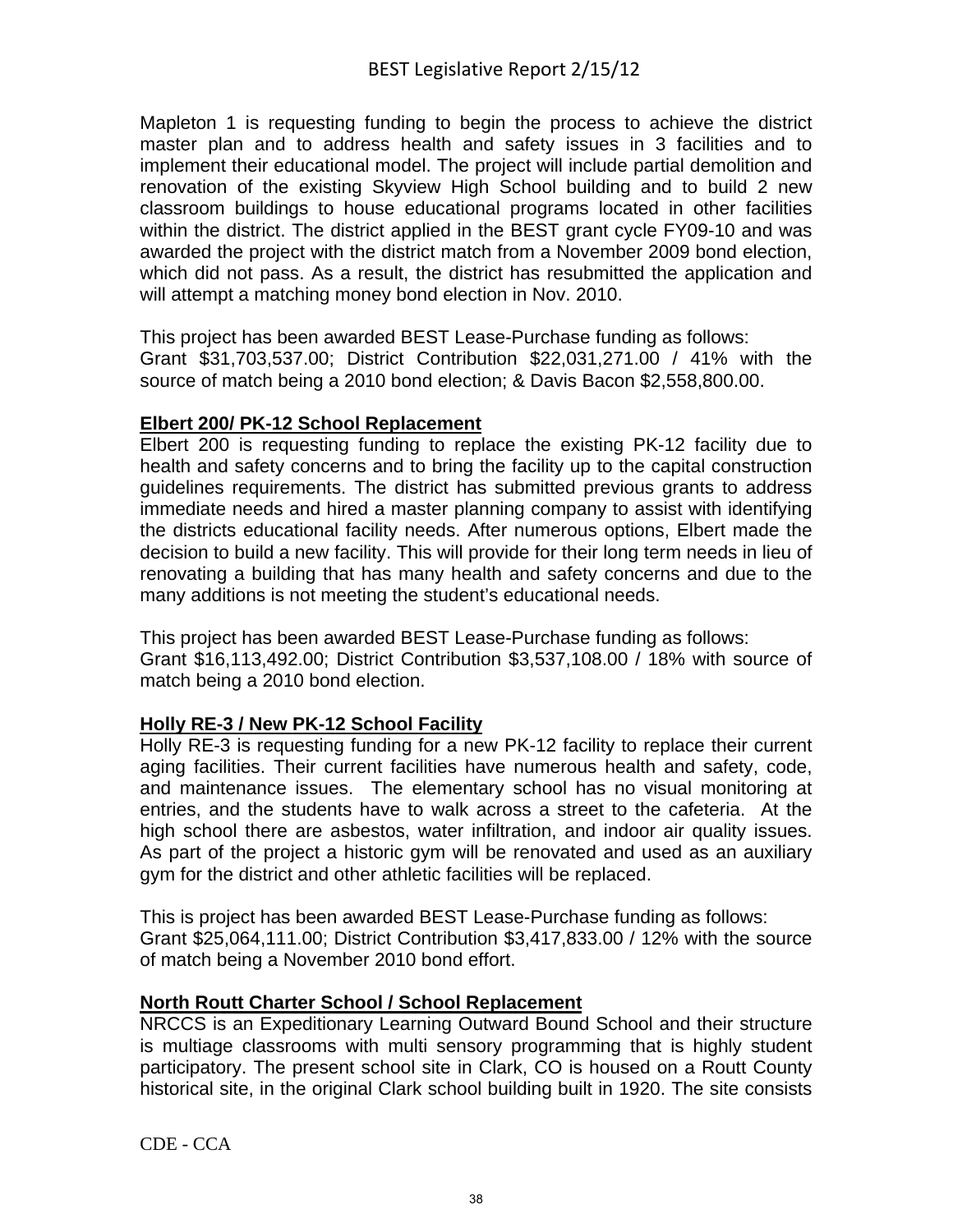of the original school, which is two stories, a stable, and a yurt usable for classroom space. These classroom spaces only allow for 32 sq. ft per student. Besides the lack of classroom space the facilities pose several health and safety concerns. NRCCS has requested funds to build a new 12,656 square foot school with a capacity of 90-100 students. The new school will provide classroom space that will enhance their multi-age and Expeditionary Learning academic structure and provide a permanent facility next to North Routt's preschool.

This project has been awarded BEST Lease-Purchase funding as follows: Grant \$3,186,671.00; Charter Contribution \$796,667.00 / 20% with source of match being a DOLA Grant/GATES Grant/District Proceeds/Donations.

#### **Salida R-32 / High School Replacement**

This project is to replace the current Salida High School, remediating health and safety issues along with educational deficiencies identified by the local fire marshal design professionals and statewide facility assessment. The new facility will be a high performing building, targeting LEED Gold certification.

This project has been awarded BEST Lease-Purchase funding as follows: Grant; \$12,481,929.00; District Contribution \$17,961,801.00 / 59% with source of match being a 2010 bond election; & Davis-Bacon \$724,851.00.

#### **Monte Vista C-8 / Elementary School Addition/ Renovation and High School Replacement**

Monte Vista C-8 is requesting funding for 2 projects. The elementary school renovation/ addition will upgrade the existing Metz elementary school building to address health and safety concerns and address the educational suitability of the facility. This will include adding a Gymnasium/ Art Room/ Music Room and additional classrooms which will address the deficiencies of the adjacent Kearns building. The district submitted a grant request in FY09-10 and was not awarded the project and went back to reevaluate the project to resubmit in FY10-11.

This project has been awarded BEST Lease-Purchase funding as follows: Grant \$27,656,994.00; District Contribution \$4,502,301.00 / 14% with the source of match being 2008 bond proceeds and a DOLA Grant.

*NOTE: For the FY2010-11 BEST Grant Cycle the BEST Board made the decision to recommend a backup project to the State Board for approval for the purpose replacing a BEST Lease-Purchase Grant project that cannot secure their matching funds. Since three BEST Lease-Purchase projects could not secure their matching funds, Akron R-1's Replace Elementary School/Jr High School & High School with PK-12 School project was awarded.* 

#### **Akron R-1 / Replace Elementary School/Jr High School & High School with PK-12 School (Back-up Project)**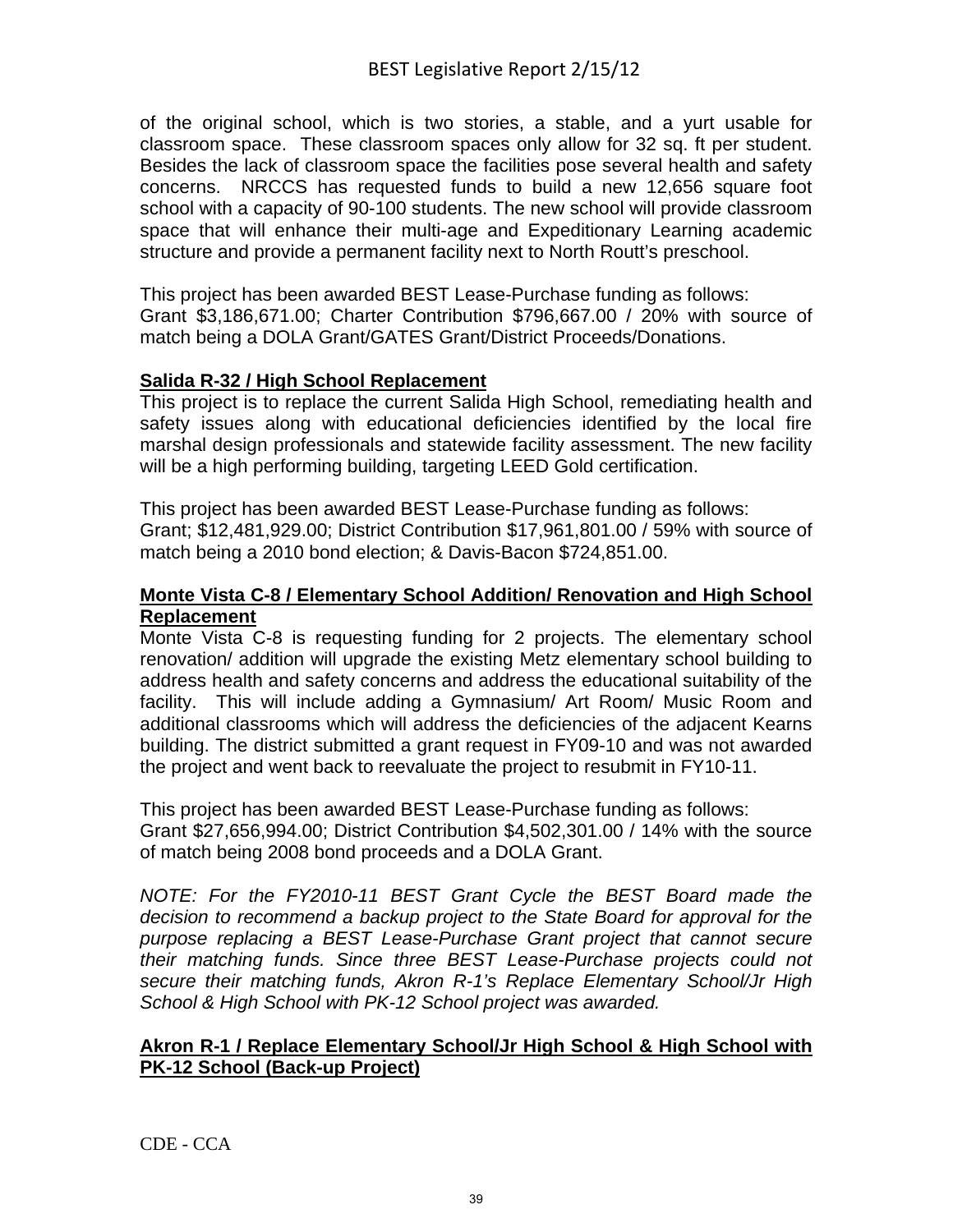Akron R-1 is requesting funding for a new PK-12 facility to replace two aging school buildings – a 1954 Elementary/Junior High School and a 1964 High School. The current facilities have issues with asbestos, HVAC, plumbing, electrical, and security. The high school students currently have to walk to the elementary/junior high school to use the cafeteria, and there is no security monitoring at the elementary/junior high School.

This is project has been awarded BEST Lease-Purchase funding as follows: Grant \$16,389,645.00; District Contribution \$7,712,774.00 / 32% with the source of match being a 2010 bond election.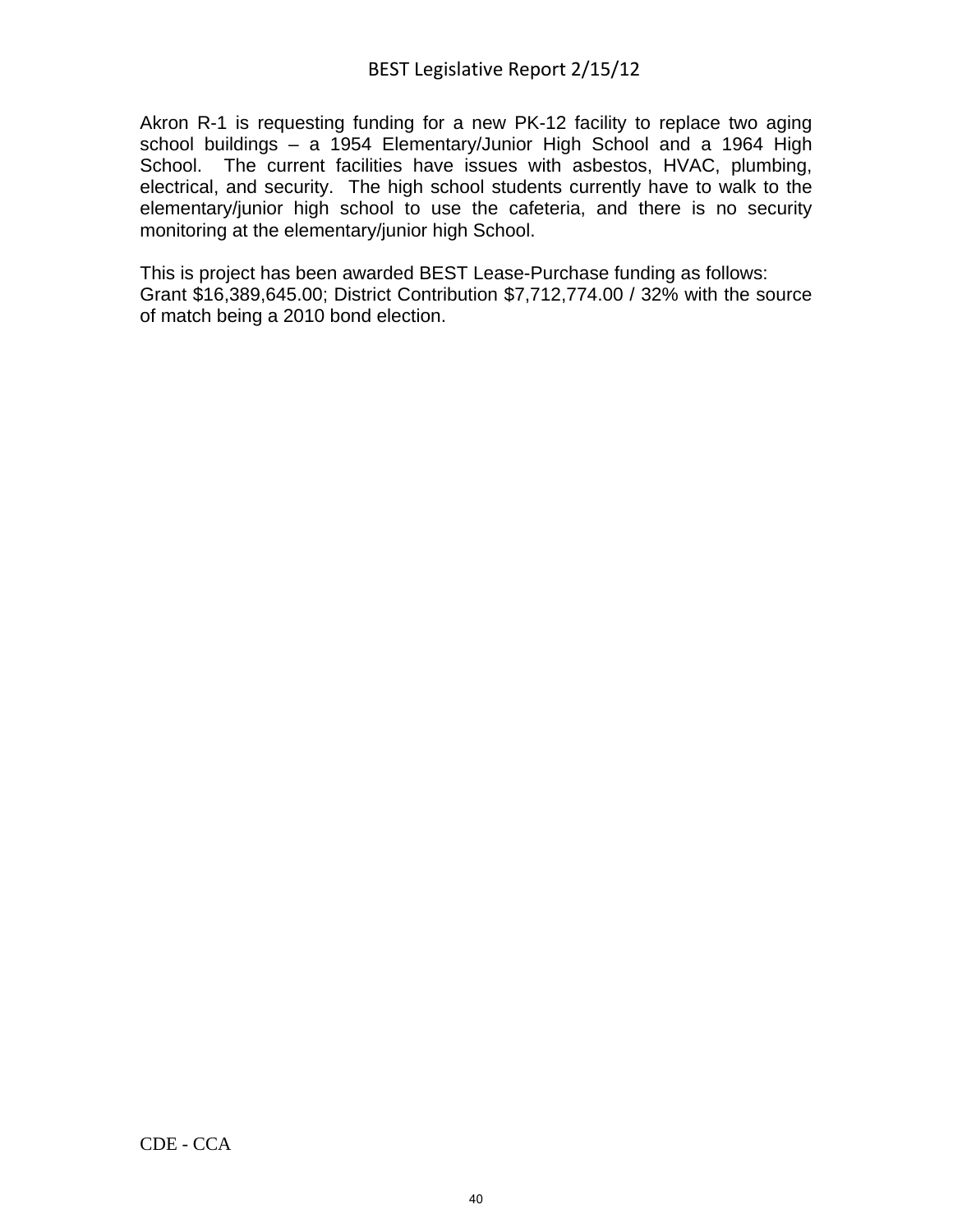| <b>BEST Grant Projects FY0809</b> |                                | Total Projects FY0809= 13                                                                              |                     |                          |                          |                                     |                  |                      |                                        |
|-----------------------------------|--------------------------------|--------------------------------------------------------------------------------------------------------|---------------------|--------------------------|--------------------------|-------------------------------------|------------------|----------------------|----------------------------------------|
|                                   |                                |                                                                                                        |                     |                          | <b>TOTAL AWARD &amp;</b> |                                     | <b>BALANCE</b>   | <b>GRANT BALANCE</b> | <b>MATCH BALANCE</b>                   |
|                                   |                                |                                                                                                        |                     | <b>DISTRICT MATCHING</b> | <b>MATCHING</b>          | TOTAL PAYMENTS MADE REMAINING AS OF |                  |                      | <b>REMAINING AS OF REMAINING AS OF</b> |
| <b>COUNTY</b>                     | <b>DISTRICT</b>                | <b>PROJECT DESCRIPTION</b>                                                                             | <b>AWARD AMOUNT</b> | <b>CONTRIBUTION</b>      | <b>CONTRIBUTION</b>      | AS OF 6/30/11                       | 6/30/11          | 6/30/11              | 6/30/11                                |
| <b>ALAMOSA</b>                    | ALAMOSA RE-11J                 | 2 New Elementary Schools to Replace 3 Elementary Schools (CASH START UP GRANT DUPLICATED IN COP GRANT) | 1.555.346.00        |                          | 1,555,346.00 \$          | 701,380.77 \$                       | 853,965.23 \$    | 853,965.23           |                                        |
| <b>ALAMOSA</b>                    | SANGRE DE CRISTO RE-22J        | New PK-12 School (CASH START UP GRANT DUPLICATED IN COP GRANT)                                         | 1,593,500.00 \$     |                          | 1,593,500.00 \$          | 149,452.99                          | 1,444,047.01 \$  | 1,444,047.01 \$      |                                        |
| COSTILLA                          | <b>CENTENNIAL R-1</b>          | New PK-12 School (Supplemental Grant)                                                                  | 6,166,320.00 \$     |                          | 6,166,320.00 \$          | 4,140,345.37                        | 2,025,974.63     | 2,025,974.63 \$      |                                        |
| <b>EL PASO</b>                    | <b>EDISON 54 JT</b>            | New ES Supplemental                                                                                    | 189,240,30          | 21,026.70 \$             | $210,267.00$ \$          | 188,207.30 \$                       | 22,059.70 \$     | 19,853.73 \$         | 2,205.97                               |
| LAS ANIMAS                        | <b>HOEHNE 3</b>                | Wastewater treatment plant                                                                             | 573,178.50 \$       | 152,363.90 \$            | 725,542.40 \$            | 394,224.38                          | 331,318.02 \$    | 261,741.24           | 69,576.78                              |
| LOGAN                             | <b>BUFFALO RE-4</b>            | Junior/Senior High Renovation/Addition - Supplemental Project                                          | 3.922.517.16 S      | 364,386.84 \$            | 4,286,904.00 \$          | 4,082,766.00                        | 204,138.00       | 186,786.27           | 17,351.73                              |
| MONTEZUMA                         | <b>DOLORES RE-4A</b>           | District IAQ/Infrastructure Improvement Project                                                        | 244,842.58 \$       | 775,334.82 \$            | 1,020,177.40 \$          | 916,200.86 \$                       | 103,976.54 \$    | 24,954.37 \$         | 79,022.17                              |
| MORGAN                            | WELDON VALLEY RE-20(J)         | Core Area Remodel, P.E. and Athletic Facilities Upgrade - Supplemental Project                         | 1,406,234.30 \$     | 1,035,144.70 \$          | 2,441,379.00 \$          | 2,333,527.00 \$                     | 107,852.00 \$    | 62,122.75            | 45,729.25                              |
| <b>PROWERS</b>                    | <b>HOLLY RE-3</b>              | Partial Roof Replacement (Supplemental)                                                                | 28,866.60 \$        | 12,371.40 \$             | 41,238.00 \$             | 37,488.10 \$                        | 3,749.90 \$      | 2,624.93 \$          | 1,124.97                               |
| PUEBLO                            | PUEBLO CITY 60                 | Supplemental Final Phase to Districtwide Fire and Security                                             | 1.497.031.90        | 264.182.10 \$            | $.761.214.00$ S          | 1.585.326.16 \$                     | 175.887.84 S     | 149.504.66           | 26,383.18                              |
| <b>RIO GRANDE</b>                 | SARGENT RE-33J                 | New Jr/Sr HS and ES Renovation (CASH START UP GRANT DUPLICATED IN COP GRANT)                           | 1.063.200.00 \$     |                          | 1,063,200.00 \$          | 615.868.21                          | 447.331.79 S     | 447.331.79 \$        |                                        |
| ROUTT                             | <b>SOUTH ROUTT RE 3</b>        | Supplemental to Districtwide HVAC Replacement with Renewable Technology                                | 562,150.00          | 562,150.00 \$            | 1,124,300.00 \$          | 1,124,300.00 \$                     |                  |                      | <b>COL</b>                             |
| SAGUACHE                          | <b>MOUNTAIN VALLEY RE 1</b>    | Roofing and Repair Under Designed Structure (Supplemental)                                             | 106,764.00 \$       | 65,436.00 \$             | 172,200.00 \$            | 164,000.00 \$                       | 8,200.00 \$      | 5,084.00 \$          | 3,116.00                               |
| <b>ALAMOSA</b>                    | <b>ALAMOSA RE-11J</b>          | 2 New Elementary Schools to Replace 3 Elementary Schools                                               | 28,948,622.78 \$    | 10,484,032.22 \$         | 39,432,655.00 \$         | 35,980,269.47                       | 3,452,385.53     | 2.534.493.46         | 917,892.07                             |
| <b>ALAMOSA</b>                    | <b>SANGRE DE CRISTO RE-22J</b> | <b>New PK-12 School</b>                                                                                | 19.732.875.00       | $4,176,375.00$ \$        | $23,909,250.00$ \$       | 19.530.326.77                       | $4.378.923.23$ S |                      | 764,893.32                             |
| <b>RIO GRANDE</b>                 | <b>SARGENT RE-33J</b>          | New Jr/Sr HS and ES Renovation                                                                         | 17,672,970.05 \$    | $5,023,824.95$ \$        | $22,696,795.00$ \$       | $22.609.873.39$ S                   | $86.921.61$ S    | 67,681.94            | 19,239.67                              |
|                                   |                                | <b>COP Awards</b>                                                                                      | 66,354,467.83       | $19,684,232.17$ \$       | 86.038.700.00 S          | $78.120.469.63$ S                   | 7,918,230.37     | 6,106,670.16         | 1,811,560.21                           |
|                                   |                                | <b>CASH Grant Awards S</b>                                                                             | 18,909,191.34 \$    | 3,252,396.46 \$          | 22,161,587.80 \$         | 16,433,087.14 \$                    | 5,728,500.66 \$  | 4,887,795.77 \$      | 840,704.89                             |
|                                   |                                | Total COP and Cash Grant Awards S                                                                      | 85,263,659.17 \$    | 22.936.628.63 \$         | 108,200,287.80 \$        | 94.553.556.77 \$                    | 13.646.731.03 \$ | 10.753.855.16 \$     | 2,892,875.87                           |

| <b>BEST Grant Projects FY0910</b> |                                   | Total Projects FY0910= 56                                                   |                     |                          |                          |                                      |                          |                        |                             |
|-----------------------------------|-----------------------------------|-----------------------------------------------------------------------------|---------------------|--------------------------|--------------------------|--------------------------------------|--------------------------|------------------------|-----------------------------|
|                                   |                                   |                                                                             |                     |                          | <b>TOTAL AWARD &amp;</b> |                                      | <b>BALANCE</b>           | <b>GRANT BALANCE</b>   | <b>MATCH BALANCE</b>        |
|                                   |                                   |                                                                             |                     | <b>DISTRICT MATCHING</b> | <b>MATCHING</b>          | PAYMENTS MADE AS OF                  | <b>REMAINING AS OF</b>   | <b>REMAINING AS OF</b> | <b>REMAINING AS OF</b>      |
| <b>COUNTY</b>                     | <b>DISTRICT</b>                   | PROJECT DESCRIPTION                                                         | <b>AWARD AMOUNT</b> | <b>CONTRIBUTION</b>      | <b>CONTRIBUTION</b>      | 6/30/11                              | 6/30/11                  | 6/30/11                | 6/30/11                     |
| <b>ADAMS</b>                      | <b>MAPLETON 1</b>                 | S/MS Roof & RTU Replacement                                                 | 256.728.47          | 178,404.53 \$            | 435.133.00               | $\sim$                               | 435,133.00               | 256.728.47             | 178,404.53                  |
| <b>ADAMS</b>                      | <b>MAPLETON 1</b>                 | S Roof Replacement                                                          | 319.917.47          | 222,315.53 \$            | 542.233.00               | $\sim$                               | 542,233.00               | 319,917.47             | 222,315.53                  |
| <b>ADAMS</b>                      | <b>STRASBURG 31J</b>              | <b>HS Roof Replacement</b>                                                  | 55,110.00           | 18.370.00                | 73,480.00                | 65.290.00                            | 8.190.00                 | 6.142.50               | 2.047.50                    |
| <b>ADAMS</b>                      | STRASBURG 31J                     | Fire Code Upgrades                                                          | 105.711.75          | 35.237.25                | 140.949.00               | 27.967.21                            | 112.981.79               | 84.736.34              | 28.245.45                   |
| <b>ADAMS</b>                      | <b>WESTMINSTER 50</b>             | <b>ES Roof Replacement</b>                                                  | 372.362.76          | 117.588.24               | 489.951.00               | 254.011.52                           | 235.939.48               | 179.314.00             | 56,625.48                   |
| <b>ADAMS</b>                      | <b>WESTMINSTER 50</b>             | <b>IS Roof Replacement</b>                                                  | 1,265,990.52        | 399,786.48               | 1,665,777.00             | 1,222,520.16 \$                      | 443,256.84               | 336,875.20             | 106.381.64                  |
| <b>ARAPAHOE</b>                   | DEER TRAIL 26J                    | Pool Building Renovation                                                    | 247.500.00          | 165,000.00               | 412,500.00               | $\sim$                               | 412,500.00               | 247,500.00             | 165,000.00                  |
| <b>BACA</b>                       | CAMPO RE-6                        | Reconstruction of Locker Room/Concession Facility & Kitchen Addition        | 1,253,558.25        | 512,016.75 \$            | 1,765,575.00             | 1,419,106.01 \$<br>$\hat{\varsigma}$ | 346,468.99               | 245,992.98             | 100,476.01                  |
| <b>BENT</b>                       | <b>LAS ANIMAS RE-1</b>            | <b>HS Fire Alarm Replacement</b>                                            | 88.459.14           | 26.422.86                | 114,882.00               | 90,987.53                            | 23.894.47                | 18.398.75              | 5,495.73                    |
| <b>BENT</b>                       | <b>LAS ANIMAS RE-1</b>            | VoTech IAQ Improvement                                                      | 234,788.40          | 70,131.60 \$             | 304,920.00               | $3,286.13$ \$                        | 301,633.88               | 232,258.08             | 69,375.79                   |
| <b>BENT</b>                       | LAS ANIMAS RE-1                   | MS & VoAg Roof Replacement                                                  | 388,773.00          | 116,127.00               | 504,900.00               | 369,102.00 \$                        | 135,798.00               | 104,564.46             | 31,233.54                   |
| <b>BENT</b>                       | <b>MCCLAVE RE-2</b>               | Renovate Existing Shop Into a Preschool                                     | 211.365.00          | 124.135.00               | 335,500.00               | 230.281.00 S                         | 105.219.00               | 66,287.97              | 38.931.03                   |
| <b>BOCES</b>                      | Pikes Peak BOCES                  | <-12 School ADA, Safety, & Security Upgrades                                | 404,769.40          | 8,260.60                 | 413.030.00               | 192.466.76 \$                        | 220,563.24               | 216,151.98             | 4,411.26                    |
| <b>CONEJOS</b>                    | SOUTH CONEJOS RE-10               | Ir/Sr HS & ES ADA Restrooms and Door Replacements                           | 226.525.64          | $5,921.96$ \$            | 232.447.60               | 163,663,88 \$                        | 68,783.72                | 67.031.35              | 1.752.37                    |
| EL PASO                           | <b>CALHAN RJ-1</b>                | PK-12 IAQ Improvements/Boiler Repalcements                                  | 1.748.652.84        | 1.489.593.16             | 3,238,246.00             | 2,807,154.13 \$                      | 431.091.87               | 232,789.61             | 198,302.26                  |
| EL PASO                           | CHEYENNE MOUNTAIN CHRT. ACADEMY   | K-4 Roof Replacement                                                        | 149.156.75          | 49,712.25                | 198.869.00               | 178.288.38                           | 20,580.62                | 15,435.98              | 5.144.64                    |
| EL PASO                           | COLORADO SPRINGS 11               | Fire Alarm Upgrades                                                         | 269,923.36          | 212.082.64               | 482.006.00               | 253,347.00                           | 228,659.00               | 128,049.04             | 100,609.96                  |
| EL PASO                           | <b>EDISON 54 JT</b>               | New ES Supplemental Request                                                 | 78,737.00           |                          | 78,737.00                | 74,913.55                            | 3,823.45                 | 3,823.45               | $\sim$                      |
| EL PASO                           | <b>EDISON 54 JT</b>               | Ir/Sr HS Ext Conc Stair Replacement, Modular FA, ACM Abatement, Roof Repair | 131,706.00          | 14,634.00                | 146,340.00               | 83,168.35 \$                         | 63,171.65                | 56,854.49              | 6,317.17                    |
| EL PASO                           | ELLICOTT 22                       | HS Roof & Fire Alarm Replacement/ HS, ES & MS Security Cameras              | 1,517,125.15        | 187,509.85               | 1,704,635.00             | 1,198,659.99                         | 505,975.01               | 450,317.76             | 55,657.25                   |
| EL PASO                           | <b>HARRISON 2</b>                 | Replace MS Fire Alarm                                                       | 134,998.40          | 33,749.60 \$             | 168,748.00               | 153,407.00                           | 15,341.00                | 12,272.80              | 3,068.20                    |
| EL PASO                           | <b>HARRISON 2</b>                 | Replace (2) ES Boilers                                                      | 181.429.60          | 45.357.40 \$             | 226,787.00               | 206.170.00 S                         | 20.617.00                | 16.493.60              | 4.123.40                    |
| <b>EL PASO</b>                    | JAMES IRWIN CHRT. MIDDLE SCHOOL   | MS RTU Replacements                                                         | 321,677.25          | 107,225.75 \$            | 428.903.00               | 277.349.25 \$                        | 151,553.75               | 113,665.31             | 37,888,44                   |
| EL PASO                           | LEWIS-PALMER 38                   | <b>ES Boiler Replacement</b>                                                | 39.241.84           | 49,944.16                | 89,186.00                | 70,998.00                            | 18,188.00                | 8,002.72               | 10.185.28                   |
| EL PASO                           | THE CLASSICAL ACADEMY CHARTER     | New School                                                                  | 1,292,416.10        | 11,631,744.90            | 12,924,161.00            | 12,308,725.00                        | 615,436.00               | 61,543.60              | 553,892.40                  |
| ELBERT                            | <b>BIG SANDY 100J</b>             | PK-12 Roof, Plumbing, & HVAC Repairs                                        | 8,420.50            | 8,420.50                 | 16,841.00                | 15,310.00                            | 1,531.00                 | 765.50                 | 765.50                      |
| ELBERT                            | ELBERT 200                        | Phase I Roof Replacement                                                    | 17,442.81           | 1,938.09                 | 19,380.90                | 17,619.00                            | 1,761.90                 | 1,585.71               | 176.19                      |
| ELBERT                            | ELIZABETH C-1                     | MS Roof Replacement                                                         | 285,560.00          | 363,440.00               | 649,000.00               | 554,300.00                           | 94,700.00                | 41,668.00              | 53,032.00                   |
| ELBERT                            | KIOWA C-2                         | Replace Districtwide Phone System                                           | 16,922.92           | 27,611.08                | 44,534.00                | 43,551.22                            | 982.78                   | 373.46                 | 609.32                      |
| GARFIELD                          | GARFIELD 16                       | <b>IS Roof Replacement</b>                                                  | 136.252.00          | 204.378.00               | 340.630.00               | 72.120.60                            | 268.509.40               | 107.403.76             | 161.105.64                  |
| GARFIELD                          | GARFIELD 16                       | ES Traffic/Pedestrian, Fire Alarm, Flatwork Repair Project                  | 273.594.96          | 410.392.44               | 683.987.40               |                                      | 683.987.40               | 273.594.96             | 410,392.44                  |
| KIOWA                             | <b>PLAINVIEW RE-2</b>             | Roof Repair/Replacement, Boiler Repairs, Shop Windows/OH door               | 708.487.50          | 236,162.50               | 944.650.00               | 799,000.00                           | 145,650.00               | 109.237.50             | 36,412.50                   |
| LAKE                              | LAKE R-1                          | <b>HS Roof Repairs/Replacements</b>                                         | 348.939.36          | 297,244.64               | 646,184.00               | 487,416.00                           | 158,768.00               | 85,734.72              | 73,033.28                   |
| <b>LAS ANIMAS</b>                 | TRINIDAD 1                        | <b>HS Exterior Door Hardware Replacement</b>                                | 31,961.40           | 21,307.60                | 53,269.00                | $\sim$                               | 53,269.00                | 31,961.40              | 21,307.60                   |
| LINCOLN                           | LIMON                             | ire Alarm Upgrades                                                          | 80.182.49           | 51,264.21                | 131,446.70               | 115,997.00                           | 15,449.70                | 9,424.32               | 6,025.38                    |
| MONTEZUMA                         | MANCOS RE-6                       | MS IAQ & HVAC Upgrade                                                       | 205,209.90          | 250,812.10               | 456,022.00               | 402,296.00                           | 53,726.00                | 24,176.70              | 29,549.30                   |
| <b>MONTROSE</b>                   | <b>MONTROSE RE-1J</b>             | Districtside Security Cameras                                               | 56,012.88           | 44,010.12                | 100,023.00               | 96,444.65                            | 3,578.35                 | 2,003.88               | 1,574.47                    |
| <b>MONTROSE</b>                   | <b>MONTROSE RE-1J</b>             | <b>S Roof Replacement</b>                                                   | 107,800.00          | 84,700.00 \$             | 192,500.00               | 150,441.51 \$                        | 42,058.49                | 23,552.75              | 18,505.74                   |
| <b>MONTROSE</b>                   | <b>MONTROSE RE-1J</b>             | <b>MS Roof Replacement</b>                                                  | 107.800.00          | 84,700.00 \$             | 192.500.00               | 125.296.96 \$                        | 67.203.04                | 37.633.70              | 29.569.34                   |
| <b>MORGAN</b>                     | WIGGINS RE-50(J)                  | Partial ES Roof Replacement                                                 | 108.093.30          | 46.325.70                | 154,419.00               | 135,671.10                           | 18,747.90                | 13.123.53              | 5.624.37                    |
| ROUTT                             | Havden Re-1                       | mergency ES Fire Alarm                                                      | 22.605.37           |                          | 22.605.37                | 20.550.34                            | 2.055.03                 | 2.055.03               |                             |
| SEDGWICK                          | <b>JULESBURG RE-1</b>             | <b>IS HVAC Repairs and Renovations</b>                                      | 874.665.00          | 659.835.00 S             | 1.534.500.00             | 1.523.619.00                         | 10.881.00                | 6.202.17               | 4.678.83                    |
| WASHINGTON                        | WOODLIN R-104                     | Relocate (2) 8,000 Gal Propane Tanks Away From Playground                   | 88.593.40           | 37,968.60                | 126.562.00               | 126.562.00                           |                          |                        |                             |
| YUMA                              | YUMA <sub>1</sub>                 | Partial MS & VoAg Roof Replacements                                         | 183.862.80          | 122,575.20               | 306,438.00               | 277.577.81                           | 28,860.19                | 17,316.11              | 11.544.08                   |
| <b>ADAMS</b>                      | MAPLETON 1                        | kyview Campus Improvements/Add'n and Renovation                             | 30.279.281.68       | $21,041,534.72$ \$       | 51,320,816.40            |                                      | 51.320.816.40            | 30.279.281.68          | $\frac{1}{2}$ 21.041.534.72 |
| <b>DELTA</b>                      | <b>DELTA 50(J)</b>                | <b>Major ES Renovation</b>                                                  | 8.768.043.90        | $2.619.026.10$ S         | 11.387.070.00            | 3.911.214.09                         | 7.475.855.91             | 5.756.409.05           | 1.719.446.86                |
| <b>DOUGLAS</b>                    | DOUGLAS RE 1                      | <b>IS Safety/Security Upgrades</b>                                          | 1,795,500.00        | $2.693.250.00$ S         | 4,488,750.00             | 1.693.120.52                         | 2.795.629.48             | 1.118.251.79           | 1,677,377.69                |
| <b>EL PASO</b>                    | Colorado School for Deaf & Blind  | <b>Historical Building Renovation</b>                                       | 10,601,140.00       | $\sim$ $\sim$ $\sim$     | 10,601,140.00            | 3.583.432.62                         | $7.017.707.38$ S         | 7.017.707.38           |                             |
| <b>EL PASO</b>                    | <b>FOUNTAIN 8</b>                 | <b>New ES</b>                                                               | $3.261.354.77$ S    | $10.327.623.43$ S        | 13.588.978.20            | 13.421.675.59                        | $167.302.61$ S           | $40.152.63$ S          | 127.149.98                  |
| <b>EL PASO</b>                    | MIAMI-YODER 60 JT                 | Phase II of New PK-12 School                                                | 17.590.273.05       | $\sim$ 15                | 17.590.273.05            | 15.694.050.01                        | $1.896.223.04$ S         | 1.896.223.04           | <b>Carlos</b>               |
| <b>OTERO</b>                      | <b>SWINK33</b>                    | <b>S Classroom Addition</b>                                                 | $1.353.411.90$ S    | $150.379.10$ S           | 1.503.791.00             | 695.059.39                           | $808.731.61$ S           | 727.858.45             | 80.873.16                   |
| <b>PARK</b>                       | <b>PARK RE-2</b>                  | <b>New PK-12 Campus</b>                                                     | 15.060.382.00       | 15.060.382.00 \$         | 30.120.764.00            | 4.672.885.24                         | $25.447.878.76$ S        | 12.723.939.38          | 12.723.939.38               |
| <b>PROWERS</b>                    | ALTA VISTA CHARTER SCHOOL         | ddition to K-8 School                                                       | $5.922.975.36$ S    | $246.790.64$ S           | 6.169.766.00             | 3.360.639.58                         | $2.809.126.42$ S         | 2.696.761.36           | 112.365.06                  |
| <b>ROUTT</b>                      | <b>NORTH ROUTT CHARTER SCHOOL</b> | <b>New PK-8 Charter School</b>                                              | $3.107.332.80$ S    | $1.673.179.20$ S         | 4.780.512.00             | <b>Carlos</b>                        | $4.780.512.00$ S<br>I S. | $3.107.332.80$ S       | 1.673.179.20                |
| <b>SAGUACHE</b>                   | <b>CRESTONE CHARTER SCHOOL</b>    | New K-12 School                                                             | $5,327,806.00$ \$   | $726,519.00$ \$          | $6,054,325.00$ \$        | $829,206.41$ \$                      | $5,225,118.59$ \$        | $4,598,104.36$ \$      | 627,014.23                  |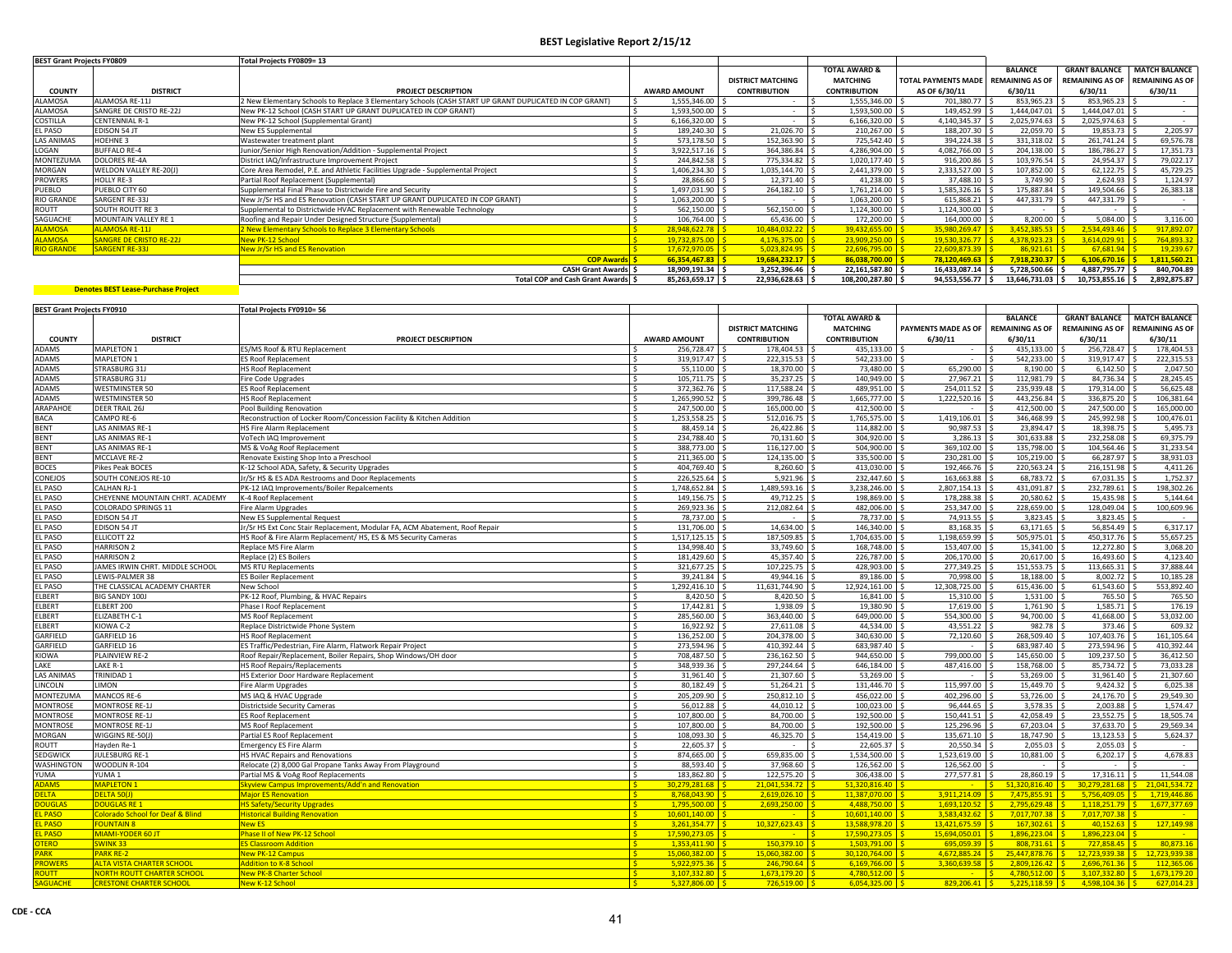| <b>CAMERIANE</b> |                                        |                |               |                   |               |                |               |               |
|------------------|----------------------------------------|----------------|---------------|-------------------|---------------|----------------|---------------|---------------|
|                  |                                        |                |               |                   |               |                |               |               |
|                  | <b>CASH Grant Awards</b><br>. .        | 14.959.030.68  | 18.774.357.29 | $33,733,387.97$ . | 26.614.636.03 | 7.118.751.94   | 3.156.802.06  | 3.961.949.88  |
|                  | <b>Total COP and Cash Grant Awards</b> | 127.505.456.54 | 75,682,772.58 | 203.188.229.12    | 78.499.514.01 | 124.688.715.11 | 78.245.140.55 | 46.443.574.56 |

| <b>BEST Projects FY2010-11</b> |                            | Total Awarded Projects FY2010-11 = 49                           |                          |                          |                          |                               |                                                    |                        |                        |
|--------------------------------|----------------------------|-----------------------------------------------------------------|--------------------------|--------------------------|--------------------------|-------------------------------|----------------------------------------------------|------------------------|------------------------|
|                                |                            |                                                                 |                          |                          | <b>TOTAL AWARD &amp;</b> |                               | <b>BALANCE</b>                                     | <b>GRANT BALANCE</b>   | <b>MATCH BALANCE</b>   |
|                                |                            |                                                                 |                          | <b>DISTRICT MATCHING</b> | <b>MATCHING</b>          | PAYMENTS MADE AS OF           | <b>REMAINING AS OF</b>                             | <b>REMAINING AS OF</b> | <b>REMAINING AS OF</b> |
| <b>COUNTY</b>                  | <b>DISTRICT</b>            | <b>PROJECT DESCRIPTION</b>                                      | <b>BEST AWARD AMOUNT</b> | <b>CONTRIBUTION</b>      | <b>CONTRIBUTION</b>      | 6/30/11                       | 6/30/11                                            | 6/30/11                | 6/30/11                |
| DAMS                           | <b>MAPLETON 1</b>          | Restore Roofs at Multiple Sites                                 | 606.992.80               | 151,748.20 \$            | 758.741.00               | 432.711.88 S                  | 326.029.12                                         | 260.823.30             | 65.205.82              |
| DAMS                           | <b>WESTMINSTER 50</b>      | ES Roof Replacement                                             | 420.719.51               | 132.858.79 \$            | 553.578.30               | 110.383.20                    | 443.195.10                                         | 336,828.28             | 106.366.82             |
| DAMS                           | <b>WESTMINSTER 50</b>      | <b>MS Roof Replacement</b>                                      | 941.040.06               | 297.170.54 S             | 1.238.210.60             | 348.159.55                    | 890.051.05                                         | 676.438.80             | 213,612.25             |
| ARAPAHOE                       | <b>ADAMS-ARAPAHOE 28-J</b> | <b>HS Stage Rigging Replacement</b>                             | 334.400.00               | 105,600,00 \$            | 440.000.00               | 223,550.44                    | 216,449.56                                         | 164,501.67             | 51.947.89              |
| ARAPAHOE                       | SHERIDAN <sub>2</sub>      | ES Security Renovations to Control Access                       | 813,780.64               | 256,983.36 \$            | 1,070,764.00             | 243,065.40                    | 827,698.60                                         | 629,050.94             | 198,647.66             |
| ARAPAHOE                       | SHERIDAN <sub>2</sub>      | <b>HS Security Renovations to Control Access</b>                | 905,617.52               | 285,984.48 \$            | 1,191,602.00             | 222,805.52                    | 968,796.48                                         | 736,285.32             | 232,511.15             |
| <b>SOULDER</b>                 | ST VRAIN RE 1J             | HS ACM Abatement and New Fire Sprinkler                         | 1.010.880.78             | 1.052.141.22 \$          | 2.063.022.00             | 304.162.73                    | 1.758.859.27 \$                                    | 861.841.04             | 897.018.23             |
| <b>HAFFEE</b>                  | SALIDA R-32                | <b>MS Roof Replacement</b>                                      | 185.833.32               | 267.418.68 \$            | 453.252.00               | 319,604.69                    | 133.647.31                                         | 54.795.40              | 78.851.91              |
| <b>ONEJOS</b>                  | <b>NORTH CONEJOS RE-1J</b> | ES Partial Roof Replacement                                     | 240.240.00               | 60.060.00 \$             | 300.300.00               | 166,730,53                    | 133.569.47                                         | 106.855.58             | 26,713.89              |
| L PASO                         | COLORADO SPRINGS 11        | HS Fire Separation and Fire Sprinkler                           | 314.902.50               | 257,647.50 \$            | 572,550.00               |                               | 572,550.00                                         | 314.902.50             | 257,647.50             |
| L PASO                         | <b>COLORADO SPRINGS 11</b> | <b>MS Fire Sprinkler</b>                                        | 284.350.00               | 232.650.00               | 517,000.00               | 163,052.26                    | 353,947.74                                         | 194.671.26             | 159,276.48             |
| PASO                           | <b>HARRISON 2</b>          | Ed Center/Alternative HS Intercom System                        | 79,710.40                | 19,927.60 \$             | 99,638.00                | 66,056.88                     | 33,581.12 \$                                       | 26,864.89              | 6,716.22               |
| L PASO                         | JAMES IRWIN MIDDLE CS      | Roof Replacement                                                | 655,280.00               | 163,820.00 \$            | 819,100.00               | 745,474.80                    | 73,625.20                                          | 58,900.16              | 14,725.04              |
| <b>GRAND</b>                   | <b>WEST GRAND 1-JT</b>     | Fire Alarm Upgrade                                              | 19.768.20                | 46.125.80                | 65.894.00                | 49.910.42                     | 15.983.58                                          | 4.795.07               | 11.188.51              |
| <b>SUNNISON</b>                | <b>MARBLE CS</b>           | Enclosed Connecting Walkway Between 2 Buildings                 | 177,768.69               | 1.438.310.31 \$          | 1,616,079.00             | 1,233,175.90                  | 382,903.10                                         | 42,119.34              | 340,783.76             |
| <b>IUERFANO</b>                | <b>HUERFANO RE-1</b>       | <b>HS ADA Upgrades</b>                                          | 402.594.85               | 164,440.15 \$            | 567,035.00               | 75,294.91                     | 491,740.09                                         | 349.135.47             | 142,604.63             |
| HUERFANO                       | LA VETA RE-2               | ES & HS Roof Replacements/Bat & Pigeon Dropping Abatement       | 161.880.18               | 223.548.82 S             | 385.429.00               | 182.950.19                    | 202,478.81                                         | 85.041.10              | 117,437.71             |
| EFFERSON                       | JEFFERSON R-1              | State Required Waste Water Improvements                         | 886,679.60               | 1,330,019.40 \$          | 2,216,699.00             | 578,847.39 \$                 | 1,637,851.61                                       | 655,140.64             | 982,710.97             |
| A PLATA                        | <b>IGNACIO 11 JT</b>       | Asbestos Abatement at Multiple Facilities                       | 25,227.93                | 39,459.07                | 64,687.00                | 49,762.02                     | 14,924.98                                          | 5,820.74               | 9,104.24               |
| AKE                            | LAKE R-1                   | <b>MS Boiler Replacement</b>                                    | 308,000,00               | 242,000.00 S             | 550,000,00               | 241.761.70                    | 308.238.30                                         | 172,613.45             | 135.624.85             |
| ARIMER                         | POUDRE R-1                 | Fire Alarm Replacement at Multiple Sites                        | 579.552.62               | 680.344.38 \$            | 1.259.897.00             | 169.001.42                    | 1,090,895.58                                       | 501,811.96             | 589.083.61             |
| AS ANIMAS                      | TRINIDAD 1                 | <b>SUPPLEMENTAL Replace HS Exterior Doors</b>                   | 75,937.80                | 50,625.20 \$             | 126,563.00               | 32.008.96                     | 94,554.04                                          | 56.732.42              | 37,821.62              |
| AS ANIMAS                      | TRINIDAD <sub>1</sub>      | Upgrade HVAC to Provide Fresh Air                               | 124,171.20               | 82,780.80 \$             | 206,952.00               | 75,255.24                     | 131,696.76                                         | 79,018.06              | 52,678.70              |
| <b>NCOLN</b>                   | <b>KARVAL RE-23</b>        | Fire Alarm Upgrade                                              | 21.070.73                | 27,930.97 \$             | 49.001.70                | 44.546.30                     | 4,455.40 \$                                        | 1,915.82               | 2,539.58               |
| <b>INCOLN</b>                  | LIMON RE-4J                | <b>HS RTUs Replacement</b>                                      | 54.609.92                | 30,718.08                | 85.328.00                | 82,423.00                     | 2.905.00                                           | 1,859.20               | 1,045.80               |
| <b><i>AONTROSE</i></b>         | <b>MONTROSE RE-1J</b>      | ES HVAC Upgrades                                                | 246,400.00               | 193,600,00 \$            | 440,000,00               | 280.829.22                    | 159,170,78                                         | 89.135.63              | 70.035.14              |
| <b>JONTROSE</b>                | <b>MONTROSE RE-1J</b>      | <b>HS Partial Roof Replacement</b>                              | 46.200.00                | 36,300.00                | 82,500.00                | 32.645.51                     | 49.854.49                                          | 27.918.51              | 21,935.97              |
| <b>MONTROSE</b>                | <b>MONTROSE RE-1J</b>      | <b>MS HVAC Upgrade</b>                                          | 560.560.00               | 440.440.00               | 1.001.000.00             | 621.957.93                    | 379.042.07                                         | 212.263.56             | 166,778.51             |
| TERO                           | <b>EAST OTERO R-1</b>      | ES Fire Alarm Replacement                                       | 43,516.00                | 7.084.00                 | 50.600.00                | 18.987.18                     | 31.612.82                                          | 27.187.03              | 4.425.80               |
| <b>DTERO</b>                   | <b>EAST OTERO R-1</b>      | <b>ES Roof Replacement</b>                                      | 175,476.98               | 28,566.02                | 204,043.00               | 26,763.05                     | 177,279.95                                         | 152,460.76             | 24,819.19              |
| <b>JTERO</b>                   | <b>EAST OTERO R-1</b>      | HS Gym/Pool RTUs & HVAC Controls Replacement                    | 179.503.50               | 29,221.50 \$             | 208,725.00               | 157,749.37 \$                 | 50,975.63                                          | 43.839.04              | 7,136.59               |
| <b>OTERO</b>                   | <b>EAST OTERO R-1</b>      | <b>MS Roof Replacement</b>                                      | 185,704.10               | 30,230.90 \$             | 215,935.00               | 27.107.41 S                   | 188.827.59                                         | 162,391.73             | 26,435.86              |
| <b>DTERO</b>                   | <b>EAST OTERO R-1</b>      | Partial HS Roof Replacement                                     | 127,157.02               | 20,699.98<br>I۹          | 147,857.00               | 19,271.97                     | 128,585.03                                         | 110.583.13             | 18,001.90              |
| <b>TERO</b>                    | <b>EAST OTERO R-1</b>      | Replace Primary School Fire Alarm                               | 43.516.00                | 7.084.00 \$              | 50,600.00                | 43.006.72                     | 7.593.28                                           | 6.530.22               | 1.063.06               |
| PARK                           | <b>GUFFEY COMMUNITY CS</b> | <b>Emergency Srtuctural &amp; Roof Repairs</b>                  | 163.114.50               | 15,997.00 \$             | 179,111.50               | 144.289.77                    | 34.821.73                                          | 31.711.69              | 3.110.04               |
| SAGUACHE                       | MOFFAT <sub>2</sub>        | Replace Hardwood Gym Floor at PK-12 School                      | 80.751.28                | 49.492.72                | 130.244.00               | 92.779.25                     | 37.464.75                                          | 23.228.15              | 14.236.61              |
| VASHINGTON                     | OTIS R-3                   | District Master Plan                                            | 30,000,00                | I S                      | 30,000.00                | 27.521.00 S                   | 2,479.00 \$                                        | 2.479.00               | $\sim$                 |
| <b>DAMS</b>                    | <b>MAPLETON 1</b>          | <b>SUPPLEMENTAL Campus Improvements, Renovations, Additions</b> | 34.262.337.00            | 22.031.271.00            | 56.293.608.00            | 875.605.92                    | 55.418.002.08                                      | 33.729.411.39          | 21.688.590.69          |
| <b>IAFFEE</b>                  | <b>SALIDA R-32</b>         | <b>HS Replacement</b>                                           | 13.206.780.00            | 17,961,801.00            | 31.168.581.00            | 948.198.34                    | 30.220.382.66                                      | 12,805,008.52          | 17.415.374.14          |
| PASO                           | <b>PEYTON 23 JT</b>        | <b>Junior High Addition to HS</b>                               | 3.054.054.00             | 2.601.602.00             | 5.655.656.00             | $\mathcal{L}_{\mathcal{A}}$ . | $5.655.656.00$ S                                   | 3.054.054.00           | 2.601.602.00           |
| <b>BERT</b>                    | <b>ELBERT 200</b>          | <b>PK-12 School Replacement</b>                                 | 16.113.492.00            | 3.537.108.00             | 19.650.600.00            | <b>SALE</b>                   | 19.650.600.00                                      | 16.113.492.00          | 3.537.108.00           |
| <b>REMONT</b>                  | <b>LORENCE RE-2</b>        | <b>ES Renovations and Addition</b>                              | 8.393.337.00             | 4.721.252.00             | 13.114.589.00            | $\sim$                        | 13.114.589.00                                      | 8.393.337.00           | 4.721.252.00           |
| <b>ONTROSE</b>                 | <b>VISTA CS</b>            | 6-8 Alternative School Facility Replacement                     | 4.733.213.00             | 1.531.688.00             | 6.264.901.00             | 595.320.00                    | $5.669.581.00$ S                                   | 4.283.441.11           | 1.386.139.89           |
| ARK                            | LAKE GEORGE CS             | New PK-6 School                                                 | 6.713.532.00             | 969.550.00               | 7.683.082.00             | 1.674.835.53                  | 6.008.246.47                                       | 5 250 048 74           | 758.197.73             |
| <b>OWERS</b>                   | <b>HOLLY RE-3</b>          | <b>New PK-12 School Facility</b>                                | 25.064.111.00            | $3,417,833.00$ \$        | 28,481,944.00            | 217.990.51                    | $28.263.953.49$ S<br>Is.                           | 24.872.279.35          | 3.391.674.14           |
| <b>O GRANDE</b>                | <b>MONTE VISTA C-8</b>     | <b>ES Addition/Renovation &amp; HS Replacement</b>              | 27.656.994.00            | 4.502.301.00   \$        | 32.159.295.00            | 766.561.49                    | $31.392.733.51$ S                                  | 26.997.751.11          | 4.394.982.40           |
| 70T                            | <b>NORTH ROUTT CS</b>      | <b>SUPPLEMENTAL New K-8 Campus</b>                              | 3.186.671.00             | $796.667.00$ S           | 3.983.338.00             | 359.772.81                    | $3.623.565.19$ \$                                  | 289885270              | 724.712.49             |
| <b>GUACHE</b>                  | CENTER 26 JT               | <b>ES Replacement</b>                                           | 26.759.322.00            | 4.722.233.00             | 31.481.555.00            | $1.376.967.79$ S              | $30.104.587.21$ S                                  | 25.588.899.37 S        | 4.515.687.84           |
| <b>ASHINGTON</b>               | <b>AKRON R-1</b>           | Replace ES/JRHS & HS With PK-12 School                          | 17,017,768.00            | 7,084,651.00             | 24.102.419.00            | 600.520.18                    | $23.501.898.82$ S                                  | 16.593.764.37          | 6.908.134.49           |
|                                |                            | <b>COP Awards</b>                                               | 186.161.611.00           | 73.877.957.00 S          | 260.039.568.00           | 7.415.772.57                  | $252.623.795.43$ S<br><b>IS</b>                    | 180.852.679.83         | 71.771.115.60          |
|                                |                            | <b>CASH Grant Awards</b>                                        | 11,512,908.63            | 8,499,029.47 \$          | 20,011,938.10 \$         | 7,653,603.71 \$               | 12,358,334.39 \$                                   | 7.109.774.87           | 5.248.559.52           |
|                                |                            | <b>Total COP and Cash Grant Awards S</b>                        | 197,674,519.63           | 82.376.986.47 \$         | 280,051,506.10 \$        |                               | 15,069,376.28 \$264,982,129.82 \$187,037,791.56 \$ |                        | 77.944.338.26          |
|                                |                            |                                                                 |                          |                          |                          |                               |                                                    |                        |                        |

**Denotes BEST Lease‐Purchase Project**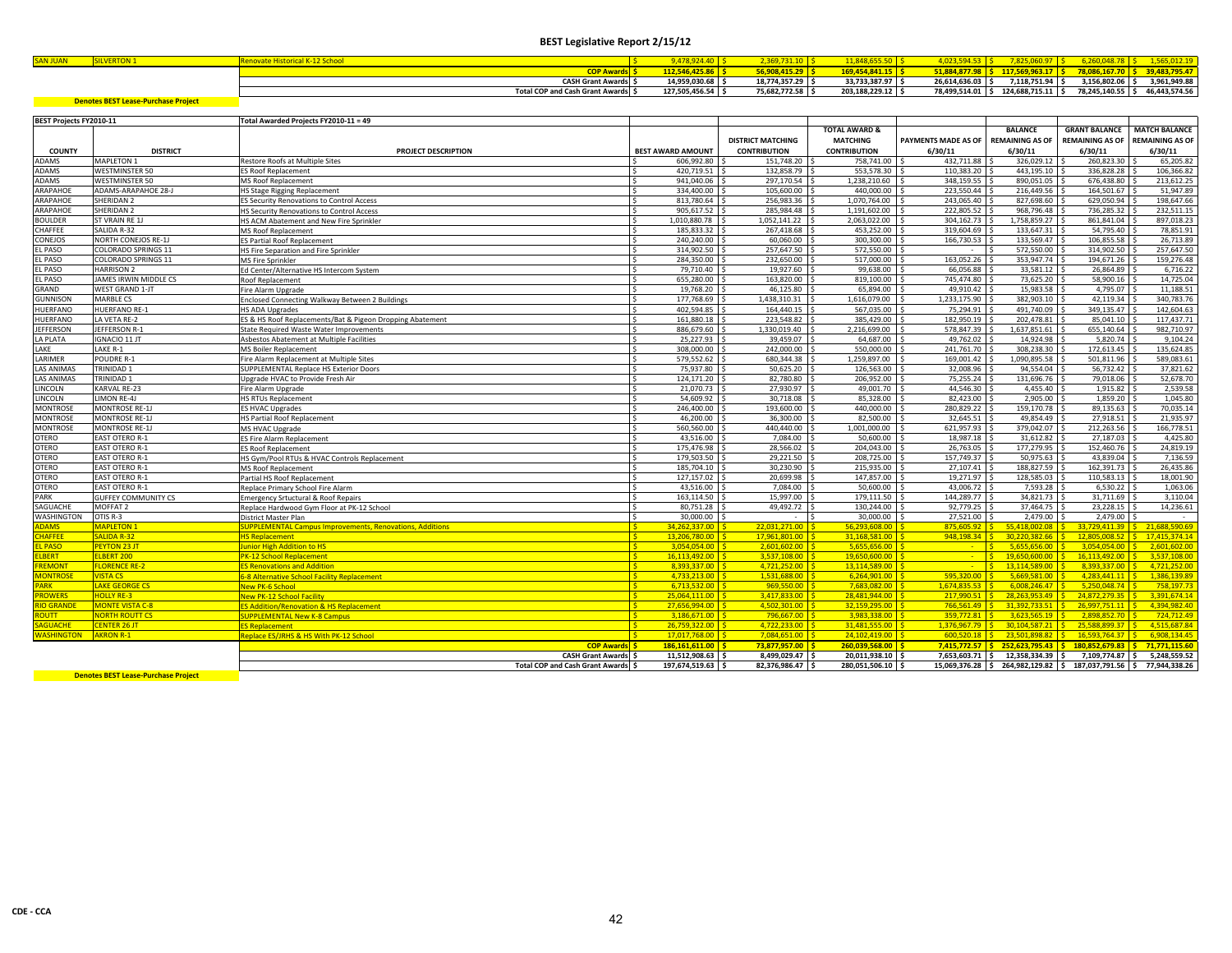**Appendix E:** *A summary of the findings and conclusions of any public school facility inspections conducted during the prior fiscal year.*

Pursuant to 22-43.7-105(2) C.R.S., the Division Public School Capital Construction Assistance (Division) is to provide technical assistance to potential applicants in various areas.

The Division staff has visited, in the prior fiscal years, the following districts, charter schools, BOCES and the Colorado School for the Deaf and Blind and provided technical assistance in the form of site inspections to identify critical capital construction needs, BEST grant application assistance, scope identification, Request for Proposal assistance and other areas of opportunity for facility improvement:

Academy 20 Adams 12 Adams City 14 Adams-Arapahoe 28J Akron R-1 Alamosa RE-11J Alta Vista Charter School Archuleta County 50JT Arickaree R-1 Arriba-Flagler C-20 Aspen Community School Aurora Academy Charter **School** Bayfield 10 JT-R Bennett 29J Bethune R-5 Big Sandy 100J Branson 82 Briggsdale RE-10 Brighton 27J Brush RE-2J Buena Vista R-31 Buffalo RE-4 Burlington RE-6J Byers 32J Calhan RJ-1 Campo RE-5

Canyon City RE-1 Caprock Academy Carbondale Community Academy Centennial R-1 Center 26 JT Cheraw 31 Cheyenne Mountain Charter Edison 54JT Academy Colorado School for the Deaf and Blind Colorado Springs District 11 Compass Montessori Golden Campus Compass Montessori Wheat Fort Morgan RE-3 Ridge Campus Corridor Academy Cotopaxi RE-3 Creede Consolidated 1 Crestone Charter School De Beque 49JT Deer Trail 26J Del Norte C-7 Delta County 50(J) Denver Public Schools 1 Dolores County RE No. 2 Dolores RE-4A

Douglas County RE-1 Durango RE-9 Eads RE-1 Eagle County Charter Academy East Otero R-1 Eaton RE-2 Elbert 200 Elizabeth C-1 Ellicott 22 Englewood 1 Falcon 49 Fort Morgan RE-3 Fountain 8 Fowler R-4J Fremont RE-2 Frontier Charter Academy Ft. Lupton RE-8 Garfield 16 Garfield RE-2 Georgetown Community **School** Genoa-Hugo C113 Granada RE-1 Greeley 6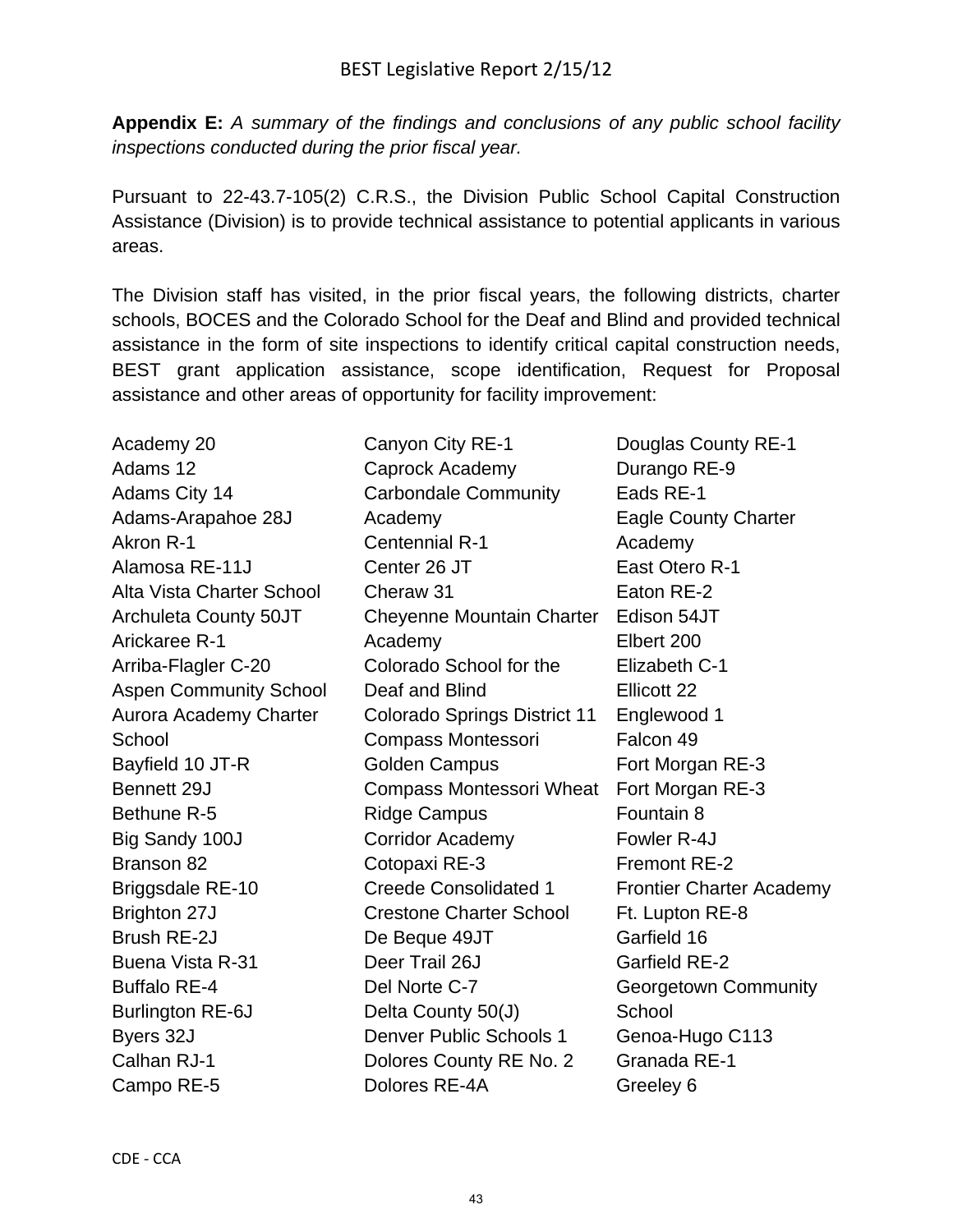| <b>Gunnison Watershed RE-1J</b> | <b>Manitou Springs 14</b>     | Rocky Mountain Academy of                                |
|---------------------------------|-------------------------------|----------------------------------------------------------|
| Harrison 2                      | Manzanola 3J                  | Evergreen                                                |
| Haxtun RE-2J                    | Mapleton 1                    | <b>Rocky Mountain Deaf</b>                               |
| Hayden RE-1                     | <b>Marble Charter School</b>  | School                                                   |
| <b>Hinsdale County RE-1</b>     | McClave RE-2                  | Ross Montessori School                                   |
| Hi-Plains R-23                  | Meeker RE-1                   | Salida R-32                                              |
| Hoehne 3                        | Miami Yoder 60 JT             | Sanford 6J                                               |
| Holly RE-3                      | Monte Vista C-8               | Sangre de Cristo RE-22J                                  |
| Holyoke RE-1J                   | Montezuma-Cortez RE-1         | Sargent RE-22J                                           |
| Horizons K-8 Charter School     | <b>Montrose County RE-1J</b>  | Sheridan 2                                               |
| Huerfano RE-1                   | <b>Monument Academy</b>       | Sierra Grande R-30                                       |
| Idalia RJ-3                     | North Conejos RE-1J           | Silverton 1                                              |
| Ignacio 11-JT                   | North Park R-1                | South Conejos RE-10                                      |
| Indian Peaks Charter School     | <b>North Routt Community</b>  | South Routt RE-3                                         |
| Jefferson Academy -             | <b>Charter School</b>         | Southwest Open Charter<br><b>Southwest Early College</b> |
| Elementary                      | Norwood R-2J                  | St. Vrain RE-1J                                          |
| Jefferson County R-1            | Otis R-3                      | Strasburg 31J                                            |
| Julesburg RE-1                  | Ouray R-1                     | <b>Stratton R-4</b>                                      |
| Karval RE-23                    | <b>Paradox Charter School</b> | Swink 33                                                 |
| Keenesburg RE-3J                | Park County RE-2              | The Classical Academy                                    |
| Kim Reorganized 88              | Pawnee RE-12                  | The Vanguard School<br>Thompson R-2J                     |
| Kiowa C-2                       | Peyton 23JT                   | Trinidad 1                                               |
| Kit Carson R-1                  | <b>Pikes Peak BOCES</b>       | Valley RE-1                                              |
| La Veta RE-2                    | <b>Plainview RE-2</b>         | Vilas RE-5                                               |
| Lake County R-1                 | Plateau RE-5                  | <b>Vista Charter School</b>                              |
| Lake George Charter School      | Platte Canyon 1               | Walsh RE-1                                               |
| Las Animas RE-1                 | Platte Valley RE-3            | Weldon Valley RE-20(J)<br>West End RE-2                  |
| Lewis- Palmer 38                | Poudre R-1                    | Westminster 50                                           |
| Liberty J-4                     | <b>Prairie RE-11</b>          | Wiggins RE-50(J)                                         |
| Limon RE-4J                     | Primero <sub>2</sub>          | Wiley RE-13JT                                            |
| Littleton 6                     | <b>Pritchett RE-3</b>         | Woodlin R-104                                            |
| Lonestar 101                    | Pueblo Rural 70               | Wray RD-2                                                |
| Lotus School for the            | Ricardo Flores Magon          | Yuma1                                                    |
| Excellence                      | Academy                       |                                                          |
| Mancos RE-6                     |                               |                                                          |

Additionally, pursuant to 22-43.7-108 C.R.S.:

 The BEST Board, with the assistance of the Division, was required to conduct an assessment of Colorado's public school facilities;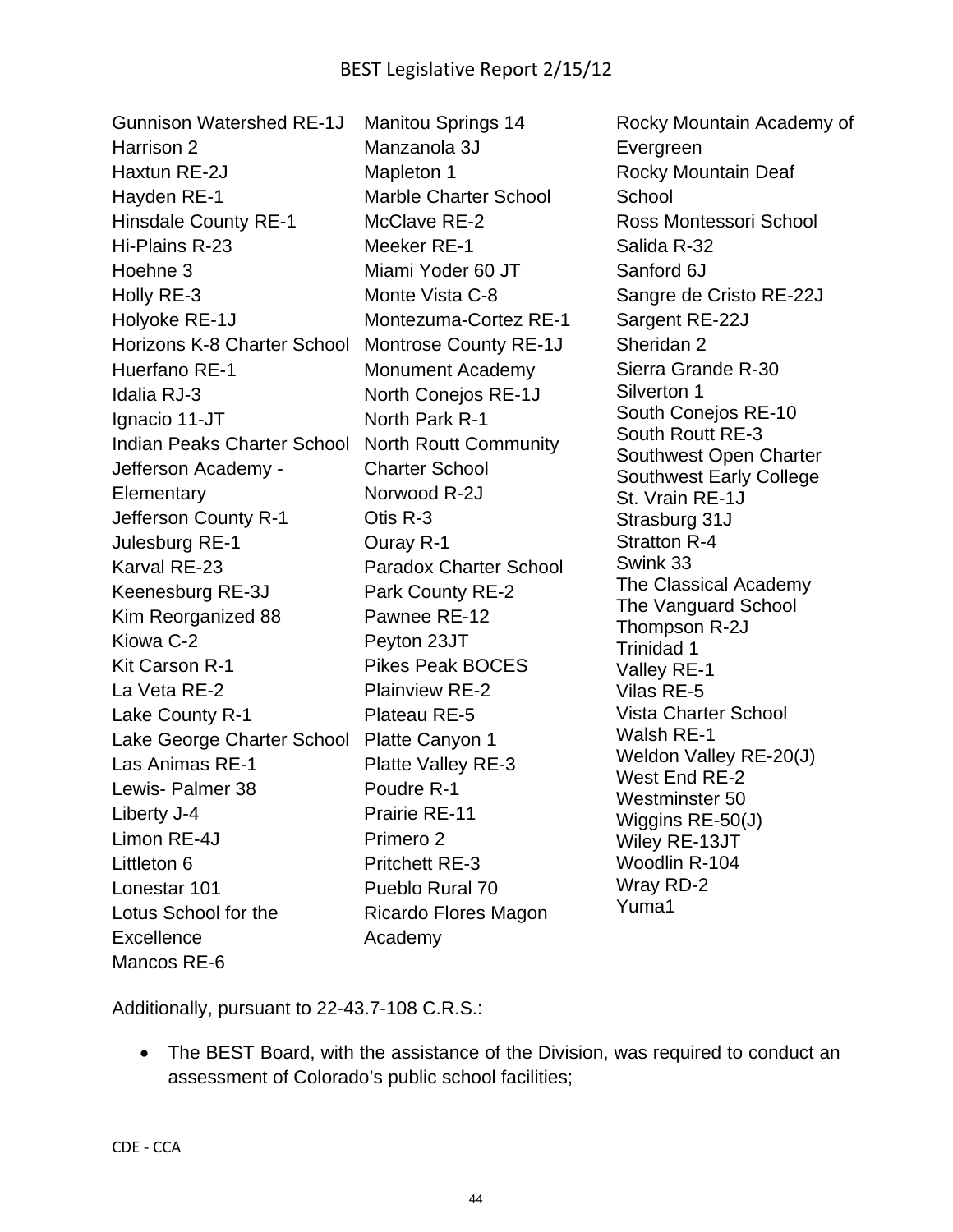- The assessment data is to be used by the BEST Board in assessing and prioritizing public school capital construction needs throughout the state, reviewing applications for financial assistance, and making recommendations to the State Board regarding appropriate allocation of awards of financial assistance from the Assistance Fund to applicants;
- In February 2009, the Division contracted with Parsons Commercial Technology Group (Parsons) to conduct the assessment.
- In late December 2009, Parsons completed the field work and had:
	- o Assessed approximately 130 million square feet of public school facilities;
	- o Assessed approximately 8,419 facilities;
	- o Evaluated over 215 items in each classroom building.
	- o Public school facilities were assessed based on:
		- The condition of the facility;
		- Air and water quality;
		- Ability to accommodate educational technology;
		- Site.
	- o Additionally, the assessment:
		- Addressed demographics;
		- Included 5-year projections regarding the findings;
		- Established a database to store the collected data.
	- o The assessment data is available to the public.
- The methodology used for the assessment is as follows:
	- o Parsons deployed 5 types of teams:
		- Advance Team-collected information at the administration office that could be collected without going out into individual buildings. For example:
			- Inventory of facilities;
			- Blueprints to use for code compliance assessment;
			- Utility bills for energy performance evaluation of buildings;
			- Contact information.
		- Facility Condition Team-visited each building to assess the condition of the facilities;
		- Educational Suitability Team-visited each building to assess the ability of facilities to deliver the educational programs being provided and the technology;
		- Code Compliance Team-identified code issues;
		- **Energy Team-evaluated energy performance of facilities.**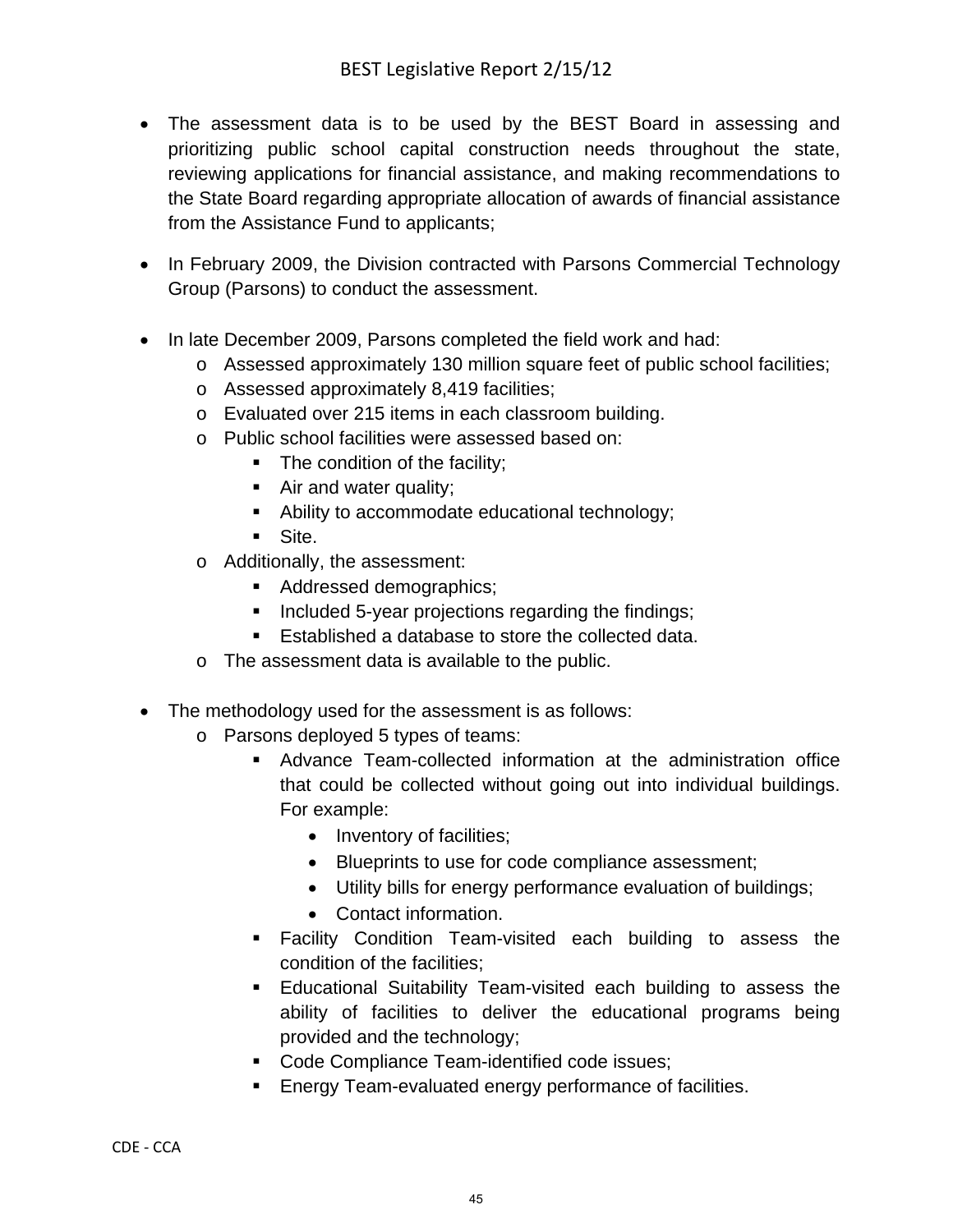- o Parsons used a "time-based" parametric method instead of a "failure based" method:
	- Failure Based assessments look at the condition of every detail in every facility. This is very expensive and time consuming;
	- Time-Based look at systems and their age and condition. Then the age and condition is compared to models of similar buildings to determine the remaining life and predict when they will need to be replaced and the cost of replacement.
	- **Time-Based assessment is state-of-the-art methodology and has** been tested in recent years by large federal agencies such as the US Navy and NASA, as well as other state departments of education and large school districts. The results have been found to be reliable and this type of assessment is more economical.
- In 2010 the Division worked closely with Parsons to:
	- o Complete the 2010 statewide summary report.
	- o Check the data for completeness;
	- o Check the data for accuracy;
	- o Complete the creation of the database software;
	- o Customize the software for and reporting capabilities
	- o Customize the software to allow for further updating of data
	- o Establish a public facility assessment website;
	- o Complete software development of *SchoolHouse;*
	- o The database, called *SchoolHouse*, contains over 70 gigabytes of data:
		- **Evaluation of over 215 criteria in classroom buildings;**
		- **Repair budgets for deficiencies;**
		- Combined scores for each building made up of;
			- A condition score:
			- An educational suitability score;
			- Energy score.
		- Aggregate repair cost for each building;
		- Replacement cost for each building;
		- Facility Condition Index (FCI)-this is a comparison index of the cost to repair vs. cost to replace;
		- Photos;
		- Maps.
- In 2011 the Division:
	- o Integrated the SchoolHouse database material into the SchoolView website on CDE;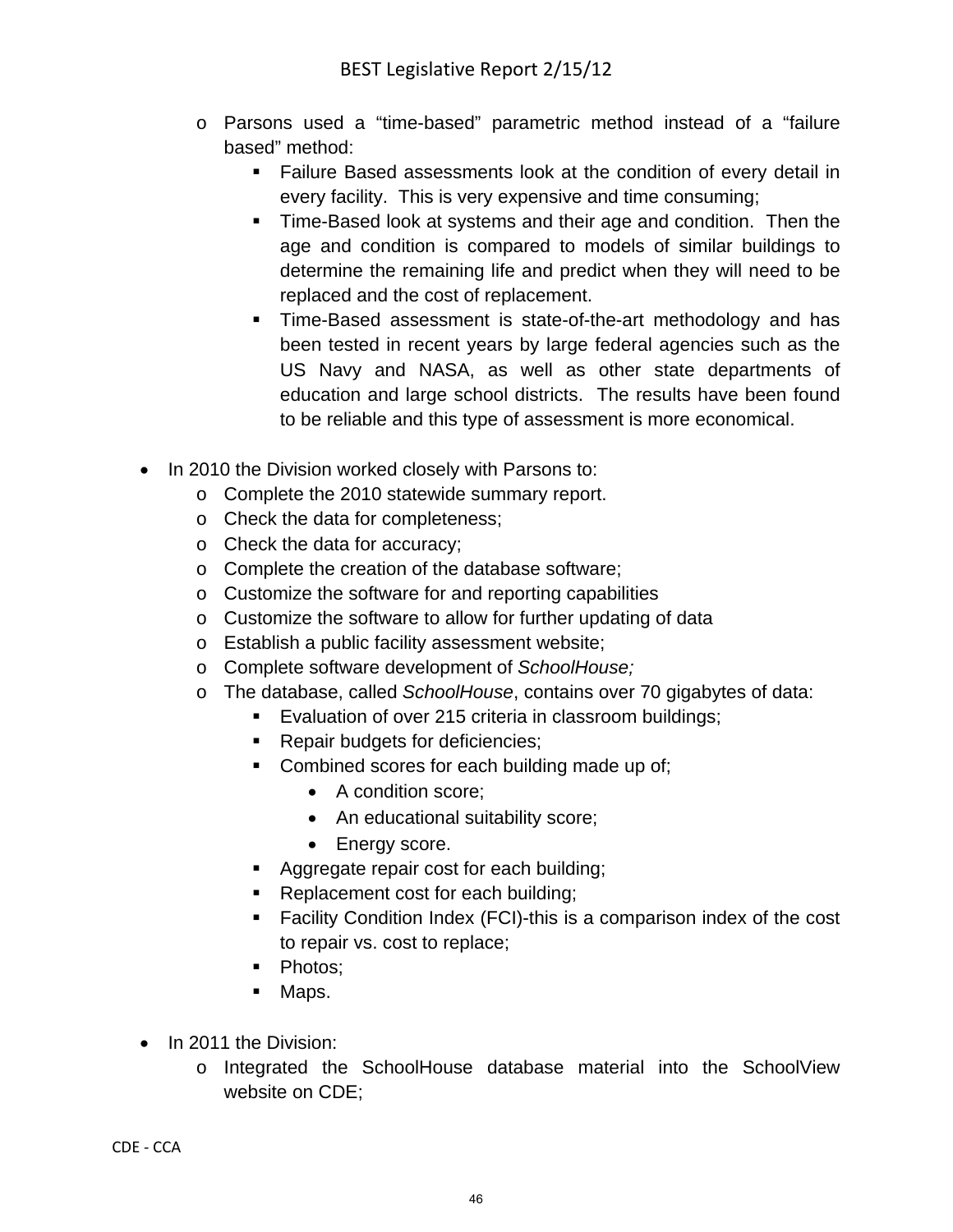- o Continued updates to the database;
	- The establishment of "FeedBack", a mechanism in which public schools can report changes to their facilities, including the addition or removal of facilities.
		- Since the initial assessment there are facilities that have been torn down, replaced, renovated, systems have been replaced or changed etc.
	- This dynamic updating will be ongoing and self reported by School Districts, Charter Schools, CSDB and BOCES to continue to validate the integrity of SchoolHouse.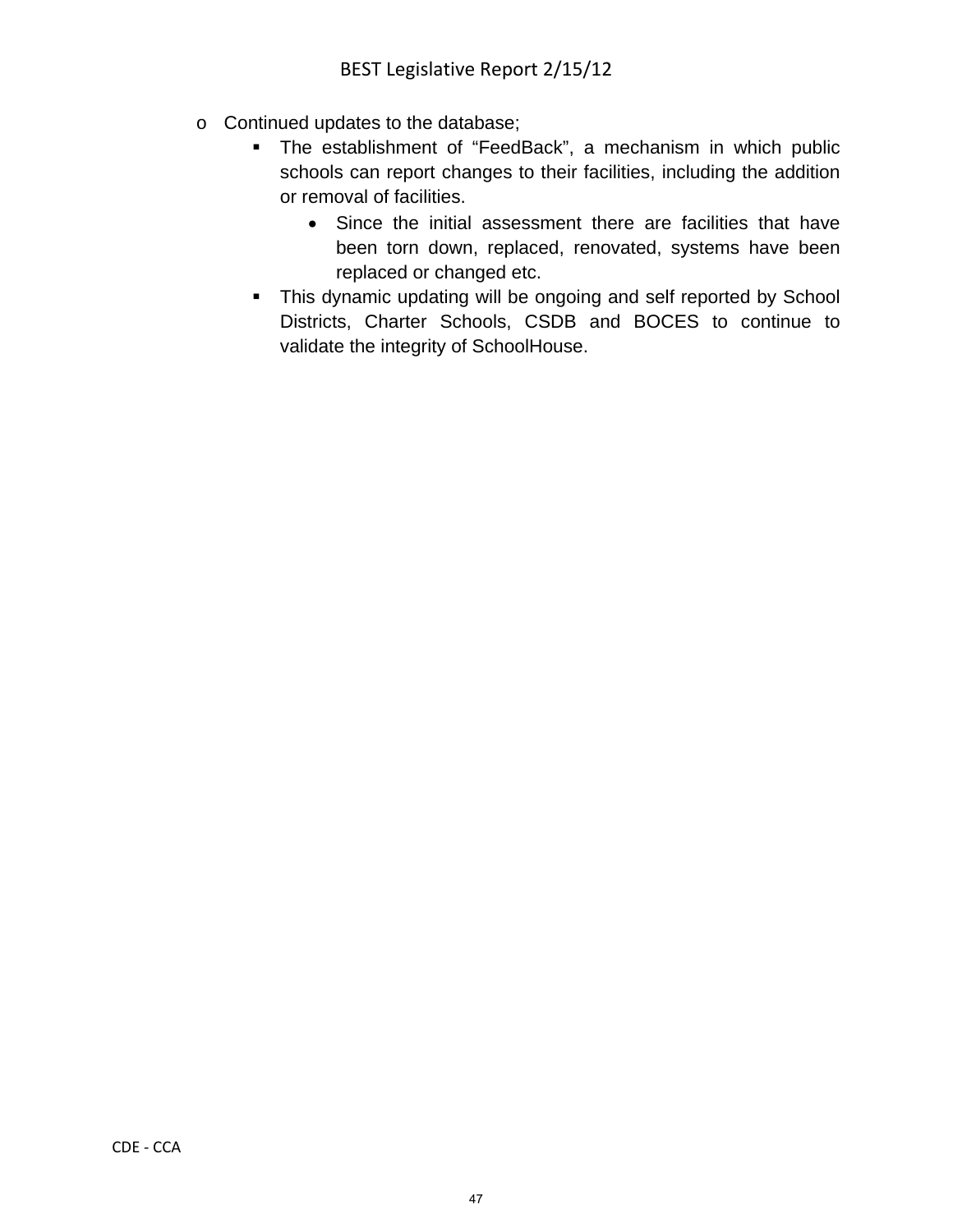**Appendix F:** *A summary of any differences between the common physical design elements and characteristics of the highest performing schools in the state and the lowest performing schools in the state as measured by academic productivity measures such as the Colorado student assessment program created in part 4 of article 7 of this title or Colorado ACT results*

#### **Definitions of factors used in determining this statutory requirement:**

#### **School Performance Framework 2011:**

This is the plan type the school is required to adopt and implement as a result of the Education Accountability Act of 2009 (SB 09-163). Schools are assigned a plan based on their overall framework score, which is a percentage of the total points they earned out of the total points eligible in each performance indicator. The overall score is matched to a scoring guide to determine the plan type. A school can be listed as Performance, Improvement, Priority Improvement or Turnaround. The performance indicators are:

#### **Academic Achievement**

The Achievement Indicator reflects how a school's students are doing at meeting the state's proficiency goal: the percentage of students proficient or advanced on Colorado's standardized assessments. This Indicator includes results from CSAP and CSAPA (Reading, Writing, Math and Science), and Lectura and Escritura.

#### **Academic Growth**

The Growth Indicator measures academic progress using the Colorado Growth Model. This Indicator reflects 1) normative growth: how the academic progress of the students in this school compared to that of other students statewide with a similar CSAP score history in that subject area, and 2) adequate growth: whether this level of growth was sufficient for the typical (median) student in this school to reach an achievement level of proficient or advanced on the CSAP within three years or by 10th grade, whichever comes first.

#### **Academic Growth Gaps**

The Gaps Indicator measures the academic progress of historically disadvantaged student subgroups and students needing to catch up. It disaggregates the Growth Indicator into student subgroups, and reflects their normative and adequate growth. The subgroups include students eligible for Free/Reduced Lunch, minority students, students with disabilities (IEP status), English Language Learners, and students needing to catch up.

For this report we evaluated the top 100 schools which received a rating of Performance against the bottom 100 schools which received a rating of Turnaround against their facility assessment rating.

For more information visit http://www.schoolview.org/performance.asp

**Assessment Score for Healthy Occupants -** Is the school healthy for its occupants? The score can be 1 to 5, 1 being the most unhealthy. The question is comprised of the average scores of: Does the system provide fresh air as recommended in the capital construction guidelines and as required by code; What is the air quality for carbon dioxide; What is the air quality for carbon monoxide in boiler rooms or at air supply ducts; What are the lighting levels; How does the water test water test at one location in each school for lead and copperl; Are hazardous materials safely managed; Are the school facilities including kitchens maintained in a clean and sanitary manner as required by Colorado Health Codes; Does the school have daylight with views in all learning areas; Does the school have acoustical materials to reduce ambient noise levels and minimize transfer of noise between classrooms, corridors and other learning areas?

#### **Assessment Scoring Rubric:**

1=There are observable or anecdotal data available regarding indoor air quality, building and finish materials, thermal comfort and control, lighting quality, acoustics, and ergonomic design to infer that the overall school environments may be unhealthy for its occupants.

2=There are observable or anecdotal data available regarding indoor air quality, building and finish materials, thermal comfort and control, lighting quality, acoustics, and ergonomic design to infer that some or all of the school's environments are negatively affected and may be generally unhealthy for its occupants.

3=There are observable or anecdotal data available regarding indoor air quality, building and finish materials, thermal comfort and control, lighting quality, acoustics, and ergonomic design to infer that some of the school's environments are negatively affected but may be generally healthy for its occupants.

4=There are observable or anecdotal data available regarding indoor air quality, building and finish materials, thermal comfort and control, lighting quality, acoustics, and ergonomic design to infer that the overall school environments are generally healthy for its occupants.

5=There are observable or anecdotal data available regarding indoor air quality, building and finish materials, thermal comfort and control, lighting quality, acoustics, and ergonomic design to infer that the overall school environments are healthy for its occupants.

|                                     | <b>Summary of Findings</b>             |                                                                    |                   |                                                                      |
|-------------------------------------|----------------------------------------|--------------------------------------------------------------------|-------------------|----------------------------------------------------------------------|
|                                     |                                        |                                                                    | <b>Median</b>     |                                                                      |
| <b>School Performance Framework</b> |                                        |                                                                    | <b>Assessment</b> | <b>Median Year</b>                                                   |
| 2011 Rating                         | <b>Average Assessment Score</b>        | <b>Average Year Built</b>                                          | <b>Score</b>      | <b>Built</b>                                                         |
| <b>Performance Rated Schools</b>    | 3.66                                   | 1978                                                               | 4                 | 1980                                                                 |
| <b>Turnaround Rated Schools</b>     | 3.47                                   | 1962                                                               | 3                 | 1960                                                                 |
|                                     |                                        |                                                                    |                   |                                                                      |
| <b>District Name</b>                | <b>School Name</b>                     | <b>School Performance</b><br>Framework 2010<br><b>Rating/Score</b> | <b>Year Built</b> | <b>Assessment</b><br>Score for<br><b>Healthy</b><br><b>Occupants</b> |
| ACADEMY 20                          | CHINOOK TRAIL ELEMENTARY SCHOOL        | Performance Plan - 100                                             | 2007              |                                                                      |
| <b>BOULDER VALLEY RE 2</b>          | BEAR CREEK ELEMENTARY SCHOOL           | Performance Plan - 100                                             | 1970              |                                                                      |
| <b>BRANSON REORGANIZED 82</b>       | BRANSON UNDIVIDED HIGH SCHOOL          | Performance Plan - 100                                             | 1923              |                                                                      |
| CHERRY CREEK 5                      | CHERRY HILLS VILLAGE ELEMENTARY SCHOOL | Performance Plan - 100                                             | 1983              |                                                                      |
| <b>CHERRY CREEK 5</b>               | COTTONWOOD CREEK ELEMENTARY SCHOOL     | Performance Plan - 100                                             | 1976              |                                                                      |
| <b>CHEYENNE MOUNTAIN 12</b>         | CHEYENNE MOUNTAIN ELEMENTARY SCHOOL    | Performance Plan - 100                                             | 1985              | 3                                                                    |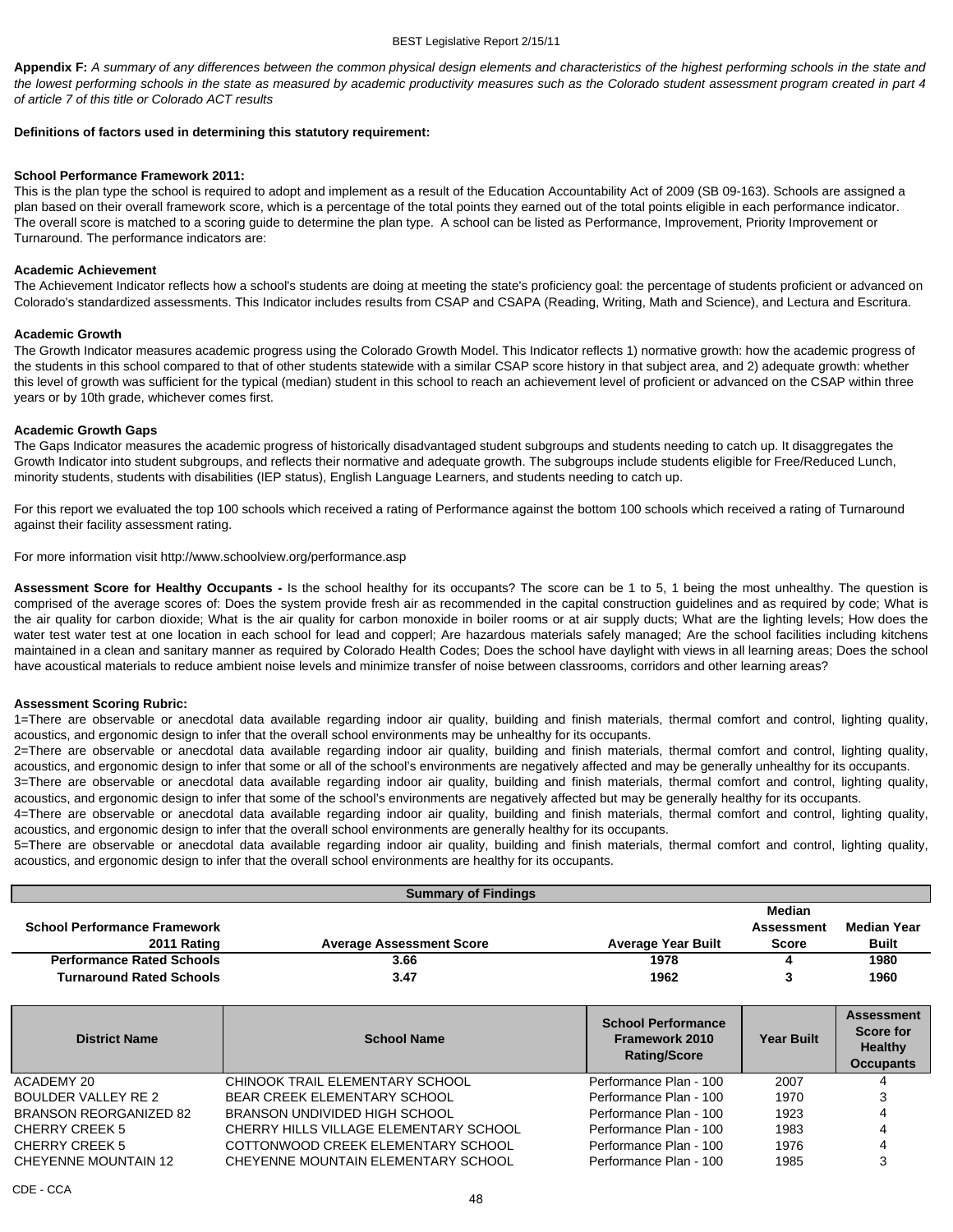#### BEST Legislative Report

| <b>District Name</b>                | <b>School Name</b>                                                 | <b>School Performance</b><br><b>Framework 2010</b><br><b>Rating/Score</b> | <b>Year Built</b> | <b>Assessment</b><br><b>Score for</b><br><b>Healthy</b><br><b>Occupants</b> |
|-------------------------------------|--------------------------------------------------------------------|---------------------------------------------------------------------------|-------------------|-----------------------------------------------------------------------------|
| <b>DENVER COUNTY 1</b>              | <b>CORY ELEMENTARY SCHOOL</b>                                      | Performance Plan - 100                                                    | 1951              | 3                                                                           |
| DENVER COUNTY 1                     | POLARIS AT EBERT ELEMENTARY SCHOOL                                 | Performance Plan - 100                                                    | 1924              | 3                                                                           |
| <b>DENVER COUNTY 1</b>              | <b>STECK ELEMENTARY SCHOOL</b>                                     | Performance Plan - 100                                                    | 1930              | 4                                                                           |
| JEFFERSON COUNTY R-1                | <b>BRADFORD PRIMARY SCHOOL</b>                                     | Performance Plan - 100                                                    | 1990              | 4                                                                           |
| JEFFERSON COUNTY R-1                | MEIKLEJOHN ELEMENTARY                                              | Performance Plan - 100                                                    | 2006              | 4                                                                           |
| PUEBLO CITY 60                      | FOUNTAIN INTERNATIONAL MAGNET SCHOOL                               | Performance Plan - 100                                                    | 1971              | 3                                                                           |
| SALIDA R-32                         | HORIZONS EXPLORATORY ACADEMY                                       | Performance Plan - 100                                                    | 1922              | 3                                                                           |
| SILVERTON 1                         | SILVERTON HIGH SCHOOL                                              | Performance Plan - 100                                                    | 1911              | 3                                                                           |
| ST VRAIN VALLEY RE 1J               | NIWOT ELEMENTARY SCHOOL                                            | Performance Plan - 100                                                    | 1966              | 3                                                                           |
| THOMPSON R2-J                       | COYOTE RIDGE ELEMENTARY SCHOOL                                     | Performance Plan - 100                                                    | 2008              | 4                                                                           |
| ST VRAIN VALLEY RE 1J               | ALTONA MIDDLE SCHOOL                                               | Performance Plan - 99.6                                                   | 2005              | 4                                                                           |
| <b>BOULDER VALLEY RE 2</b>          | SUPERIOR ELEMENTARY SCHOOL                                         | Performance Plan - 99.3                                                   | 1996              | 3<br>4                                                                      |
| JEFFERSON COUNTY R-1                | <b>BRADFORD INTERMEDIATE SCHOOL</b>                                | Performance Plan - 99.3                                                   | 1994              | 4                                                                           |
| POUDRE R-1<br><b>CHERRY CREEK 5</b> | TRAUT CORE ELEMENTARY SCHOOL                                       | Performance Plan - 99.1<br>Performance Plan - 99                          | 1998              | 4                                                                           |
|                                     | DRY CREEK ELEMENTARY SCHOOL                                        | Performance Plan - 98.8                                                   | 1972<br>2001      | 4                                                                           |
| ACADEMY 20<br>DOUGLAS COUNTY RE 1   | THE CLASSICAL ACADEMY HIGH SCHOOL<br>NORTHRIDGE ELEMENTARY SCHOOL  | Performance Plan - 98.8                                                   | 1982              | 4                                                                           |
| <b>BOULDER VALLEY RE 2</b>          | DOUGLASS ELEMENTARY SCHOOL                                         | Performance Plan - 98.5                                                   | 1952              | 3                                                                           |
| CHERRY CREEK 5                      | BELLEVIEW ELEMENTARY SCHOOL                                        | Performance Plan - 98.3                                                   | 1954              | 4                                                                           |
| <b>DENVER COUNTY 1</b>              | <b>DSST: STAPLETON</b>                                             | Performance Plan - 97.8                                                   | 2004              | 4                                                                           |
| <b>HARRISON 2</b>                   | WILDFLOWER ELEMENTARY SCHOOL                                       | Performance Plan - 97.5                                                   | 1983              | 3                                                                           |
| COLORADO SPRINGS 11                 | CHIPETA ELEMENTARY SCHOOL                                          | Performance Plan - 97.3                                                   | 1987              | 4                                                                           |
| DOUGLAS COUNTY RE 1                 | CORE KNOWLEDGE CHARTER SCHOOL                                      | Performance Plan - 97.3                                                   | 2000              | 3                                                                           |
| <b>ACADEMY 20</b>                   | <b>MOUNTAIN VIEW ELEMENTARY SCHOOL</b>                             | Performance Plan - 96.9                                                   | 2004              | 4                                                                           |
| <b>CHERRY CREEK 5</b>               | WILLOW CREEK ELEMENTARY SCHOOL                                     | Performance Plan - 96.9                                                   | 1977              | 4                                                                           |
| DELTA COUNTY 50(J)                  | PAONIA ELEMENTARY SCHOOL                                           | Performance Plan - 96.9                                                   | 1980              | 3                                                                           |
| <b>DOUGLAS COUNTY RE 1</b>          | REDSTONE ELEMENTARY SCHOOL                                         | Performance Plan - 96.9                                                   | 2005              | 4                                                                           |
| BOULDER VALLEY RE 2                 | <b>HIGH PEAKS ELEMENTARY SCHOOL</b>                                | Performance Plan - 96.4                                                   | 1963              | 4                                                                           |
| <b>LITTLETON 6</b>                  | LOIS LENSKI ELEMENTARY SCHOOL                                      | Performance Plan - 96.4                                                   | 1979              | 4                                                                           |
| POUDRE R-1                          | MCGRAW ELEMENTARY SCHOOL                                           | Performance Plan - 96.4                                                   | 1992              | 3                                                                           |
| PUEBLO CITY 60                      | HERITAGE ELEMENTARY SCHOOL                                         | Performance Plan - 96                                                     | 1992              | 4                                                                           |
| POUDRE R-1                          | <b>WERNER ELEMENTARY SCHOOL</b>                                    | Performance Plan - 95.9                                                   | 1987              | 4                                                                           |
| <b>DENVER COUNTY 1</b>              | <b>BROMWELL ELEMENTARY SCHOOL</b>                                  | Performance Plan - 95.8                                                   | 1975              | 3                                                                           |
| POUDRE R-1                          | ZACH ELEMENTARY SCHOOL                                             | Performance Plan - 95.8                                                   | 2002              | 4                                                                           |
| ST VRAIN VALLEY RE 1J               | <b>MEAD MIDDLE SCHOOL</b>                                          | Performance Plan - 95.7                                                   | 1970              | 3                                                                           |
| <b>DOUGLAS COUNTY RE 1</b>          | STONE MOUNTAIN ELEMENTARY                                          | Performance Plan - 95.4                                                   | 2008              | 3                                                                           |
| <b>DENVER COUNTY 1</b>              | <b>DSST: GREEN VALLY RANCH</b>                                     | Performance Plan - 95.3                                                   | New School        | New School                                                                  |
| DENVER COUNTY 1                     | <b>CARSON ELEMENTARY SCHOOL</b>                                    | Performance Plan - 95.3                                                   | 1950              | 3                                                                           |
| <b>SUMMIT RE-1</b>                  | BRECKENRIDGE ELEMENTARY SCHOOL                                     | Performance Plan - 95.3                                                   | 1972              | 3                                                                           |
| DOUGLAS COUNTY RE 1                 | TIMBER TRAIL ELEMENTARY SCHOOL                                     | Performance Plan - 95.2                                                   | 2003              | 3                                                                           |
| KIOWA C-2                           | KIOWA HIGH SCHOOL                                                  | Performance Plan - 95.2                                                   | 1984              | 4                                                                           |
| <b>BOULDER VALLEY RE 2</b>          | BOULDER COMMUNITY SCHOOL/INTEGRATED STUDIES                        | Performance Plan - 94.9                                                   | 1963              | 4                                                                           |
| <b>CHERRY CREEK 5</b>               | <b>CHALLENGE SCHOOL</b>                                            | Performance Plan - 94.9                                                   | 2002              | 4                                                                           |
| <b>EAGLE COUNTY RE 50</b>           | GYPSUM CREEK MIDDLE SCHOOL                                         | Performance Plan - 94.9                                                   | 2001              | 4                                                                           |
| JEFFERSON COUNTY R-1                | DENNISON ELEMENTARY SCHOOL                                         | Performance Plan - 94.9                                                   | 1958              | 4                                                                           |
| DENVER COUNTY 1                     | SLAVENS K-8 SCHOOL                                                 | Performance Plan - 94.8                                                   | 1956              | 3<br>4                                                                      |
| JEFFERSON COUNTY R-1<br>POUDRE R-1  | PARMALEE ELEMENTARY SCHOOL<br>LIVERMORE ELEMENTARY SCHOOL          | Performance Plan - 94.5<br>Performance Plan - 94.5                        | 1963<br>1953      | 4                                                                           |
| <b>LITTLETON 6</b>                  | WILDER ELEMENTARY SCHOOL                                           | Performance Plan - 94.4                                                   | 1974              | 4                                                                           |
| JEFFERSON COUNTY R-1                | KYFFIN ELEMENTARY SCHOOL                                           | Performance Plan - 94.3                                                   | 1972              | 4                                                                           |
| CHARTER SCHOOL INSTITUTE            | THE VANGUARD SCHOOL (HIGH)                                         | Performance Plan - 94.2                                                   | 2006              | 4                                                                           |
| <b>COLORADO SPRINGS 11</b>          | STEELE ELEMENTARY SCHOOL                                           | Performance Plan - 94.1                                                   | 1953              | 4                                                                           |
| JEFFERSON COUNTY R-1                | MITCHELL ELEMENTARY SCHOOL                                         | Performance Plan - 94.1                                                   | 1997              | 4                                                                           |
| ADAMS 12 FIVE STAR SCHOOLS          | MERIDIAN ELEMENTARY SCHOOL                                         | Performance Plan - 93.8                                                   | 2004              | 4                                                                           |
| BOULDER VALLEY RE 2                 | SUMMIT MIDDLE CHARTER SCHOOL                                       | Performance Plan - 93.8                                                   | 1966              | 3                                                                           |
| POUDRE R-1                          | RIFFENBURGH ELEMENTARY SCHOOL                                      | Performance Plan - 93.8                                                   | 1968              | 3                                                                           |
| ST VRAIN VALLEY RE 1J               | <b>BLACK ROCK ELEMENTARY</b>                                       | Performance Plan - 93.8                                                   | 2008              | 4                                                                           |
| HINSDALE COUNTY RE 1                | LAKE CITY COMMUNITY SCHOOL                                         | Performance Plan - 93.6                                                   | 1986              | 4                                                                           |
| POUDRE R-1                          | LIBERTY COMMON CHARTER SCHOOL                                      | Performance Plan - 93.5                                                   | 1997              | 3                                                                           |
| DENVER COUNTY 1                     | WEST DENVER PREP: HARVEY PARK CAMPUS                               | Performance Plan - 93.4                                                   | 1957              | 3                                                                           |
| ACADEMY 20                          | ACADEMY INTERNATIONAL ELEMENTARY SCHOOL                            | Performance Plan - 93.3                                                   | 1998              | 4                                                                           |
| DENVER COUNTY 1                     | LINCOLN ELEMENTARY SCHOOL                                          | Performance Plan - 93.3                                                   | 1904              | 3                                                                           |
| THOMPSON R2-J                       | <b>IVY STOCKWELL ELEMENTARY SCHOOL</b>                             | Performance Plan - 93.3                                                   | 1975              | 4                                                                           |
| <b>DOUGLAS COUNTY RE 1</b>          | AMERICAN ACADEMY AT CASTLE PINES CHARTER                           | Performance Plan - 93                                                     | 2009              | 4                                                                           |
| JEFFERSON COUNTY R-1                | JEFFERSON CHARTER ACADEMY SENIOR HIGH SCHOOL Performance Plan - 93 |                                                                           | 1999              | 4                                                                           |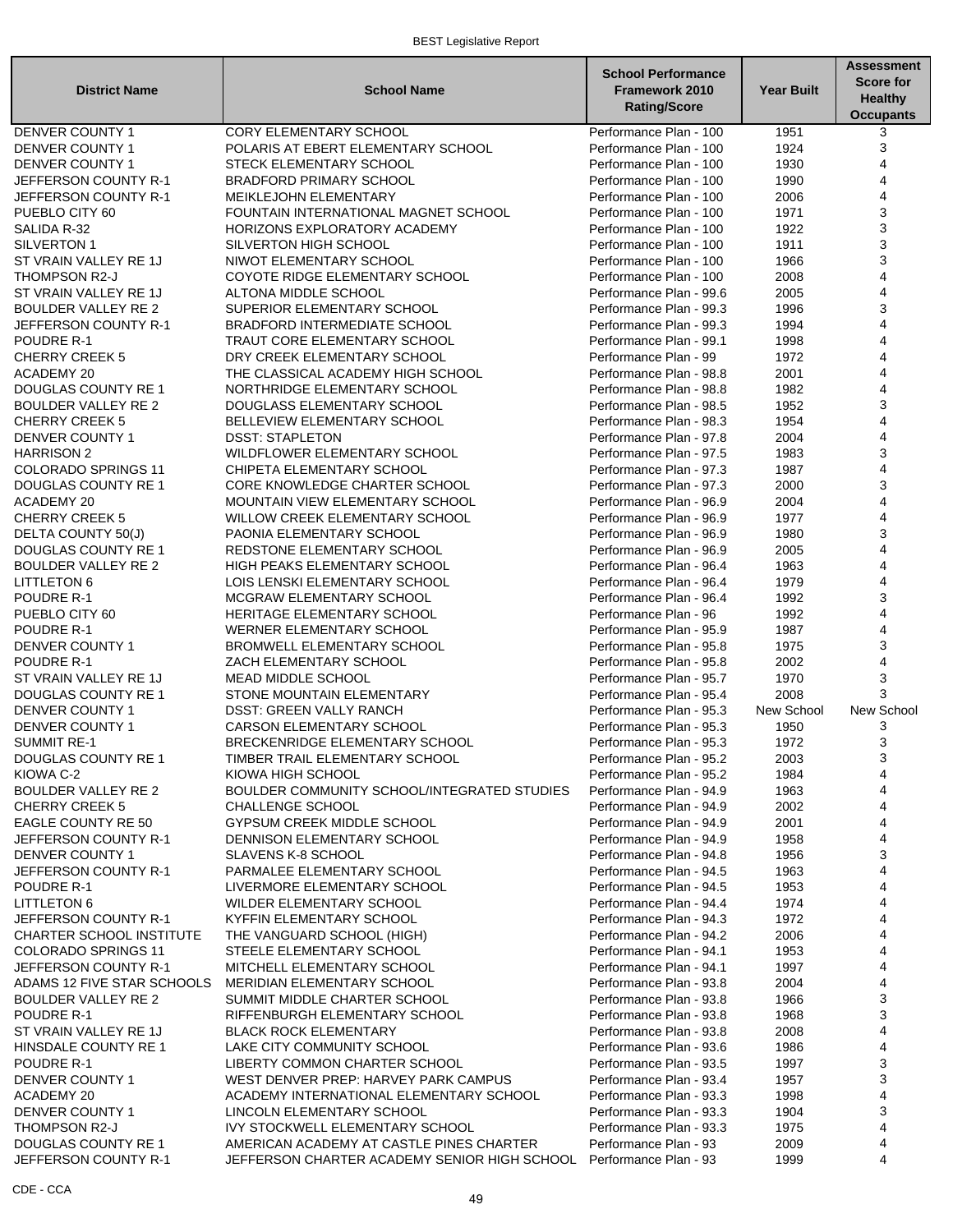#### BEST Legislative Report

| <b>District Name</b>                          | <b>School Name</b>                                                     | <b>School Performance</b><br><b>Framework 2010</b><br><b>Rating/Score</b> | <b>Year Built</b> | <b>Assessment</b><br><b>Score for</b><br><b>Healthy</b><br><b>Occupants</b> |
|-----------------------------------------------|------------------------------------------------------------------------|---------------------------------------------------------------------------|-------------------|-----------------------------------------------------------------------------|
| JEFFERSON COUNTY R-1                          | RALSTON VALLEY SENIOR HIGH SCHOOL                                      | Performance Plan - 93                                                     | 2001              | 4                                                                           |
| ST VRAIN VALLEY RE 1J                         | LYONS MIDDLE/SENIOR HIGH SCHOOL                                        | Performance Plan - 93                                                     | 1974              | 4                                                                           |
| <b>GARFIELD RE-2</b>                          | KATHRYN SENOR ELEMENTARY SCHOOL                                        | Performance Plan - 92.9                                                   | 1997              | 4                                                                           |
| <b>CHERRY CREEK 5</b>                         | HERITAGE ELEMENTARY SCHOOL                                             | Performance Plan - 92.8                                                   | 1976              | 4                                                                           |
| DOUGLAS COUNTY RE 1                           | <b>FLAGSTONE ELEMENTARY SCHOOL</b>                                     | Performance Plan - 92.8                                                   | 2003              | 4                                                                           |
| POUDRE R-1                                    | HARRIS BILINGUAL ELEMENTARY SCHOOL                                     | Performance Plan - 92.8                                                   | 1919              | 4                                                                           |
| <b>OURAY R-1</b>                              | <b>OURAY MIDDLE SCHOOL</b>                                             | Performance Plan - 92.6                                                   | 1937              | 3                                                                           |
| JEFFERSON COUNTY R-1<br><b>CHERRY CREEK 5</b> | WEST WOODS ELEMENTARY SCHOOL<br>HIGH PLAINS ELEMENTARY SCHOOL          | Performance Plan - 92.4                                                   | 1996<br>1978      | 4<br>3                                                                      |
| DOUGLAS COUNTY RE 1                           | COPPER MESA ELEMENTARY SCHOOL                                          | Performance Plan - 92.3<br>Performance Plan - 92.3                        | 2005              | 4                                                                           |
| ST VRAIN VALLEY RE 1J                         | LYONS ELEMENTARY SCHOOL                                                | Performance Plan - 92.3                                                   | 1956              | 4                                                                           |
| <b>SUMMIT RE-1</b>                            | UPPER BLUE ELEMENTARY SCHOOL                                           | Performance Plan - 92.3                                                   | 1996              | 4                                                                           |
| DENVER COUNTY 1                               | BEACH COURT ELEMENTARY SCHOOL                                          | Performance Plan - 92.2                                                   | 1929              | 3                                                                           |
| JEFFERSON COUNTY R-1                          | <b>WARDER ELEMENTARY SCHOOL</b>                                        | Performance Plan - 92.2                                                   | 1973              | 4                                                                           |
| <b>ROARING FORK RE-1</b>                      | <b>BASALT MIDDLE SCHOOL</b>                                            | Performance Plan - 92.2                                                   | 1974              | 3                                                                           |
| WIGGINS RE-50(J)                              | WIGGINS ELEMENTARY SCHOOL                                              | Performance Plan - 92.2                                                   | 1960              | 4                                                                           |
| ADAMS 12 FIVE STAR SCHOOLS                    | STARGATE CHARTER SCHOOL                                                | Performance Plan - 92                                                     | 2002              | 4                                                                           |
| <b>BOULDER VALLEY RE 2</b>                    | HORIZONS K-8 SCHOOL                                                    | Performance Plan - 91.7                                                   | 1959              | 3                                                                           |
| <b>CHERRY CREEK 5</b>                         | CANYON CREEK ELEMENTARY SCHOOL                                         | Performance Plan - 91.7                                                   | 2002              | 4                                                                           |
| POUDRE R-1                                    | KRUSE ELEMENTARY SCHOOL                                                | Performance Plan - 91.7                                                   | 1992              | 4                                                                           |
| <b>CHERRY CREEK 5</b>                         | CHERRY CREEK CHARTER ACADEMY                                           | Performance Plan - 91.5                                                   | 1968              | 3                                                                           |
| <b>DENVER COUNTY 1</b>                        | UNIVERSITY PARK ELEMENTARY SCHOOL                                      | Performance Plan - 91.3                                                   | 1924              | 3                                                                           |
| JEFFERSON COUNTY R-1                          | SEMPER ELEMENTARY SCHOOL                                               | Performance Plan - 91.3                                                   | 1996              | 4                                                                           |
| <b>CHERRY CREEK 5</b>                         | PEAKVIEW ELEMENTARY SCHOOL                                             | Performance Plan - 91.2                                                   | 1991              | 3                                                                           |
| <b>DOUGLAS COUNTY RE 1</b>                    | PINE GROVE ELEMENTARY SCHOOL                                           | Performance Plan - 91.2                                                   | 1995              | 4                                                                           |
| JEFFERSON COUNTY R-1                          | ELK CREEK ELEMENTARY SCHOOL                                            | Performance Plan - 91.2                                                   | 1989              | 4                                                                           |
| JEFFERSON COUNTY R-1                          | RALSTON ELEMENTARY SCHOOL                                              | Performance Plan - 91.2                                                   | 1955              | $\overline{\mathbf{4}}$                                                     |
| JEFFERSON COUNTY R-1                          | RED ROCKS ELEMENTARY SCHOOL                                            | Performance Plan - 91.2                                                   | 1955              | 4                                                                           |
| ADAMS-ARAPAHOE 28J                            | <b>AURORA QUEST K-8</b>                                                | Performance Plan - 91                                                     | 2006              | 4                                                                           |
| <b>LITTLETON 6</b>                            | <b>HERITAGE HIGH SCHOOL</b>                                            | Performance Plan - 90.9                                                   | 1972              | 3                                                                           |
| JEFFERSON COUNTY R-1<br>JEFFERSON COUNTY R-1  | EVERGREEN HIGH SCHOOL                                                  | Performance Plan - 90.8                                                   | 1954<br>1987      | 4                                                                           |
| POUDRE R-1                                    | UTE MEADOWS ELEMENTARY SCHOOL                                          | Performance Plan - 90.7                                                   |                   | 4                                                                           |
| ADAMS-ARAPAHOE 28J                            | BETHKE ELEMENTARY SCHOOL<br>SIDE CREEK ELEMENTARY SCHOOL               | Performance Plan - 90.7<br>Performance Plan - 90.5                        | 2008<br>1987      | $\overline{\mathbf{4}}$                                                     |
| JEFFERSON COUNTY R-1                          | COLUMBINE HILLS ELEMENTARY SCHOOL                                      | Performance Plan - 90.5                                                   | 1964              | 4                                                                           |
| <b>LITTLETON 6</b>                            | RUNYON ELEMENTARY SCHOOL                                               | Performance Plan - 90.4                                                   | 1969              | 3                                                                           |
| WEST GRAND 1-JT.                              | <b>WEST GRAND HIGH SCHOOL</b>                                          | Performance Plan - 90.4                                                   | 1976              | 4                                                                           |
| JEFFERSON COUNTY R-1                          | MONTESSORI PEAKS CHARTER ACADEMY                                       | Performance Plan - 90.3                                                   | 2003              | 4                                                                           |
| JEFFERSON COUNTY R-1                          | PECK ELEMENTARY SCHOOL                                                 | Performance Plan - 90.3                                                   | 1966              | 4                                                                           |
| POUDRE R-1                                    | LOPEZ ELEMENTARY SCHOOL                                                | Performance Plan - 90.3                                                   | 1986              | 3                                                                           |
| ST VRAIN VALLEY RE 1J                         | <b>TWIN PEAKS CHARTER ACADEMY</b>                                      | Performance Plan - 90.3                                                   | 1992              | 4                                                                           |
| DENVER COUNTY 1                               | WEST DENVER PREP: FEDERAL CAMPUS                                       | Performance Plan - 90.2                                                   | 1966              | 3                                                                           |
| JEFFERSON COUNTY R-1                          | DEVINNY ELEMENTARY SCHOOL                                              | Performance Plan - 90.2                                                   | 1964              | 4                                                                           |
| POUDRE R-1                                    | RICE ELEMENTARY SCHOOL                                                 | Performance Plan - 90.1                                                   | 2007              | 4                                                                           |
| <b>CHERRY CREEK 5</b>                         | PINE RIDGE ELEMENTARY SCHOOL                                           | Performance Plan - 90                                                     | New School        | New School                                                                  |
| <b>CHEYENNE MOUNTAIN 12</b>                   | CHEYENNE MOUNTAIN HIGH SCHOOL                                          | Performance Plan - 90                                                     | 1961              | 3                                                                           |
| DENVER COUNTY 1                               | <b>VENTURE PREP</b>                                                    | Turnaround Plan - 48.4                                                    | 1928              | 3                                                                           |
| <b>EAST GRAND 2</b>                           | INDIAN PEAKS CHARTER SCHOOL                                            | Turnaround Plan - 45.9                                                    | 1994              | 3                                                                           |
| <b>DENVER COUNTY 1</b>                        | TREVISTA ECE-8 AT HORACE MANN                                          | Turnaround Plan - 44.3                                                    | 1931              | 4                                                                           |
| <b>DENVER COUNTY 1</b><br>DENVER COUNTY 1     | MAXWELL ELEMENTARY SCHOOL<br>CHARLES M. SCHENCK (CMS) COMMUNITY SCHOOL | Turnaround Plan - 43.8<br>Turnaround Plan - 41.7                          | 1998<br>1957      | 4                                                                           |
| <b>DENVER COUNTY 1</b>                        | JUSTICE HIGH SCHOOL DENVER                                             | Turnaround Plan - 41.7                                                    | 1984              | 3                                                                           |
| DENVER COUNTY 1                               | <b>WEST HIGH SCHOOL</b>                                                | Turnaround Plan - 40                                                      | 1925              |                                                                             |
| DENVER COUNTY 1                               | NOEL MIDDLE SCHOOL                                                     | Turnaround Plan - 38                                                      | 2002              | 3                                                                           |
| <b>DENVER COUNTY 1</b>                        | MANNY MARTINEZ MIDDLE SCHOOL                                           | Turnaround Plan - 38                                                      | 1925              |                                                                             |
| <b>DENVER COUNTY 1</b>                        | FORD ELEMENTARY SCHOOL                                                 | Turnaround Plan - 37.6                                                    | 1973              | 3                                                                           |
| ADAMS-ARAPAHOE 28J                            | MRACHEK MIDDLE SCHOOL                                                  | Turnaround Plan - 36.9                                                    | 1975              | 3                                                                           |
| <b>DENVER COUNTY 1</b>                        | CONTEMPORARY LEARNING ACADEMY HIGH SCHOOL                              | Turnaround Plan - 36.8                                                    | 1952              | 3                                                                           |
| WIDEFIELD 3                                   | MARTIN LUTHER KING JR ELEMENTARY SCHOOL                                | Turnaround Plan - 36.5                                                    | 1973              |                                                                             |
| DENVER COUNTY 1                               | OAKLAND ELEMENTARY SCHOOL                                              | Turnaround Plan - 36.4                                                    | 1984              | 3                                                                           |
| POUDRE R-1                                    | PUTNAM ELEMENTARY SCHOOL                                               | Turnaround Plan - 36.3                                                    | 1956              | 4                                                                           |
| ST VRAIN VALLEY RE 1J                         | FREDERICK ELEMENTARY SCHOOL                                            | Turnaround Plan - 36.3                                                    | 1976              | 3                                                                           |
| MONTEZUMA-CORTEZ RE-1                         | KEMPER ELEMENTARY SCHOOL                                               | Turnaround Plan - 36                                                      | 1959              | 3                                                                           |
| SOUTH CONEJOS RE-10                           | ANTONITO JUNIOR HIGH SCHOOL                                            | Turnaround Plan - 36                                                      | 1925              | $\overline{c}$                                                              |
| <b>BRIGHTON 27J</b>                           | NORTHEAST ELEMENTARY SCHOOL                                            | Turnaround Plan - 35.5                                                    | 1968              | 4                                                                           |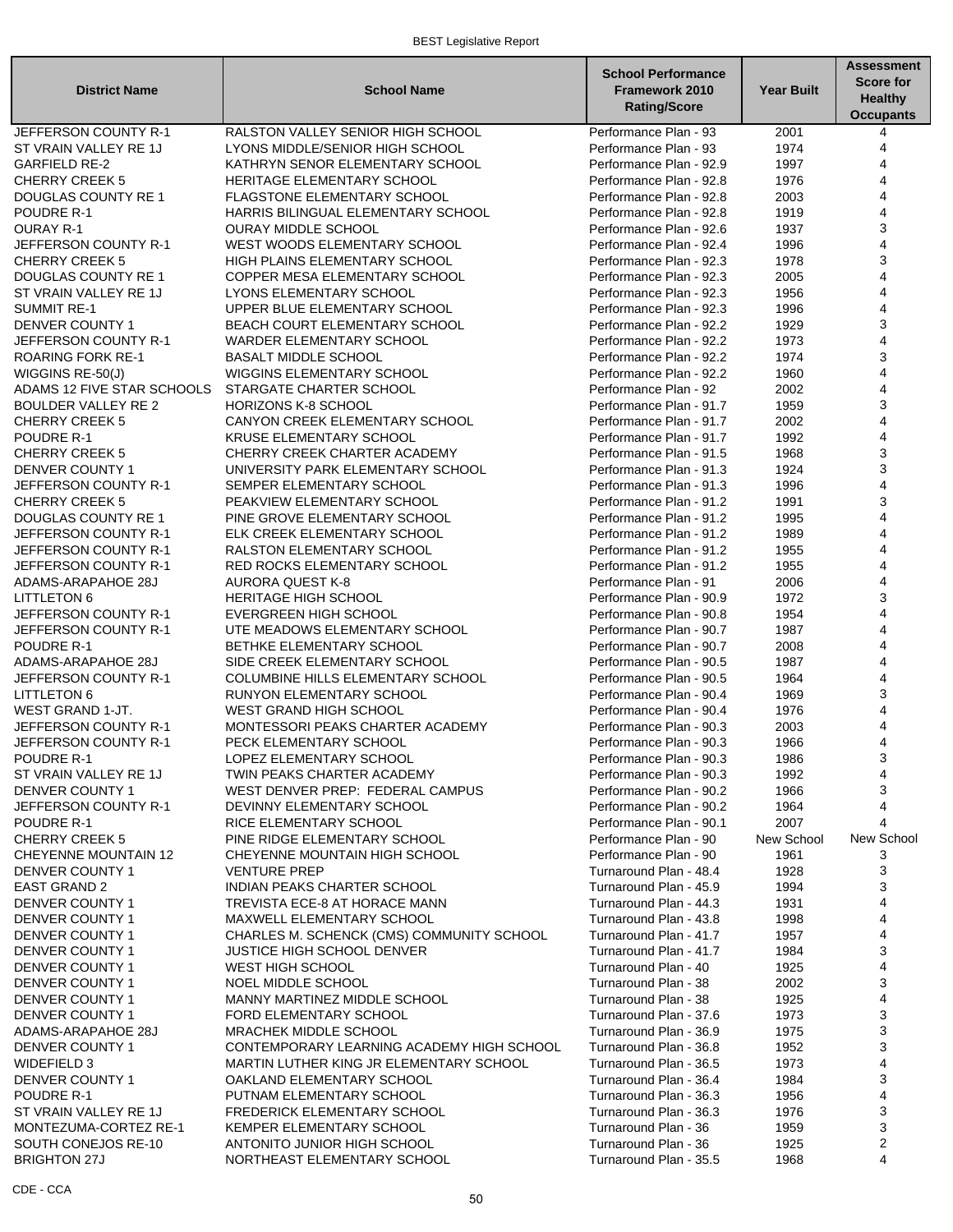#### BEST Legislative Report

| <b>District Name</b>       | <b>School Name</b>                                                       | <b>School Performance</b><br><b>Framework 2010</b><br><b>Rating/Score</b> | <b>Year Built</b> | <b>Assessment</b><br><b>Score for</b><br><b>Healthy</b><br><b>Occupants</b> |
|----------------------------|--------------------------------------------------------------------------|---------------------------------------------------------------------------|-------------------|-----------------------------------------------------------------------------|
| <b>DENVER COUNTY 1</b>     | NORTHEAST ACADEMY CHARTER SCHOOL                                         | Turnaround Plan - 35.5                                                    | 1996              | 3                                                                           |
| <b>IGNACIO 11 JT</b>       | <b>IGNACIO JUNIOR HIGH SCHOOL</b>                                        | Turnaround Plan - 35.2                                                    | 1950              | 4                                                                           |
| <b>ADAMS COUNTY 14</b>     | HANSON ELEMENTARY SCHOOL                                                 | Turnaround Plan - 34.7                                                    | 1966              | $\overline{\mathbf{4}}$                                                     |
| JEFFERSON COUNTY R-1       | ARVADA K-8                                                               | Turnaround Plan - 34.4                                                    | 1952              | 4                                                                           |
| <b>DENVER COUNTY 1</b>     | <b>FLORENCE CRITTENTON HIGH SCHOOL</b>                                   | Turnaround Plan - 34.1                                                    | 2001              | 4                                                                           |
| SHERIDAN 2                 | SHERIDAN ELEMENTARY                                                      | Turnaround Plan - 33.7                                                    | 1923              | 3                                                                           |
| PUEBLO CITY 60             | PARK VIEW ELEMENTARY SCHOOL                                              | Turnaround Plan - 33.3                                                    | 1947              | $\overline{\mathbf{4}}$                                                     |
| <b>ADAMS COUNTY 14</b>     | LESTER R ARNOLD HIGH SCHOOL                                              | Turnaround Plan - 33                                                      | 1950              | $\overline{4}$                                                              |
| LIBERTY J-4                | <b>LIBERTY ELEMENTARY SCHOOL</b>                                         | Turnaround Plan - 32.8                                                    | 1966              | $\overline{\mathbf{4}}$                                                     |
| CHERAW 31                  | CHERAW ELEMENTARY SCHOOL                                                 | Turnaround Plan - 32.7                                                    | 1960              | 3                                                                           |
| <b>COLORADO SPRINGS 11</b> | JACK SWIGERT AEROSPACE ACADEMY                                           | Turnaround Plan - 32.2                                                    | 1967              | $\overline{\mathbf{4}}$                                                     |
| PUEBLO CITY 60             | RONCALLI MIDDLE SCHOOL                                                   | Turnaround Plan - 32.1                                                    | 1965              | 3                                                                           |
| PUEBLO CITY 60             | BESSEMER ELEMENTARY SCHOOL                                               | Turnaround Plan - 31.9                                                    | 1931              | 4                                                                           |
| ARRIBA-FLAGLER C-20        | <b>FLAGLER ELEMENTARY SCHOOL</b>                                         | Turnaround Plan - 31.3                                                    | 1954              | $\overline{4}$                                                              |
| GREELEY 6                  | JOHN EVANS MIDDLE SCHOOL                                                 | Turnaround Plan - 31.3                                                    | 1964              | 3                                                                           |
| <b>ROCKY FORD R-2</b>      | JEFFERSON INTERMEDIATE SCHOOL                                            | Turnaround Plan - 31.3                                                    | 1950              | $\overline{\mathbf{4}}$                                                     |
| PUEBLO CITY 60             | <b>IRVING ELEMENTARY SCHOOL</b>                                          | Turnaround Plan - 31.2                                                    | 2004              | 3                                                                           |
| <b>DENVER COUNTY 1</b>     | <b>GREENLEE ELEMENTARY SCHOOL</b>                                        | Turnaround Plan - 30.8                                                    | 1950              | 3                                                                           |
| ADAMS-ARAPAHOE 28J         | VISTA PEAK P-8 EXPLORATORY                                               | Turnaround Plan - 30.7                                                    | New School        | New School                                                                  |
| PARK COUNTY RE-2           | LAKE GEORGE CHARTER SCHOOL                                               | Turnaround Plan - 29.8                                                    | 1979              | 3                                                                           |
| <b>DENVER COUNTY 1</b>     | LIFE SKILLS CENTER OF DENVER                                             | Turnaround Plan - 28.8                                                    | 1955              | 3                                                                           |
| GREELEY 6                  | JEFFERSON HIGH SCHOOL                                                    | Turnaround Plan - 28.5                                                    | 1953              | $\overline{4}$                                                              |
| <b>WESTMINSTER 50</b>      | SHERRELWOOD ELEMENTARY SCHOOL                                            | Turnaround Plan - 28.2                                                    | 1967              | $\overline{4}$                                                              |
| <b>MAPLETON 1</b>          | <b>WELBY MONTESSORI SCHOOL</b>                                           | Turnaround Plan - 28.2                                                    | 1962              | 3                                                                           |
| <b>DENVER COUNTY 1</b>     | SMITH ELEMENTARY SCHOOL                                                  | Turnaround Plan - 27.1                                                    | 1954              | 3                                                                           |
| PUEBLO CITY 60             | LEMUEL PITTS MIDDLE SCHOOL                                               | Turnaround Plan - 26.6                                                    | 1961              | $\overline{\mathbf{4}}$                                                     |
| <b>WESTMINSTER 50</b>      | IVER C. RANUM MIDDLE SCHOOL (Formerly CLEAR LAKE MTurnaround Plan - 26.3 |                                                                           | 1958              | 3                                                                           |
| PUEBLO CITY 60             | FREED MIDDLE SCHOOL                                                      | Turnaround Plan - 26.1                                                    | 1954              | 3                                                                           |
| ADAMS-ARAPAHOE 28J         | <b>FLETCHER PRIMARY SCHOOL</b>                                           | Turnaround Plan - 25.2                                                    | 2000              | 4                                                                           |
| <b>DENVER COUNTY 1</b>     | ACADEMY OF URBAN LEARNING                                                | Turnaround Plan - 25.2                                                    | 1952              | 3                                                                           |
| <b>DENVER COUNTY 1</b>     | P.R.E.P. (POSITIVE REFOCUS EDUCATION PROGRAM)                            | Turnaround Plan - 25.2                                                    | 1982              | 3                                                                           |
| <b>DENVER COUNTY 1</b>     | <b>SUMMIT ACADEMY</b>                                                    | Turnaround Plan - 25.2                                                    | 1929              | $\overline{\mathbf{4}}$                                                     |
| EAGLE COUNTY RE 50         | NEW AMERICA CHARTER SCHOOL                                               | Turnaround Plan - 25.2                                                    | 1999              | $\Delta$                                                                    |
| <b>DENVER COUNTY 1</b>     | MATHEMATICS AND SCIENCE LEADERSHIP ACADEMY                               | Turnaround Plan - 25.2                                                    | New School        | New School                                                                  |
| <b>DENVER COUNTY 1</b>     | <b>COLORADO HIGH SCHOOL</b>                                              | Turnaround Plan - 25.1                                                    | 1915              | 3                                                                           |
| PUEBLO CITY 60             | JAMES H RISLEY MIDDLE SCHOOL                                             | Turnaround Plan - 25.1                                                    | 1992              | $\overline{\mathbf{4}}$                                                     |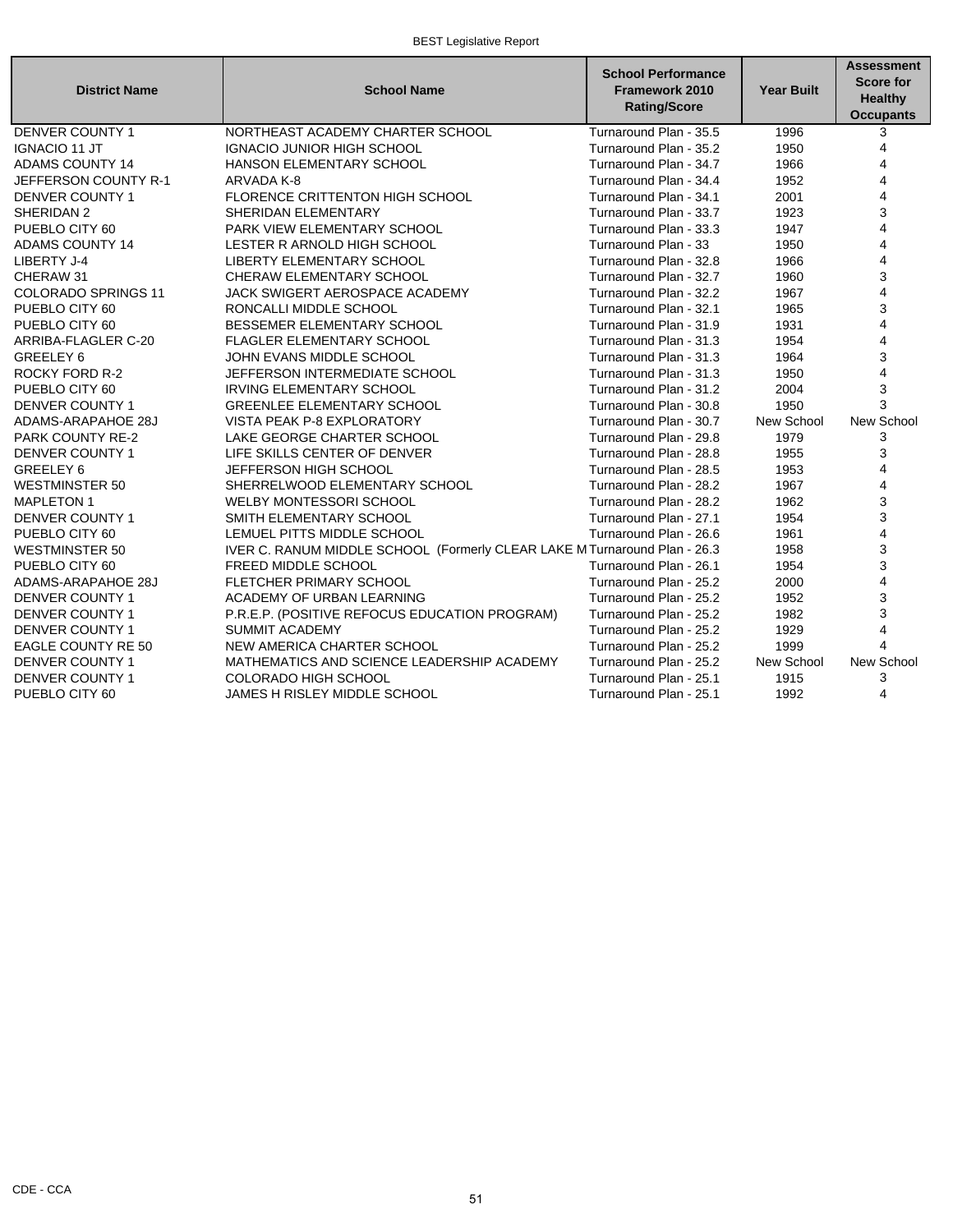Appendix G: A list of the financial assistance applications for public school facility capital construction that were denied financial assistance during the prior fiscal year that includes for each project: *o A brief project description*

*o A statement of the amount and type of financial assistance requested for the project*

*o A statement indicating whether or not the board recommended a financial assistance award for the project*

*o A summary of the reasons why the board or the state board denied financial assistance for the project*

| County          | <b>District</b>                                          | <b>Project Description</b>                                         | Total Request &<br>Matching<br>Contribution |                 |      | Requested<br>Amount          |          | <b>District Matching</b><br>Contribution | <b>Notes</b>                                                                                                                                                                                                                                                                                                                                                                                                                                      |
|-----------------|----------------------------------------------------------|--------------------------------------------------------------------|---------------------------------------------|-----------------|------|------------------------------|----------|------------------------------------------|---------------------------------------------------------------------------------------------------------------------------------------------------------------------------------------------------------------------------------------------------------------------------------------------------------------------------------------------------------------------------------------------------------------------------------------------------|
|                 | <b>BEST FY1011 Non-Awarded Grant Projects</b>            |                                                                    |                                             |                 |      |                              |          |                                          |                                                                                                                                                                                                                                                                                                                                                                                                                                                   |
| <b>ADAMS</b>    | <b>CORRIDOR COMMUNITY ACADEMY</b>                        | New PK-6 School                                                    | \$                                          | 4,847,909.00 \$ |      | 599,179.00                   | \$       | 5,447,088.00                             | The project qualified for the BEST grant program but, it could not be funded this<br>cycle due to the limited funds available. This project has been established as a<br>needy project and it is recommended they continue to work with Division staff to<br>further define the scope to determine if there is any cost saving opportunities.                                                                                                     |
| <b>ADAMS</b>    | <b>MAPLETON 1</b>                                        | Districtwide Safety/Security                                       | \$                                          | 8,954,680.00 \$ |      |                              |          | 2,238,670.00 \$ 11,193,350.00            | The district was awarded this grant in FY09-10 but the district was unable to<br>provide the match thru a bond election and reapplied this cycle however the<br>program was unable to award this project.                                                                                                                                                                                                                                         |
| ADAMS           | <b>MAPLETON1</b>                                         | PK-12 Safety & Security Upgrades                                   | \$                                          | 6,009,011.00 \$ |      | 1,502,252.00 \$              |          |                                          | The district was awarded this grant in FY09-10 but the district was unable to<br>7,511,263.00 provide the match thru a bond election and reapplied this cycle however the<br>program was unable to award this project.                                                                                                                                                                                                                            |
| ADAMS           | <b>WESTMINSTER 50</b>                                    | New ES                                                             | $$17,797,141.00$ \\$                        |                 |      |                              |          | 5,620,149.00 \$ 23,417,290.00            | While the project does qualify for this grant program, it could not be funded this<br>cycle due to the limited funds available. The district was awarded two new roof<br>replacements and the elementary school was not considered in the immediate<br>health and safety ranking.                                                                                                                                                                 |
| <b>ARAPAHOE</b> | <b>ADAMS-ARAPAHOE 28-J</b>                               | <b>ES Replacement</b>                                              | \$                                          | 8,530,629.00 \$ |      | 6,435,387.00                 |          |                                          | While the project does qualify for this grant program, it could not be funded this<br>cycle due to the limited funds available. The grant was not funded as it did not ran<br>\$14,966,016.00 with the most urgent health and safety projects that were awarded. Consideration<br>for districts that do not have the bonding ability to fund projects on their own was<br>also considered.                                                        |
| ARAPAHOE        | <b>ADAMS-ARAPAHOE 28-J</b>                               | Multiple Facility Electronic Lock Replacement                      | $\mathfrak{L}$                              | 744,040.00 \$   |      | 234,960.00                   | Ŝ.       | 979,000.00                               | While the project does qualify for this grant program, it could not be funded this<br>cycle due to the limited funds available. This grant does fall within the health and<br>safety consideration but was not as urgent as some other health and safety<br>applications submitted and funds were depleted prior to consideration of the grant                                                                                                    |
| ARAPAHOE        | <b>ENGLEWOOD 1</b>                                       | ES ADA Elevator & Bus Drop-Off                                     | \$                                          | 140,043.00 \$   |      | 140,043.00                   | \$       | 280,086.00                               | Englewood pulled their grants from the grant cycle as they wanted to reevaluate<br>their district needs.                                                                                                                                                                                                                                                                                                                                          |
| ARAPAHOE        | <b>ENGLEWOOD 1</b>                                       | <b>ES Ceiling Replacement</b>                                      | $\mathfrak{s}$                              | 125,906.50 \$   |      | 125,906.50                   | \$       | 251,813.00                               | Englewood pulled their grants from the grant cycle as they wanted to reevaluate<br>their district needs.                                                                                                                                                                                                                                                                                                                                          |
| ARAPAHOE        | <b>ENGLEWOOD 1</b>                                       | MS Emergency Lighting and Bus Drop-Off<br>Renovations              | \$                                          | 238,936.50 \$   |      | 238,936.50                   | Ŝ.       | 477,873.00                               | Englewood pulled their grants from the grant cycle as they wanted to reevaluate<br>their district needs.                                                                                                                                                                                                                                                                                                                                          |
| ARAPAHOE        | <b>ENGLEWOOD 1</b>                                       | PreSchool & Admin Parking Renovation                               | \$                                          | 51,625.50 \$    |      | 51,625.50                    | <b>S</b> | 103,251.00                               | Englewood pulled their grants from the grant cycle as they wanted to reevaluate<br>their district needs.                                                                                                                                                                                                                                                                                                                                          |
| <b>ARAPAHOE</b> | <b>SHERIDAN 2</b>                                        | New MS                                                             | $$25,259,935.00$ \\$                        |                 |      |                              |          |                                          | While the project was a well developed result of the district master plan the project<br>was not awarded as it did not fall into the immediate health and safety<br>1,901,285.00 \ \$27,161,220.00   consideration as awarded grants. Additionally the district included a waiver letter<br>for the required match. It is our suggestion that the district consider providing the<br>full match with a future grant request for this application. |
| ARAPAHOE        | <b>SHERIDAN 2</b>                                        | Security Camera, Intercom, Access Control at Multiple<br>Locations | \$                                          | 649,241.40 \$   |      | 205,023.60                   | \$       | 854,265.00                               | The project qualified for the BEST grant program but, it could not be funded this<br>cycle due to the limited funds available. While the Security/ Intercom and Access<br>Control are issues with health and safety the project was ranked below the cash<br>funds available as noted above.                                                                                                                                                      |
| <b>BOCES</b>    | <b>Pikes Peak BOCES</b>                                  | Special Needs School for Students with Disabilities                | $$20.703.074.70$ \ \ \$                     |                 |      |                              |          |                                          | While the BEST staff acknowledges that the Pikes Peak BOCES is in need of<br>upgrading their facilities the proposed solution needed more review to arrive at an<br>\$ 20,703,074.70 acceptable solution. Their proposed solution was more than double the current<br>space with little growth identified in the immediate future. Additionally the costs for<br>the new facility appeared to be excessive.                                       |
| <b>BOULDER</b>  | <b>HORIZONS K-8 ALTERNATIVE CHARTER</b><br><b>SCHOOL</b> | PK-8 School Renovation                                             | \$                                          |                 |      | 5,098,047.00 \$ 3,542,711.00 | \$       | 8,640,758.00                             | The project qualified for the BEST grant program but, it could not be funded this<br>cycle due to the limited funds available.                                                                                                                                                                                                                                                                                                                    |
| <b>CHAFFEE</b>  | <b>SALIDA R-32</b>                                       | <b>ES Replacement</b>                                              | \$                                          | 7,108,957.14    | l \$ | 10,229,962.71                |          | \$ 17,338,919.85                         | The project qualified for the BEST grant program but, it could not be funded this<br>cycle due to the limited funds available. The Division recommends the district<br>rework the proposed design to strengthen the cost per square foot and the square<br>foot per pupil amounts, as these numbers appeared high on this years submittal.                                                                                                        |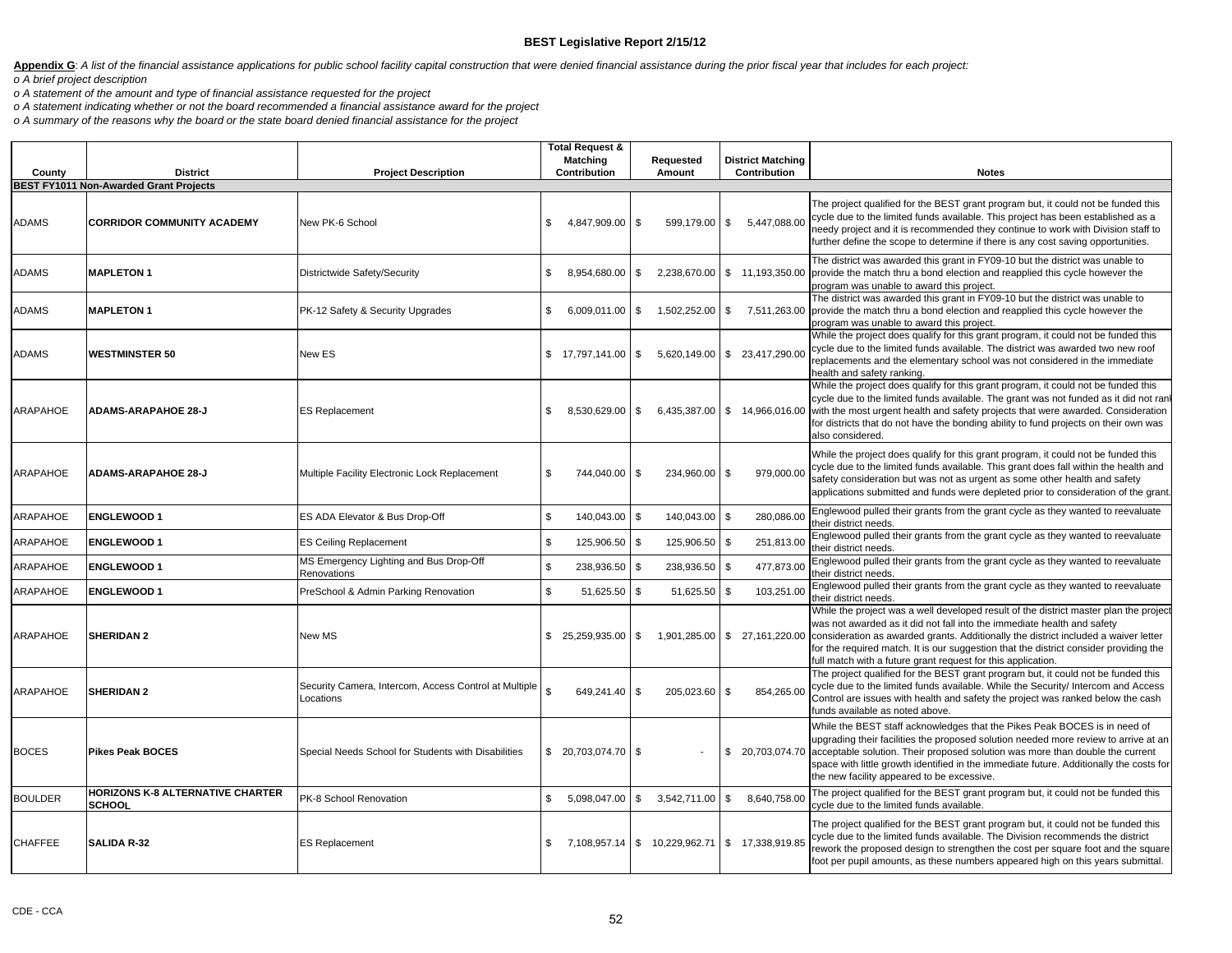| County         | <b>District</b>                                    | <b>Project Description</b>                |                | <b>Total Request &amp;</b><br><b>Matching</b><br>Contribution |    | Requested<br>Amount |    | <b>District Matching</b><br>Contribution | <b>Notes</b>                                                                                                                                                                                                                                                                                                                                                                                                                                                                                                                                                                                                                                                                                                       |
|----------------|----------------------------------------------------|-------------------------------------------|----------------|---------------------------------------------------------------|----|---------------------|----|------------------------------------------|--------------------------------------------------------------------------------------------------------------------------------------------------------------------------------------------------------------------------------------------------------------------------------------------------------------------------------------------------------------------------------------------------------------------------------------------------------------------------------------------------------------------------------------------------------------------------------------------------------------------------------------------------------------------------------------------------------------------|
| <b>CSI</b>     | <b>ROSS MONTESSORI SCHOOL</b>                      | New K-8 School                            |                | $$11,846,342.00$ \ \$                                         |    | 366,381.00          |    |                                          | The project qualified for the BEST grant program but, it could not be funded this<br>cycle due to the limited funds available. This project has been established as a<br>needy project and it is recommended the school continue to work with Division<br>\$12,212,723.00 staff to further define the scope to determine if there is any cost saving<br>opportunities. Additionally, the Division requests Ross Montessori re-visit various<br>funding/bonding opportunities with the Charter School Institute and other grant<br>programs to increase their overall matching contribution to the project.                                                                                                         |
| <b>DENVER</b>  | <b>DENVER 1</b>                                    | K-8 School Replacement                    | \$             | $9.576.238.00$ \$                                             |    |                     |    | 8,839,604.00 \$ 18,415,842.00            | The project qualified for the BEST grant program but, it could not be funded this<br>cycle due to the limited funds available. The K-8 replacement school was not<br>considered in the ranking for immediate health and safety concerns as it appeared<br>the projects most urgent need was to relieve overcrowding. Overcrowding is the<br>second consideration in the BEST statute. The BEST Board also had conversation<br>regarding districts that could go to bond for projects and that there are many<br>smaller districts that could not and were in need of financial assistance to bring<br>their facilities up to 21st century education.                                                               |
| <b>DENVER</b>  | <b>ODYSSEY CHARTER ELEMENTARY</b><br><b>SCHOOL</b> | New PK-8 School                           |                | $$10,487,956.00$ \\$                                          |    | 3,684,957.00        |    |                                          | The project qualified for the BEST grant program but, it could not be funded this<br>\$14,172,913.00 cycle due to the limited funds available and the needs did not fall into the first<br>funding category.                                                                                                                                                                                                                                                                                                                                                                                                                                                                                                       |
| <b>EAGLE</b>   | <b>EAGLE COUNTY CHARTER ACADEMY</b>                | New K-8 School to Replace Modulars        | \$             | 8,534,060.00 \$                                               |    |                     |    |                                          | The project qualified for the BEST grant program but, it could not be funded this<br>cycle due to the limited funds available. The BEST Board questioned whether the<br>2,844,686.00 \\$11,378,746.00 charter school could afford to operate the square footage being proposed. Another<br>item was the waiver request. The BEST Board would like all options reviewed<br>which would include the option of a mill levy / bond election.                                                                                                                                                                                                                                                                           |
| <b>EL PASO</b> | <b>COLORADO SPRINGS 11</b>                         | Asbestos Abatement - Multiple Auditoriums | $\mathfrak{L}$ | 210,116.50                                                    | \$ | 171,913.50          | \$ | 382,030.00                               | The project qualified for the BEST grant program but, it could not be funded this<br>cycle due to the limited funds available.                                                                                                                                                                                                                                                                                                                                                                                                                                                                                                                                                                                     |
| <b>EL PASO</b> | <b>EDISON 54 JT</b>                                | Edison Jr/Sr High Renovation              | \$             | 2,629,582.00 \$                                               |    |                     | S. | 2,629,582.00                             | The project qualified for the BEST grant program but, it could not be funded this<br>cycle due to the limited funds available. Staff would suggest that the district review<br>the planning that was submitted for the grant and look at options/ costs available<br>to the district in alignment with the districts short and long term goals. A master<br>plan is not a requirement of the BEST program but it is a means to evaluate 21st<br>Century delivery as it relates to the district facilities.                                                                                                                                                                                                         |
| <b>EL PASO</b> | <b>ELLICOTT 22</b>                                 | <b>MS Replacement</b>                     |                | \$14,972,053.00                                               | S. |                     |    |                                          | There was discussion regarding the 1% match noted with regard to the 13% that<br>was required. A waiver request is allowed for by statute however the BEST Board<br>would like applicants to look at all their options to provide the required match. The<br>151,232.00 \ \$15,123,285.00 BEST Board discussed the bonding capacity of the district and the district's<br>decision to not pursue a potential bond initiative The project qualified for the BEST<br>grant program but, it could not be funded this cycle due to the limited funds<br>available.                                                                                                                                                     |
| <b>EL PASO</b> | <b>FALCON 49</b>                                   | MS Renovation and Addition                | \$             | 9,214,887.00                                                  | \$ | 8,506,050.00        |    | \$17,720,937.00                          | The project qualified for the BEST grant program but, it could not be funded this<br>cycle due to the limited funds available. The renovation and addition to Horizon M\$<br>is a project in need with health and safety concerns but also overcrowding was<br>noted in the project review. Overcrowding is second priority in BEST statute.                                                                                                                                                                                                                                                                                                                                                                       |
| <b>EL PASO</b> | <b>HARRISON 2</b>                                  | <b>ES Boiler Replacement</b>              | \$.            | 172,918.40                                                    | S. | 43,229.60           | \$ |                                          | The project qualified for the BEST grant program but, it could not be funded this<br>cycle due to the limited funds available. This project was to replace a currently<br>functioning system based on being beyond its expected life cycle and to create<br>more efficiency. The district noted that the systems experienced failures and were<br>216,148.00 subject to more repairs/failures in the near future. The Division was aware of the<br>need for capital renewal and replacing systems that are beyond expected life<br>cycles. Even though this is a need it, did not rank as high as a project that has<br>systems that are currently failing causing essential repairs to health/safety<br>concerns. |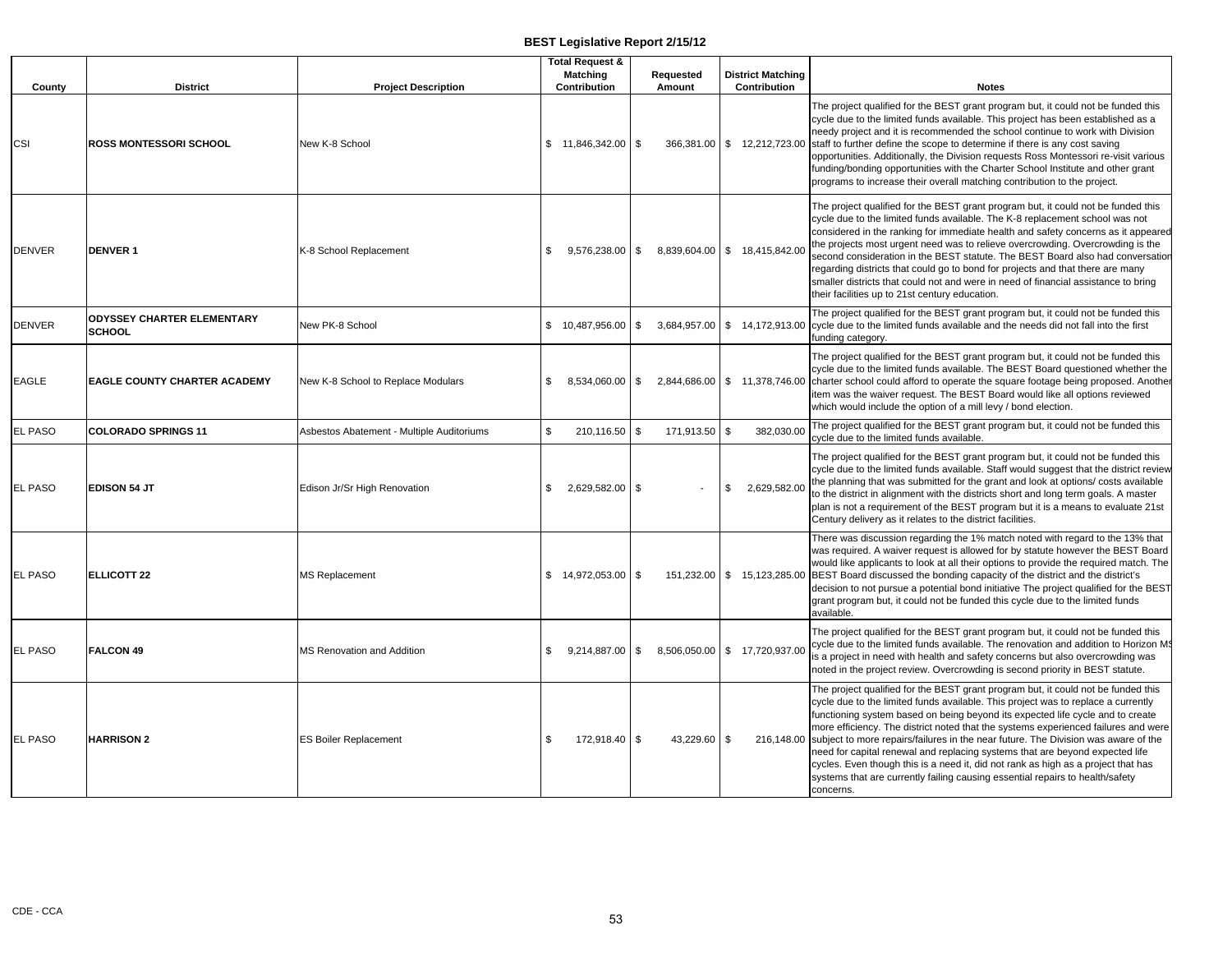| County            | <b>District</b>                               | <b>Project Description</b>                                                        | <b>Total Request &amp;</b><br><b>Matching</b><br>Contribution | Requested<br>Amount |               | <b>District Matching</b><br>Contribution | <b>Notes</b>                                                                                                                                                                                                                                                                                                                                                                                                                                                                                                                                                                                                                                                    |
|-------------------|-----------------------------------------------|-----------------------------------------------------------------------------------|---------------------------------------------------------------|---------------------|---------------|------------------------------------------|-----------------------------------------------------------------------------------------------------------------------------------------------------------------------------------------------------------------------------------------------------------------------------------------------------------------------------------------------------------------------------------------------------------------------------------------------------------------------------------------------------------------------------------------------------------------------------------------------------------------------------------------------------------------|
| <b>EL PASO</b>    | <b>HARRISON 2</b>                             | <b>Replace ES Boilers</b>                                                         | \$<br>196,502.40 \$                                           | 49,125.60           | \$            |                                          | The project qualified for the BEST grant program but, it could not be funded this<br>cycle due to the limited funds available. This project was to replace a currently<br>functioning system based on being beyond its expected life cycle and to create<br>more efficiency. The district noted that the systems experienced failures and were<br>245,628.00 subject to more repairs/failures in the near future. The Division was aware of the<br>need for capital renewal and replacing systems that are beyond expected life<br>cycles. Even though this is a need it, did not rank as high as a project that has                                            |
| EL PASO           | PEYTON 23 JT                                  | HS VoTech Addition                                                                | \$<br>421,044.48 \$                                           | 358,667.52          | \$            | 779,712.00                               | systems that are currently failing causing essential repairs to health/safety<br>concerns.<br>The project qualified for the BEST grant program but, it could not be funded this                                                                                                                                                                                                                                                                                                                                                                                                                                                                                 |
| <b>FREMONT</b>    | <b>FLORENCE RE-2</b>                          | ES Misc Renovations-HVAC, Restrooms, ADA, Tuck<br>pointing and Water Infiltration | \$<br>624,249.56 \$                                           | 197,131.44          | \$            |                                          | cycle due to the limited funds available.<br>The project qualified for the BEST grant program but, it could not be funded this<br>821,381.00 cycle due to the limited funds available. The District's first priority project was<br>recommended for award.                                                                                                                                                                                                                                                                                                                                                                                                      |
| <b>FREMONT</b>    | <b>FLORENCE RE-2</b>                          | MS Renovations and Addition                                                       | \$12,670,029.00                                               | \$<br>527,917.00    |               |                                          | The project qualified for the BEST grant program but, it could not be funded this<br>\$13,197,946.00 cycle due to the limited funds available. The District's first priority project was<br>recommended for award.                                                                                                                                                                                                                                                                                                                                                                                                                                              |
| <b>JEFFERSON</b>  | <b>JEFFERSON R-1</b>                          | Water Quality Improvements                                                        | \$<br>169,400.00                                              | \$<br>215,600.00    | \$            | 385,000.00                               | The BEST Board awarded the districts number one priority. This project does<br>meet the statute of the BEST program for health and safety however as noted<br>above there was not enough money to fund all projects and the awarded projects<br>were urgent health and safety concerns.                                                                                                                                                                                                                                                                                                                                                                         |
| <b>JEFFERSON</b>  | ROCKY MOUNTAIN ACADEMY OF<br><b>EVERGREEN</b> | Complete Unfinished Space and Add Fire Sprinkler                                  | \$<br>359,257.50                                              | \$<br>359,257.50    | \$            | 718,515.00                               | The project qualified for the BEST grant program but, it could not be funded this<br>cycle due to the limited funds available.                                                                                                                                                                                                                                                                                                                                                                                                                                                                                                                                  |
| <b>JEFFERSON</b>  | ROCKY MOUNTAIN DEAF SCHOOL                    | New School for Deaf Pupils                                                        | $$17,633,639.00$ \ \ \$                                       | 1,125,551.00        |               | \$18,759,190.00                          | The project qualified for the BEST grant program but, it could not be funded this<br>cycle due to the limited funds available. This project has been established as a<br>very needy project and it is recommended the school continue to work with<br>Division staff to further define the scope and size of the project to be more<br>appropriate for the number of students the school currently enrolls. BEST focuses<br>on the needs of the school now and does not fund projects based on projected<br>further growth. It is highly recommended this project re-apply with a facility which<br>more appropriately reflects the current student population. |
| <b>KIT CARSON</b> | <b>BURLINGTON RE-6J</b>                       | Security Cameras to Protect Property from Vandalism                               | \$<br>10,759.68 \$                                            | 6,052.32            | $\sqrt[6]{3}$ | 16,812.00                                | The project qualified for the BEST grant program but, it could not be funded this<br>cycle due to the limited funds available.                                                                                                                                                                                                                                                                                                                                                                                                                                                                                                                                  |
| <b>KIT CARSON</b> | <b>STRATTON R-4</b>                           | Security Cameras to Protect Property from Vandalism                               | \$<br>9,406.20 \$                                             | 6,270.80            | \$            | 15,677.00                                | The project qualified for the BEST grant program but, it could not be funded this<br>cycle due to the limited funds available. The district submitted a waiver letter,<br>which was denied, but they were awarded their top two priority projects with a full<br>match being provided.                                                                                                                                                                                                                                                                                                                                                                          |
| <b>LAS ANIMAS</b> | <b>TRINIDAD1</b>                              | HS Exterior Door Monitoring for Security                                          | \$<br>23,500.80                                               | \$<br>2,611.20      | \$            | 26,112.00                                | The project qualified for the BEST grant program but, it could not be funded this<br>cycle due to the limited funds available. The district submitted a waiver letter,<br>which was denied, but they were awarded their top two priority projects with a full<br>match being provided.                                                                                                                                                                                                                                                                                                                                                                          |
| LAS ANIMAS        | TRINIDAD 1                                    | MS Elevator Fire Code Upgrades                                                    | \$<br>13,092.30                                               | \$<br>1,454.70      | \$            | 14,547.00                                | The project qualified for the BEST grant program but, it could not be funded this<br>cycle due to the limited funds available. The district submitted a waiver letter,<br>which was denied, but they were awarded their top two priority projects with a full<br>match being provided.                                                                                                                                                                                                                                                                                                                                                                          |
| <b>LAS ANIMAS</b> | <b>TRINIDAD1</b>                              | MS Exterior Door Monitoring for Security                                          | \$<br>42,943.50 \$                                            | 4,771.50            | \$            | 47,715.00                                | The project qualified for the BEST grant program but, it could not be funded this<br>cycle due to the limited funds available. The district submitted a waiver letter,<br>which was denied, but they were awarded their top two priority projects with a full<br>match being provided.                                                                                                                                                                                                                                                                                                                                                                          |
| <b>LAS ANIMAS</b> | <b>TRINIDAD1</b>                              | Partial MS Roof Replacement                                                       | \$<br>87,852.60 \$                                            | 9,761.40            | \$            | 97,614.00                                | The project qualified for the BEST grant program but, it could not be funded this<br>cycle due to the limited funds available. The district submitted a waiver letter,<br>which was denied, but they were awarded their top two priority projects with a full<br>match being provided.                                                                                                                                                                                                                                                                                                                                                                          |
| <b>LAS ANIMAS</b> | <b>TRINIDAD1</b>                              | Relocate Cooler Compressors                                                       | \$<br>15,861.60 \$                                            | 3,965.40            | \$            | 19,827.00                                | The project qualified for the BEST grant program but, it could not be funded this<br>cycle due to the limited funds available. The district submitted a waiver letter,<br>which was denied, but they were awarded their top two priority projects with a full<br>match being provided.                                                                                                                                                                                                                                                                                                                                                                          |
| <b>LAS ANIMAS</b> | <b>TRINIDAD1</b>                              | Replace MS Mercury Containing Tartan Gym Floor                                    | \$<br>161,895.20                                              | \$<br>8,520.80      | \$            | 170,416.00                               | The project qualified for the BEST grant program but, it could not be funded this<br>cycle due to the limited funds available. The district submitted a waiver letter,<br>which was denied, but they were awarded their top two priority projects with a full<br>match being provided.                                                                                                                                                                                                                                                                                                                                                                          |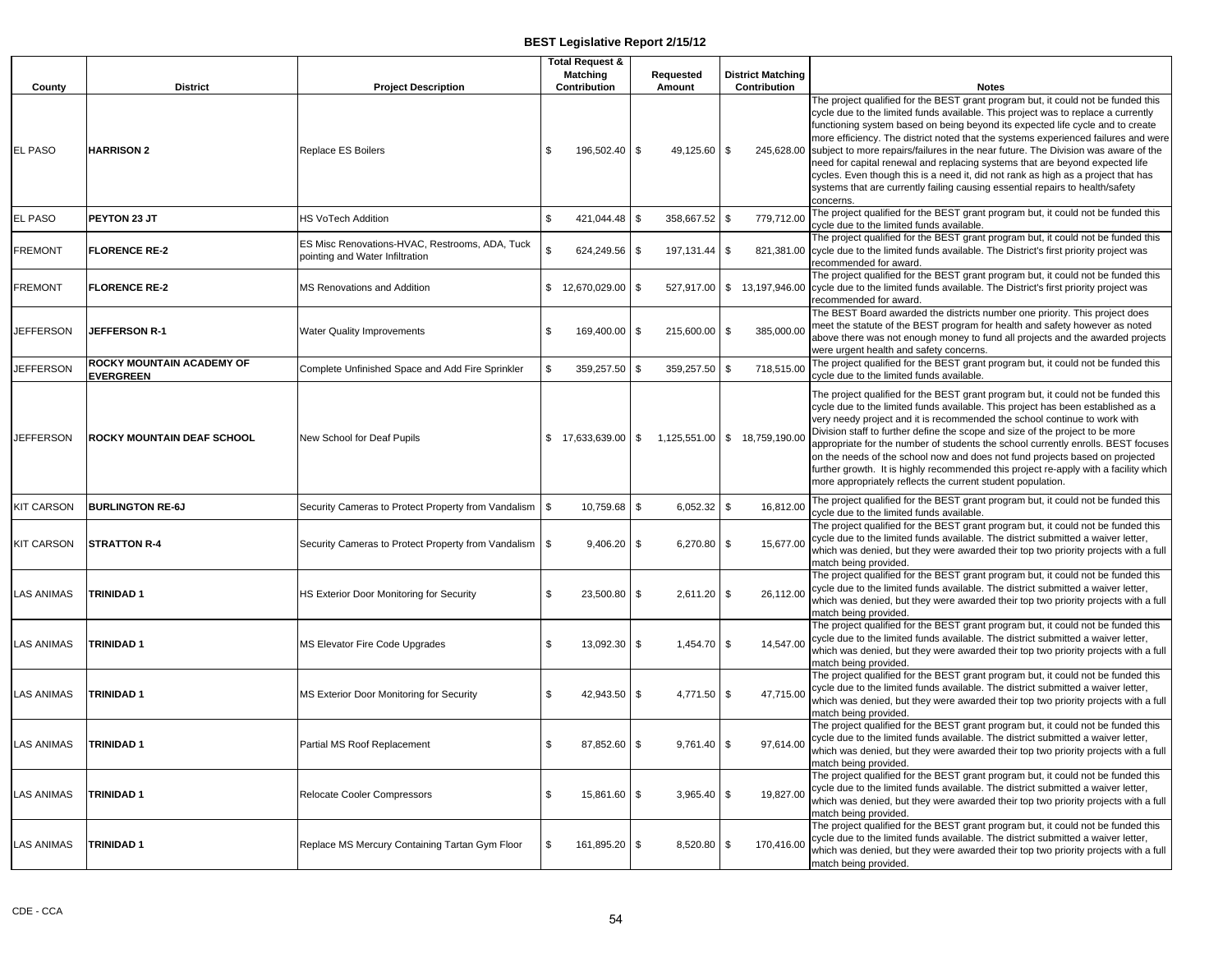| County          | <b>District</b>                       | <b>Project Description</b>                                             | <b>Total Request &amp;</b><br><b>Matching</b><br>Contribution | Requested<br>Amount       | <b>District Matching</b><br>Contribution     | <b>Notes</b>                                                                                                                                                                                                                                                                                                                                                                                                                                                                                                                                                                                                                                              |
|-----------------|---------------------------------------|------------------------------------------------------------------------|---------------------------------------------------------------|---------------------------|----------------------------------------------|-----------------------------------------------------------------------------------------------------------------------------------------------------------------------------------------------------------------------------------------------------------------------------------------------------------------------------------------------------------------------------------------------------------------------------------------------------------------------------------------------------------------------------------------------------------------------------------------------------------------------------------------------------------|
| <b>LINCOLN</b>  | GENOA-HUGO C113                       | <b>ADA and Violations Correction</b>                                   | \$<br>41,798.40                                               | \$<br>10,449.60           | \$<br>52,248.00                              | The project qualified for the BEST grant program but, it could not be funded this<br>cycle due to the limited funds available. This project was not highly ranked for this<br>cycle and it was recommended the district emphasize the reasons why the grant<br>should be ranked as a higher priority in the next cycle.                                                                                                                                                                                                                                                                                                                                   |
| <b>INCOLN</b>   | GENOA-HUGO C113                       | Parking Lot and Designated Bus Staging and<br><b>Unloading Area</b>    | $\mathfrak{L}$<br>175,344.00                                  | \$<br>43,836.00           | \$                                           | The project qualified for the BEST grant program but, it could not be funded this<br>219,180.00 cycle due to the limited funds available. The grant application did not emphasize<br>how the parking lot project addresses health and safety needs for the district.                                                                                                                                                                                                                                                                                                                                                                                      |
| <b>INCOLN</b>   | <b>LIMON RE-4J</b>                    | <b>ES Gutters and Downspouts</b>                                       | \$<br>7,155.20                                                | \$<br>4,024.80            | \$<br>11,180.00                              | The project qualified for the BEST grant program but, it could not be funded this<br>cycle due to the limited funds available. The BEST Board members were not in<br>agreement with the proposed solution and indicated it may be safer for the<br>sidewalk to be relocated so it is not directly underneath the roofline.                                                                                                                                                                                                                                                                                                                                |
| MESA            | <b>MESA VALLEY 51</b>                 | ES RTU and HVAC Controls Replacement                                   | \$<br>702,679.00                                              | \$<br>931,458.00          | $\sqrt{3}$<br>1,634,137.00                   | The Division was aware that similar projects have been award in the past, but due<br>to the limited funding this project did not rank high enough to be selected. It was<br>recognized that the district had not updated their master plan since 2004 and the<br>FCI of the building may suggest a more intensive remodel or building replacement<br>to address all the needs of the facility.                                                                                                                                                                                                                                                            |
| MESA            | <b>MESA VALLEY 51</b>                 | Install Electronic Locks at Multiple Facilities                        | \$<br>46,246.07                                               | $\mathbf{s}$<br>61,302.93 | \$<br>107,549.00                             | The project qualified for the BEST grant program but, it could not be funded this<br>cycle due to the limited funds available.                                                                                                                                                                                                                                                                                                                                                                                                                                                                                                                            |
| <b>MONTROSE</b> | <b>MONTROSE RE-1J</b>                 | <b>ES Perimeter Fencing</b>                                            | \$<br>10,584.00                                               | \$<br>8,316.00            | $\mathfrak s$<br>18,900.00                   | The project qualified for the BEST grant program but, it could not be funded this<br>cycle due to the limited funds available.                                                                                                                                                                                                                                                                                                                                                                                                                                                                                                                            |
| <b>MONTROSE</b> | <b>MONTROSE RE-1J</b>                 | MS Wood Shop Dust Collection Upgrade                                   | $\mathfrak{L}$<br>26,658.24                                   | \$<br>20,945.76           | \$                                           | The project qualified for the BEST grant program but, it could not be funded this<br>cycle due to the limited funds available. Division staff recommended the district<br>47,604.00 provide back-up documentation demonstrating the level of indoor air quality at this<br>facility that warrants the dust collector, and to document how<br>effectively/ineffectively the current ventilation system is operating.                                                                                                                                                                                                                                       |
| <b>MONTROSE</b> | <b>WEST END RE-2</b>                  | New PK-12 School                                                       | \$ 18,149,670.00                                              | \$<br>9,349,830.00        |                                              | The project qualified for the BEST grant program but, it could not be funded this<br>cycle due to the limited funds available. The BEST Board noted concerns about<br>\$ 27,499,500.00 the SF/pupil and the cost/SF. Division staff recommend that the district review the<br>costs and SF more closely in a subsequent application, and provide back-up<br>documentation accordingly.                                                                                                                                                                                                                                                                    |
| <b>OTERO</b>    | <b>FOWLER R-4J</b>                    | HS Welding Station Exhaust System Replacement                          | \$<br>208,591.66                                              | \$<br>77,150.34           | \$<br>285.742.00                             | The project qualified for the BEST grant program but, it could not be funded this<br>cycle due to the limited funds available. The BEST Board denied their waiver<br>request and the district was contacted and the district indicated that they could not<br>make their match at this time.                                                                                                                                                                                                                                                                                                                                                              |
| <b>OTERO</b>    | <b>FOWLER R-4J</b>                    | Jr/Sr HS Fire Alarm Upgrade                                            | \$<br>73,026.00                                               | \$                        | \$<br>73,026.00                              | The project qualified for the BEST grant program but, it could not be funded this<br>cycle due to the limited funds available. The BEST Board denied their waiver<br>request and the district was contacted and the district indicated that they could not<br>make their match at this time.                                                                                                                                                                                                                                                                                                                                                              |
| <b>PITKIN</b>   | <b>ASPEN COMMUNITY CHARTER SCHOOL</b> | New K-8 School                                                         | \$<br>6,541,657.00                                            |                           | $\frac{1}{2}$ 4,361,104.00 \ \ 10,902,761.00 | While this project did qualify for this grant program, it could not be funded this<br>cycle due to the limited funds available. This project has been established as a<br>needy project and it is recommended they continue to work with Division staff to<br>further define the scope to determine if there is any cost saving opportunities.<br>Additionally, the Division requested Aspen Community Charter School re-visit<br>funding/bonding opportunities with the Aspen school district to further demonstrate<br>the partnership between the school district and the charter school and possibly<br>provide a greater match then what was listed. |
| <b>PUEBLO</b>   | PUEBLO CITY 60                        | Goodnight School Safety and Overcrowding<br><b>Remediation Project</b> | \$<br>3,937,500.00 \$                                         | 750,000.00                | $\mathfrak{S}$<br>4,687,500.00               | Pueblo 60 submitted a grant that reflected health and safety concerns of the BEST<br>statute but also described an overcrowded condition with modulars. Both<br>overcrowding and modulars are considerations of the BEST statute however the<br>first priority is health and safety. As the program does not have enough money to<br>fund all projects those projects that had identified urgent health and safety<br>concerns were awarded grants.                                                                                                                                                                                                       |